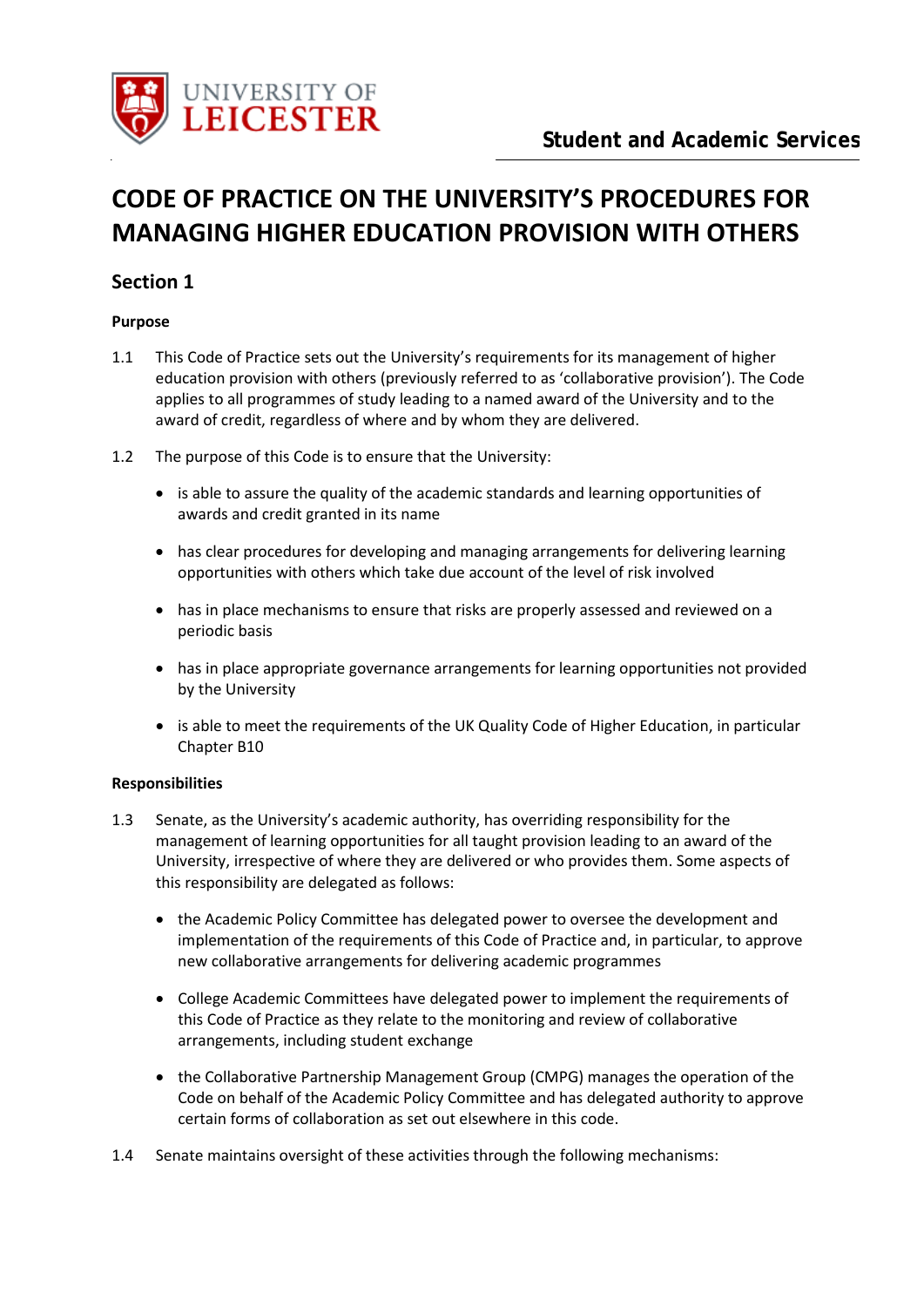Code of Practice on the Management of Higher Education Provision with Others

- approval of this Code of Practice
- an annual analysis of the operation of this Code of Practice
- an annual report on the Register of collaborative partnership activity and collaborative arrangements
- assurances it receives through the operation of the annual developmental review process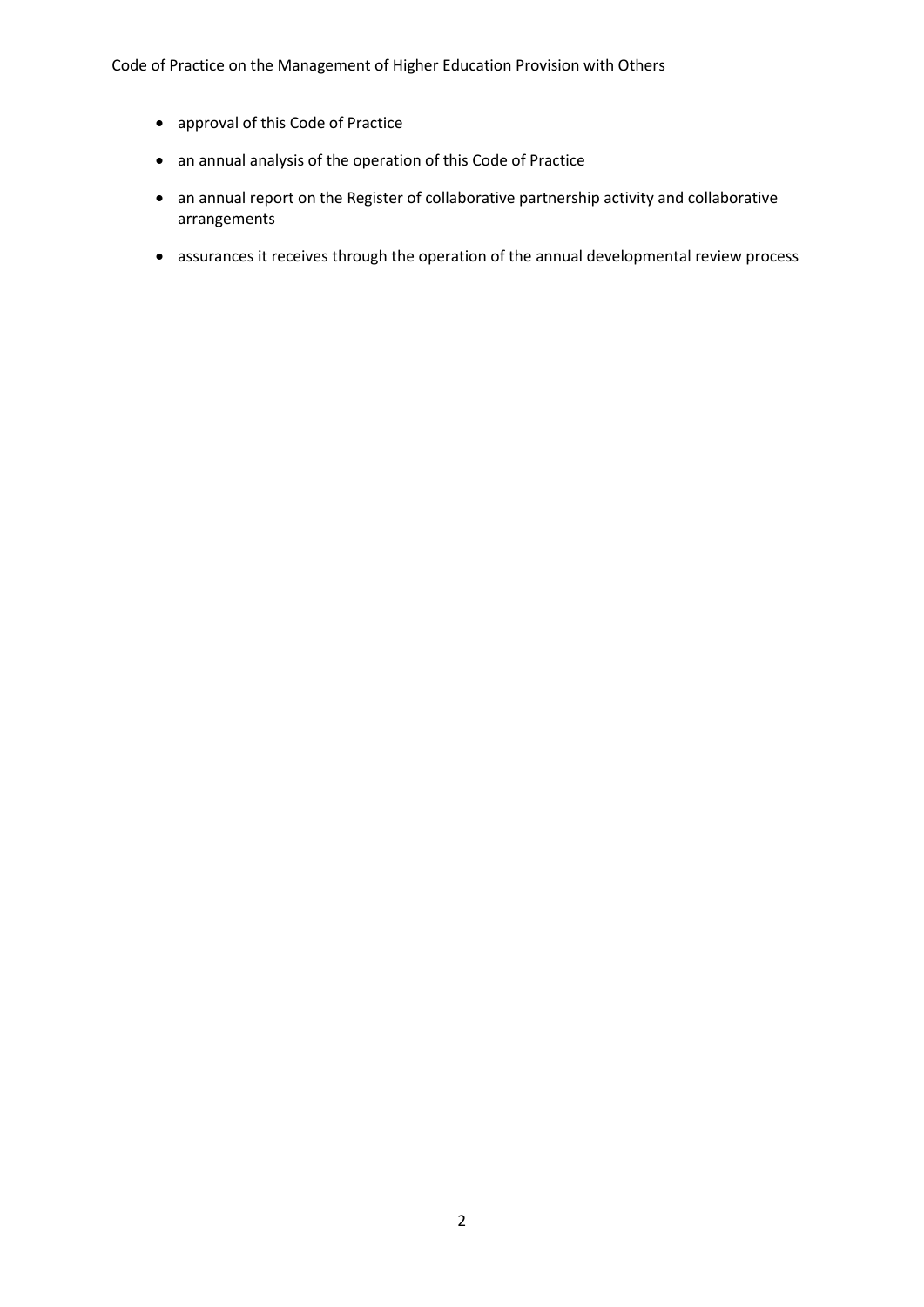# **Section 2**

## **Definitions of collaborative partnership arrangements**

- 2.1 For the purposes of this Code the University adopts the QAA definition of partnership arrangements which is learning opportunities leading or contributing to the award of academic credit or a qualification that are delivered, assessed or supported through an arrangement with one or more organisations other than the degree-awarding body.
- 2.2 The University recognises that the responsibilities for the delivery and management of arrangements will vary and therefore different types of arrangements will carry different levels of risk. The University accepts that collaborative arrangements may involve hybrid arrangements. The University's processes for the management of partnership arrangements have been designed to take account of this differentiation and provide a flexible risk-based framework without undermining the principles underpinning the assurance of academic standards. Ultimately the decision on which process is appropriate rests with the Academic Policy Committee.
- 2.3 The table below sets out the University's typology of the different types of partnership arrangements, outlining typical features of each type of arrangement. The table is ordered by the *indicative* risk level associated with the type of arrangement, from low to high.

| <b>Definition</b>         | <b>Key features</b>                                                   | <b>Indicative</b> |
|---------------------------|-----------------------------------------------------------------------|-------------------|
|                           |                                                                       | risk level        |
| <b>Progression Accord</b> |                                                                       |                   |
| An arrangement whereby    | Subject to successful completion of the partner's programme,          | Low               |
| the University recognises | students may apply to the designated University programme.            |                   |
| all or part of another    | Students will still undergo standard admissions processes             |                   |
| institution's programme   | Typically set up for international programmes for recruitment         |                   |
| as an appropriate entry   | purposes. The University must assure itself that the programme        |                   |
| qualification             | meets its expectations in terms of the standard of entry for its      |                   |
|                           | degree programmes                                                     |                   |
| <b>Support Provider</b>   |                                                                       |                   |
| An arrangement in which   | The partner organisation may provide physical or learning             | Low               |
| a partner organisation    | resources, or administrative or tutorial support for the programme.   |                   |
| provides resources to     | The University is responsible for the delivery, academic content,     |                   |
| support the delivery of a | assessment and quality assurance of the programme.                    |                   |
| University campus-based   | For distance learning programmes, refer to Educational Delivery       |                   |
| programme                 | Partners below                                                        |                   |
|                           | <b>Educational Delivery Partners for Distance Learning Programmes</b> |                   |
| An organisation           | Responsibilities of the partners may include providing learning       | Low               |
| contracted by the         | resources, tutorial and personal support and making arrangements      |                   |
| University to facilitate  | for examination, such as identifying suitable venues.                 |                   |
| the delivery of distance  | The University is responsible for the overall programme content,      |                   |
| learning provision        | assessment and quality assurance.                                     |                   |
|                           | Agent partners who do not provide any support services which          |                   |
|                           | contribute to the learning opportunities on the programme (i.e.       |                   |
|                           | recruitment only) are not considered collaborative for the            |                   |
|                           | purposes of this Code                                                 |                   |
| <b>Articulation</b>       |                                                                       |                   |
| An arrangement whereby    | Entry onto a designated University programme with advanced            | Low-medium        |
| the University recognises | standing is guaranteed subject to successful completion (which        |                   |
| all or part of another    | may be at a designated level) of the partner's programme.             |                   |
| institution's programme   |                                                                       |                   |
| as a means of guaranteed  |                                                                       |                   |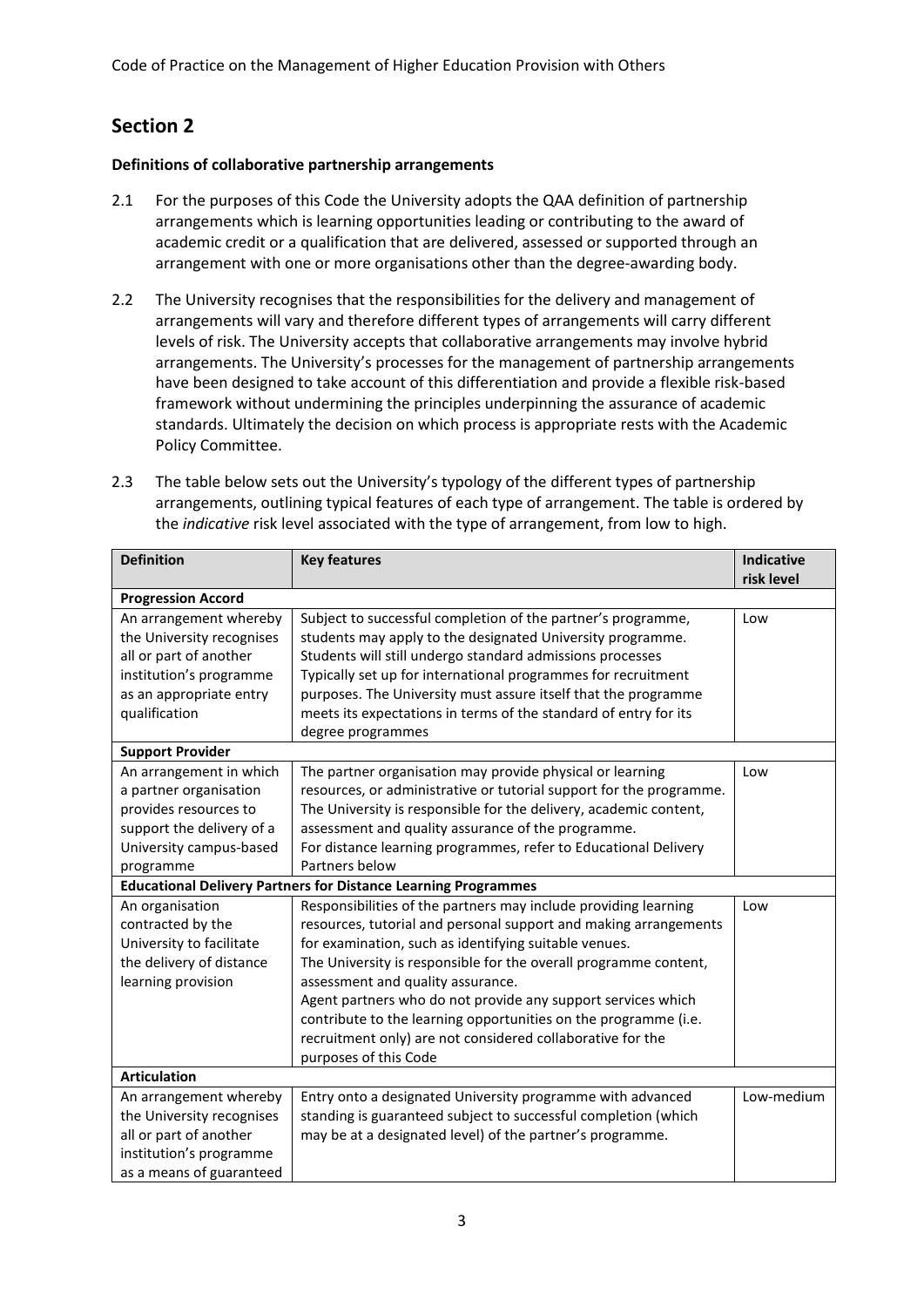## Code of Practice on the Management of Higher Education Provision with Others

| <b>Definition</b>                                                                               | <b>Key features</b>                                                                                                                                                                                                                                                                    | <b>Indicative</b><br>risk level |
|-------------------------------------------------------------------------------------------------|----------------------------------------------------------------------------------------------------------------------------------------------------------------------------------------------------------------------------------------------------------------------------------------|---------------------------------|
| entry onto a University<br>programme                                                            | The partner institution is responsible for the recruitment and<br>selection of students; for the registration and regulation of<br>students for the design and delivery of the programme and for the<br>quality of the student experience and the standards of the award<br>or credit. |                                 |
|                                                                                                 | Responsibilities for quality assurance processes may vary but the<br>University is responsible for assuring itself that the programme<br>meets its expectations in terms of the standard of entry for its<br>degree programmes.                                                        |                                 |
| <b>Module delivery</b>                                                                          |                                                                                                                                                                                                                                                                                        |                                 |
| An arrangement whereby                                                                          | Typically a result of the partner organisation having specialist                                                                                                                                                                                                                       | Low-medium                      |
| a partner organisation<br>contributes to a<br>University programme by<br>delivering one or more | knowledge and expertise in a required area<br>Responsibility for the programme content and quality assurance<br>remains with the University.                                                                                                                                           |                                 |
| modules (or parts of                                                                            |                                                                                                                                                                                                                                                                                        |                                 |
| modules)                                                                                        |                                                                                                                                                                                                                                                                                        |                                 |
| <b>Work-based Placements</b>                                                                    |                                                                                                                                                                                                                                                                                        |                                 |
| Periods of work                                                                                 | Design and delivery is approved through the programme approval                                                                                                                                                                                                                         | Low-high                        |
| experience either in the                                                                        | process. Agreements with employers and other organisations are                                                                                                                                                                                                                         | (depends on                     |
| UK or abroad which are                                                                          | approved by the relevant academic department.                                                                                                                                                                                                                                          | the nature)                     |
| part of the programme of                                                                        | Responsibility for quality assurance remains with the University.                                                                                                                                                                                                                      |                                 |
| study, including                                                                                |                                                                                                                                                                                                                                                                                        |                                 |
| placements in industry,                                                                         |                                                                                                                                                                                                                                                                                        |                                 |
| or those required for<br>teaching education or                                                  |                                                                                                                                                                                                                                                                                        |                                 |
| health professionals                                                                            |                                                                                                                                                                                                                                                                                        |                                 |
| Overseas student exchange arrangements                                                          |                                                                                                                                                                                                                                                                                        |                                 |
| Periods of study                                                                                | Includes Erasmus and Study Abroad arrangements. Design and                                                                                                                                                                                                                             | Low-high                        |
| undertaken in an                                                                                | delivery are approved through the programme approval process                                                                                                                                                                                                                           | (depends on                     |
| institution overseas                                                                            | for new programmes, or through College Academic Committees for                                                                                                                                                                                                                         | the nature)                     |
| which are part of the                                                                           | existing programmes.                                                                                                                                                                                                                                                                   |                                 |
| degree programme.                                                                               |                                                                                                                                                                                                                                                                                        |                                 |
| <b>Split-Site PhDs</b>                                                                          |                                                                                                                                                                                                                                                                                        |                                 |
| Agreements whereby                                                                              | Collaborative Partnerships Management Group considers                                                                                                                                                                                                                                  | Medium                          |
| research students spend                                                                         | partnership arrangements, including due diligence checks.                                                                                                                                                                                                                              |                                 |
| a specified period of time                                                                      | Approval of Split-site PhD arrangements is given by the                                                                                                                                                                                                                                |                                 |
| at another institution but                                                                      | Postgraduate Research Policy Committee with a report to APC.                                                                                                                                                                                                                           |                                 |
| remain registered for a                                                                         | Responsibility for quality assurance remains with the University.                                                                                                                                                                                                                      |                                 |
| University award under                                                                          |                                                                                                                                                                                                                                                                                        |                                 |
| the supervision of                                                                              |                                                                                                                                                                                                                                                                                        |                                 |
| University supervisors                                                                          |                                                                                                                                                                                                                                                                                        |                                 |
| although local                                                                                  |                                                                                                                                                                                                                                                                                        |                                 |
| supervisors may be                                                                              |                                                                                                                                                                                                                                                                                        |                                 |
| appointed<br><b>Franchise</b>                                                                   |                                                                                                                                                                                                                                                                                        |                                 |
| A partner organisation is                                                                       | The University is responsible for the programme content and                                                                                                                                                                                                                            | High                            |
| authorised to deliver the                                                                       | quality assurance Management of the delivery and resources is                                                                                                                                                                                                                          |                                 |
| whole or part of one or                                                                         | devolved to the partner organisation. The partner is responsible                                                                                                                                                                                                                       |                                 |
| more of the University's                                                                        | for ensuring that students have access to library and IT facilities.                                                                                                                                                                                                                   |                                 |
| existing programmes                                                                             |                                                                                                                                                                                                                                                                                        |                                 |
|                                                                                                 | The University does not permit the establishment of serial                                                                                                                                                                                                                             |                                 |
|                                                                                                 | arrangements (where a partner organisation offers franchised or                                                                                                                                                                                                                        |                                 |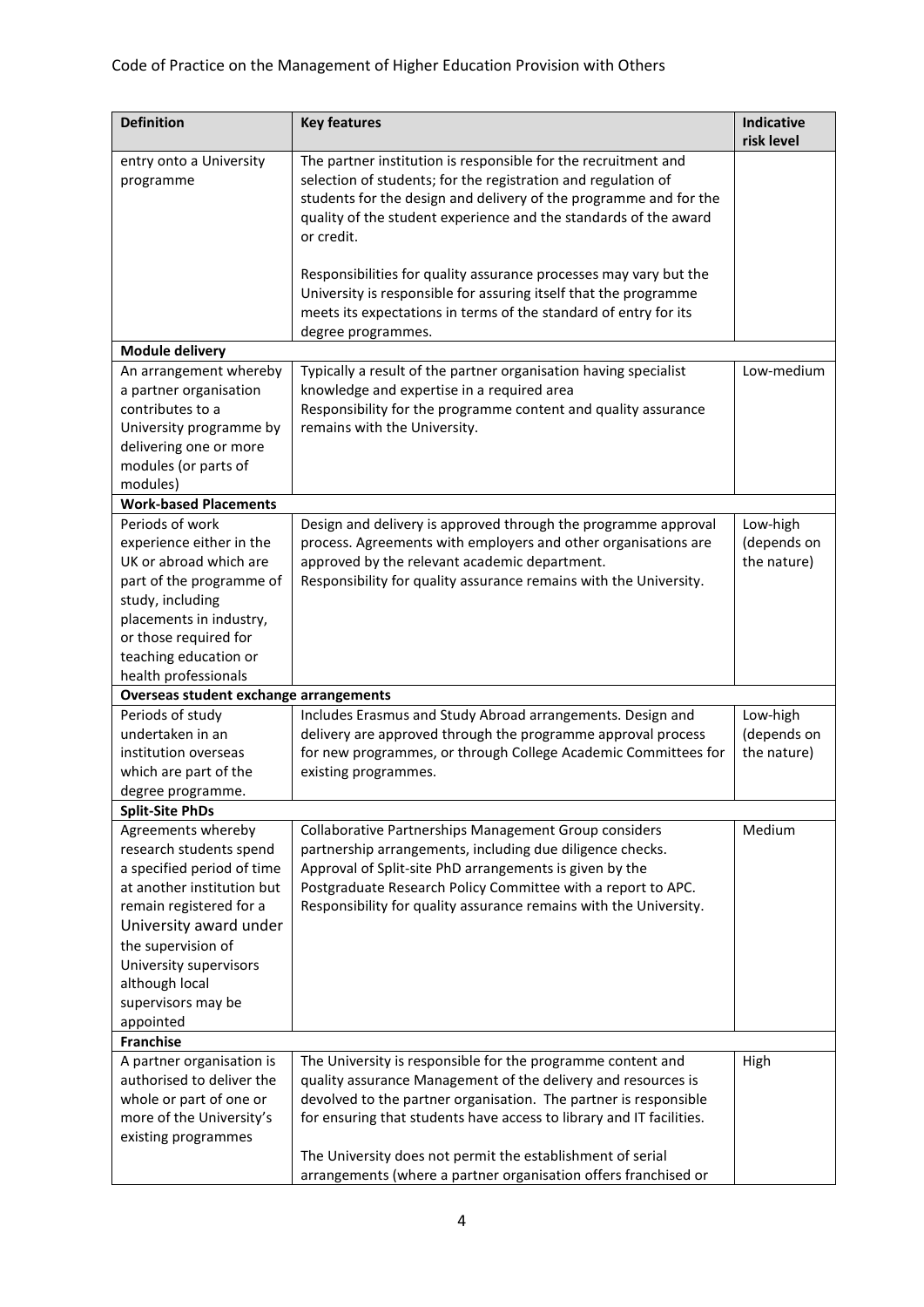| <b>Definition</b>                                                                                                                                                                                              | <b>Key features</b>                                                                                                                                                                                                                                                                                                                                                                                                                                                                 | <b>Indicative</b><br>risk level |
|----------------------------------------------------------------------------------------------------------------------------------------------------------------------------------------------------------------|-------------------------------------------------------------------------------------------------------------------------------------------------------------------------------------------------------------------------------------------------------------------------------------------------------------------------------------------------------------------------------------------------------------------------------------------------------------------------------------|---------------------------------|
|                                                                                                                                                                                                                | validated programmes of the University elsewhere or assigns to<br>another party powers delegated to it by the University). Any<br>change to this policy would be a strategic decision which would<br>require the approval of ULT and APC.                                                                                                                                                                                                                                           |                                 |
| <b>Validated programme</b>                                                                                                                                                                                     |                                                                                                                                                                                                                                                                                                                                                                                                                                                                                     |                                 |
| An arrangement where a<br>programme developed<br>and delivered by a non-<br>degree awarding body<br>has been judged (through<br>the process of validation)<br>to be of an appropriate<br>standard to lead to a | Design, delivery and assessment of the programme is carried out<br>by the partner organisation. The partner institution is also<br>responsible for the recruitment and selection of students subject<br>to them meeting standard University requirements.<br>Students should normally be registered at the partner institution<br>but may, in certain circumstances, be registered with the<br>University.                                                                          | Medium-<br>high                 |
| University award                                                                                                                                                                                               | The University is responsible for approving the entry standards to<br>the programme, the design of the programme, arrangements for<br>its delivery and assessment and mechanisms for quality assurance.<br>The University is also responsible for ensuring that the standards of<br>the award are equivalent to those for the same or a similar award<br>for its own programmes. The partner is responsible for ensuring<br>that students have access to library and IT facilities. |                                 |
| <b>Dual Award</b>                                                                                                                                                                                              |                                                                                                                                                                                                                                                                                                                                                                                                                                                                                     |                                 |
| An arrangement in which<br>two or more awarding<br>institutions together<br>provide a jointly-<br>delivered programme<br>leading to separate                                                                   | The two awards given are based on the completion of the same<br>programme of study and assessed work which may be carried out<br>at one or both institutions. Responsibility for the whole of each<br>award is with each awarding body, irrespective of who delivers the<br>programme of study.                                                                                                                                                                                     | High                            |
| awards being granted by<br>both, or all, of them                                                                                                                                                               | The partner is responsible for providing the necessary learning<br>resources to support the part of the programme delivered within<br>their institution.                                                                                                                                                                                                                                                                                                                            |                                 |
| Joint award                                                                                                                                                                                                    |                                                                                                                                                                                                                                                                                                                                                                                                                                                                                     |                                 |
| A single award offered in<br>the name of two or more<br>awarding institutions. A<br>single certificate attests<br>successful completion,<br>replacing the separate<br>institutional                            | Students are subject to the regulations and requirements of all<br>awarding institutions<br>Responsibility for quality assurance is shared amongst all awarding<br>institutions but the University must be able to assure the quality of<br>the whole award                                                                                                                                                                                                                         | High                            |
| qualifications                                                                                                                                                                                                 | The partner is responsible for providing the necessary learning<br>resources to support the part of the programme delivered within<br>their institution.                                                                                                                                                                                                                                                                                                                            |                                 |
| <b>Associated Institutions</b>                                                                                                                                                                                 |                                                                                                                                                                                                                                                                                                                                                                                                                                                                                     |                                 |
| An institution which is<br>authorised by the<br>University to offer<br>specified awards of the<br>University through its<br>own quality assurance<br>and supporting                                            | Authorisation is granted by Senate<br>Responsibility for the management of programmes and quality<br>assurance rests with the associated institution, but the University<br>retains formal oversight                                                                                                                                                                                                                                                                                | Very high                       |
| institutional systems                                                                                                                                                                                          |                                                                                                                                                                                                                                                                                                                                                                                                                                                                                     |                                 |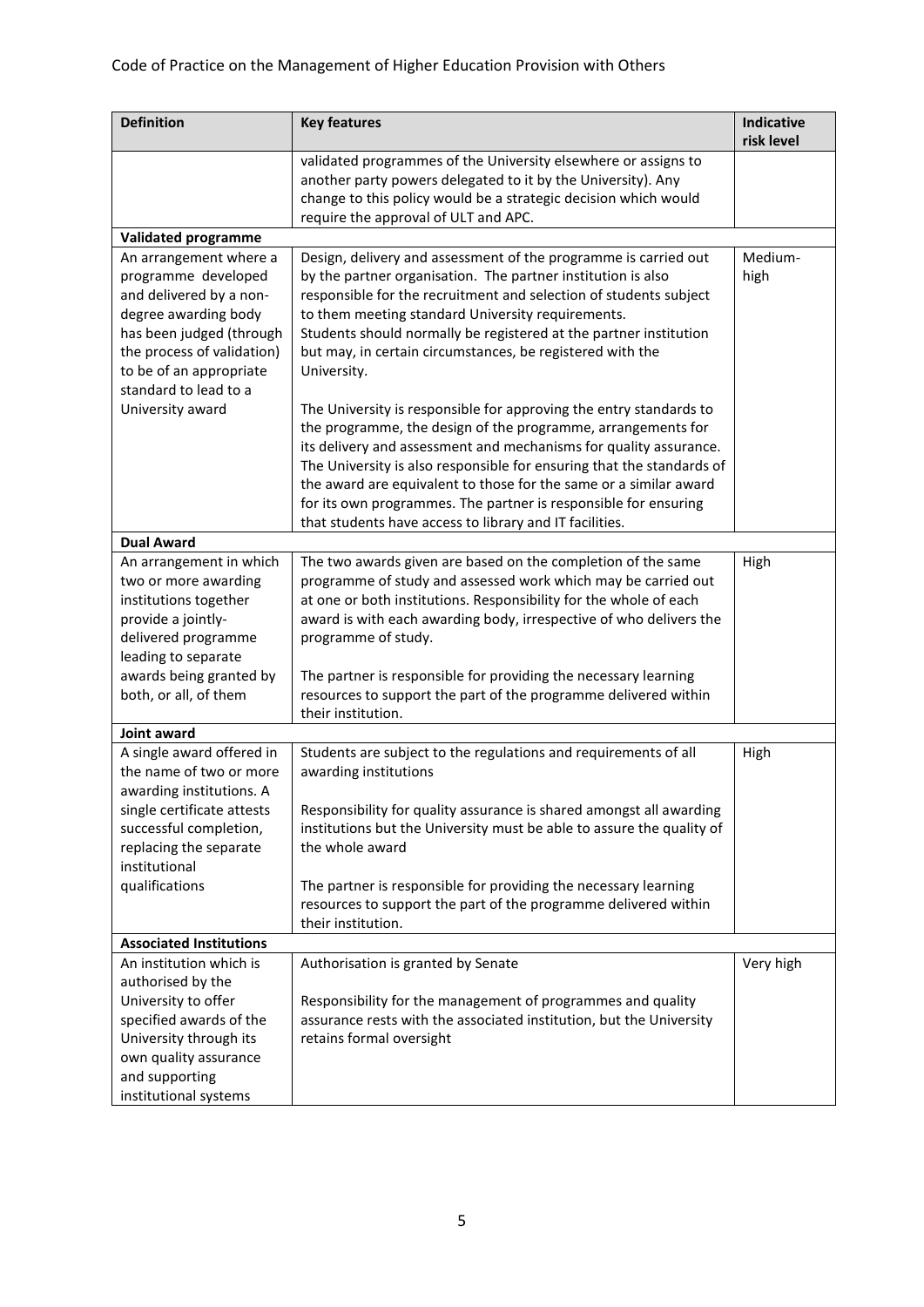Code of Practice on the Management of Higher Education Provision with Others

# **Section 3**

## **Approval of Collaborative and Partnership Arrangements**

## **Key Principles**

- 3.1 The University is responsible for the academic standards of all awards made in its name therefore the following principles apply:
	- The academic standards of awards delivered through collaborative arrangements must be of an equivalent standard to comparable awards offered by the University
	- The academic standards of such awards must meet the requirements of the Framework for Higher Education Qualifications and relevant subject benchmarks
	- The quality of student learning opportunities should enable students to achieve the appropriate academic standards
- 3.2 In order to fulfil these principles the University will only:
	- consider entering a collaborative partnership with institutions or other providers which have the appropriate academic credentials to deliver programmes successfully, the financial standing to sustain them and the legal standing to contract to their delivery
	- approve programmes taught in partner institutions which meet appropriate academic standards and offer equivalent learning opportunities
	- approve arrangements which have been set out in the form of a legally binding agreement or contract which is subject to regular review
- 3.3 All proposed collaborative and partnership arrangements must be considered in accordance with the relevant approval process detailed below and have received formal approval prior to commencement.
- 3.4 The formal agreement or contract must be signed by the relevant parties before any students are admitted to the programme (see Appendix 5 for further guidance).
- 3.5 The approval processes are designed to be proportionate to the complexity of the arrangements and the associated risks but will generally require:
	- Consideration of a risk assessment report and due diligence checks
	- Consideration of the business case
	- Visit to the proposed partner and consideration of learning resources, including library provision (both physical and digital) and IT facilities
	- Drafting of a legal agreement
	- Consideration of the academic case
- 3.6 Details of approval processes are given below with a summary provided in the Collaborative Approval Matrix in Appendix 1 for quick reference.

## **Risk assessment and due diligence checks**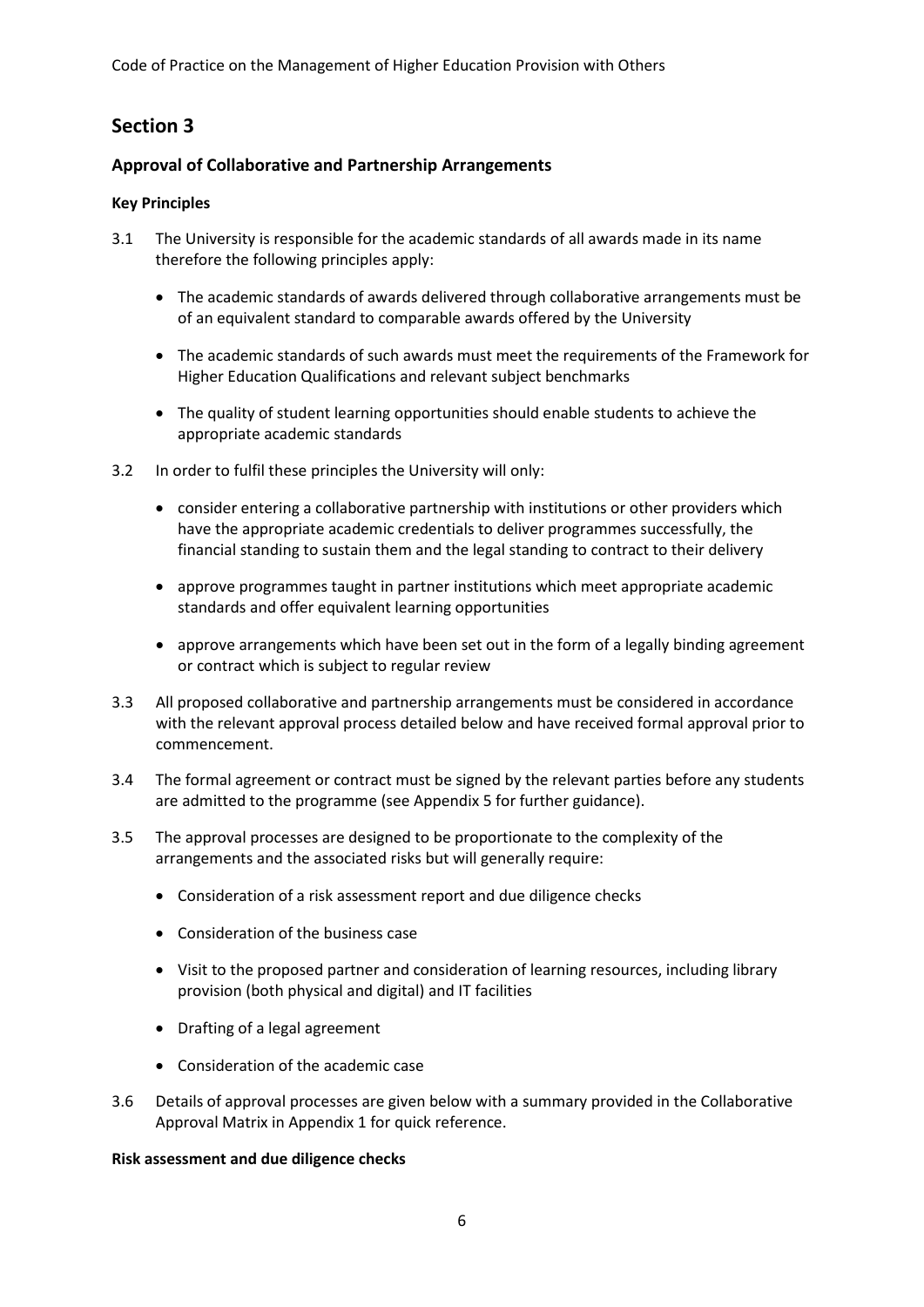3.7 A report on the risk assessment and due diligence checks will be produced using the form in Appendix 3 and will include consideration of the following:

For all new partnerships:

- Financial stability of the prospective partner and its ability to provide the human and material resources necessary, including library and IT facilities, for the operation of the arrangement
- The range of business and ethical interests and links of the proposed partner and whether these present any potential risks to the proposed arrangements or to the reputation of the University
- The reputation of the proposed partner, particularly in relation to the management of quality and standards
- The academic/professional capacity of the partner to deliver learning, teaching and student support at the appropriate level
- Accredited or recognised status of the prospective partner
- The suitability and capacity of the partner's staff to teach and/or assess at HE level
- Commitment to the values of the University, as expressed in the Strategic Plan and Learning Strategy

For overseas providers:

- Legal and regulatory framework, including the capacity of the prospective partner to contract with the University
- Higher Education structures of the country
- Experience and understanding of UK Higher Education
- The political, ethical and cultural context
- Reports on the proposed partners provisions by relevant quality assurance agencies

For overseas student exchange arrangements:

- The experience of the prospective partner in hosting and teaching international students from other countries
- The language of teaching and assessment (and appropriate language support facilities if teaching is not in English)

For private providers:

- Ownership of the prospective partner, including all major share-holders, where applicable and its legal capacity to contract with the University
- Previous experience of collaborating with Higher Education providers, particularly in the UK
- Links or registered interests with other organisations which may pose potential risks to the arrangement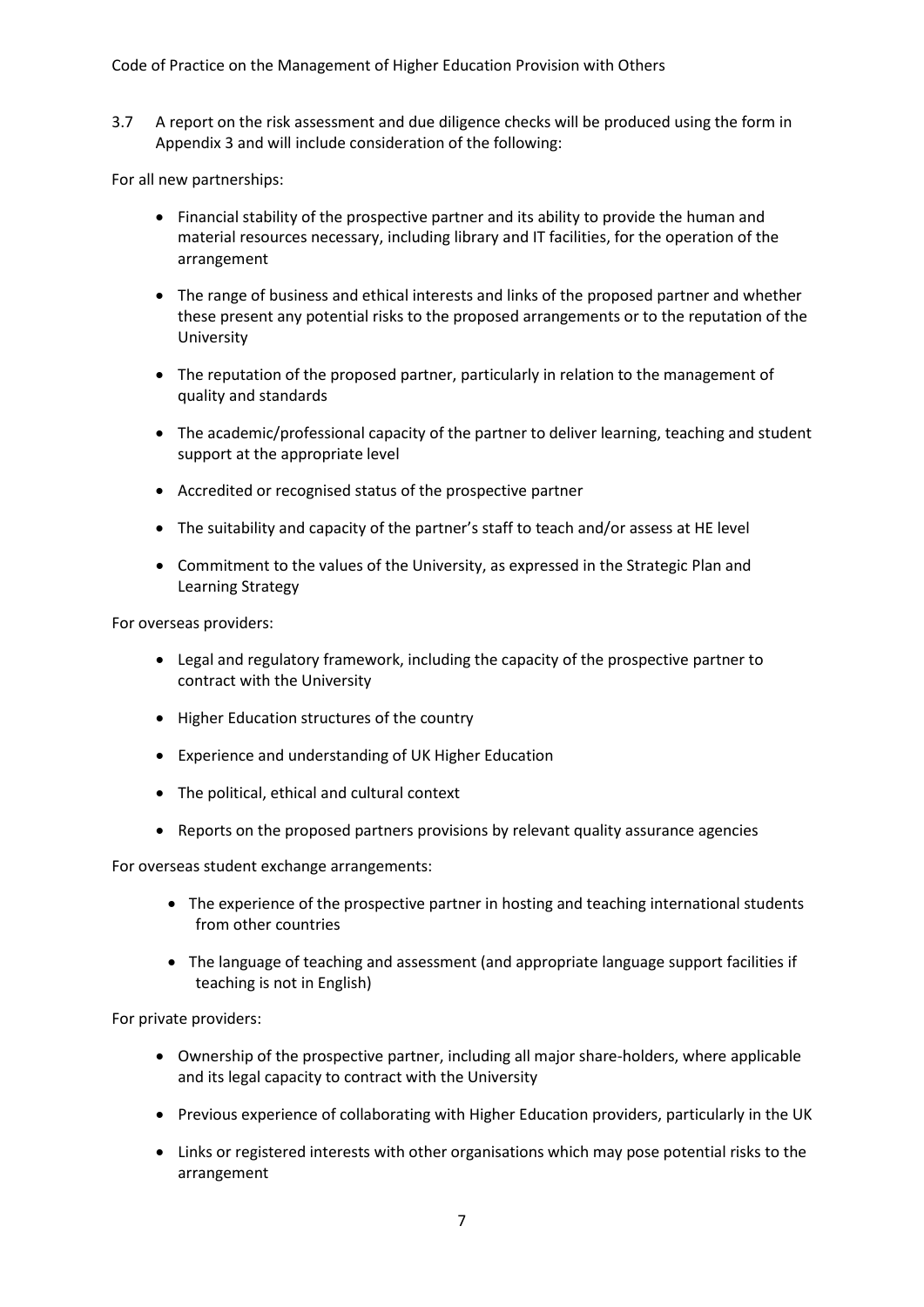Code of Practice on the Management of Higher Education Provision with Others

3.8 On completion of the due diligence checks and risk assessment the Collaborative Partnerships Management Group, the International Office or Academic Policy Committee (as appropriate) will determine whether further consideration should be given to the proposal. Where a proposal for overseas exchange is approved by the Future Students Office, this will be reported to the Collaborative Partnerships Management Group. Where it is satisfied that it is appropriate to continue consideration the proposal will be referred to the appropriate committee for consideration of the business case. Under some circumstances, such as for low risk partnerships or the expansion of arrangements with existing partners, it may be possible to conduct the risk assessment and business case consideration of a proposal in parallel. In such cases the precise schedule of approval will be agreed between the relevant College and the Quality Office.

### **Consideration of the business case**

3.9 The business case for the proposal, which must include reference to all costs relating to provision of learning resources such as Library and IT facilities, will be considered by the relevant committee (as outlined in Appendix 1) to determine whether it is viable and in the interests of the University. The business case for any new proposal will always require approval by the relevant College Business Group or equivalent before consideration at University level, and before proceeding to any stage of academic approval.

### **Visit to the proposed partner and consideration of learning resources, including library provision**

- 3.10 Where the prospective partner is to be providing physical and/or digital resources in relation to the delivery of the arrangement (i.e. face-to-face teaching, laboratory facilities, virtual learning environment, learning resources provision – including library resources - or facilities for local study support) a visit to the partner will be required prior to final approval being granted. This is to ensure the facilities provided are appropriate for the type and volume of the learning to be undertaken and will enable to students to achieve the required learning outcomes.
- 3.11 Departments should visit the partner to assess suitability during the development stages of the proposal. Where the prospective partner will be involved in the face-to-face delivery of a University award (or a substantial amount of an award), APC may request that a nominated panel carries out a visit as part of the approval process in order to assess the suitability of the resources. The visit may include meetings with staff of the prospective partner and current students.

## **Credit Transfer**

- 3.12 Where relevant, the Department should assess, at this stage, the curriculum and assessment regulations of the prospective partner to ensure suitability for the purpose of credit transfer.
- 3.13 The grade and credit transfer process is designed to allow for a fair and transparent system of transferring credit and grades from one institution to another in order to capture the equivalent grade/academic performance within the home University grading scale
- 3.14 Heads of Department should appoint a member of academic staff to be responsible for the operation of credit and grade transfer for programmes within the department.
- 3.15 As part of the consideration of the academic case for the establishment of student exchange agreements, academic departments supported by the Future Students Office should ensure that the threshold academic standards, teaching and learning structures, assessment practices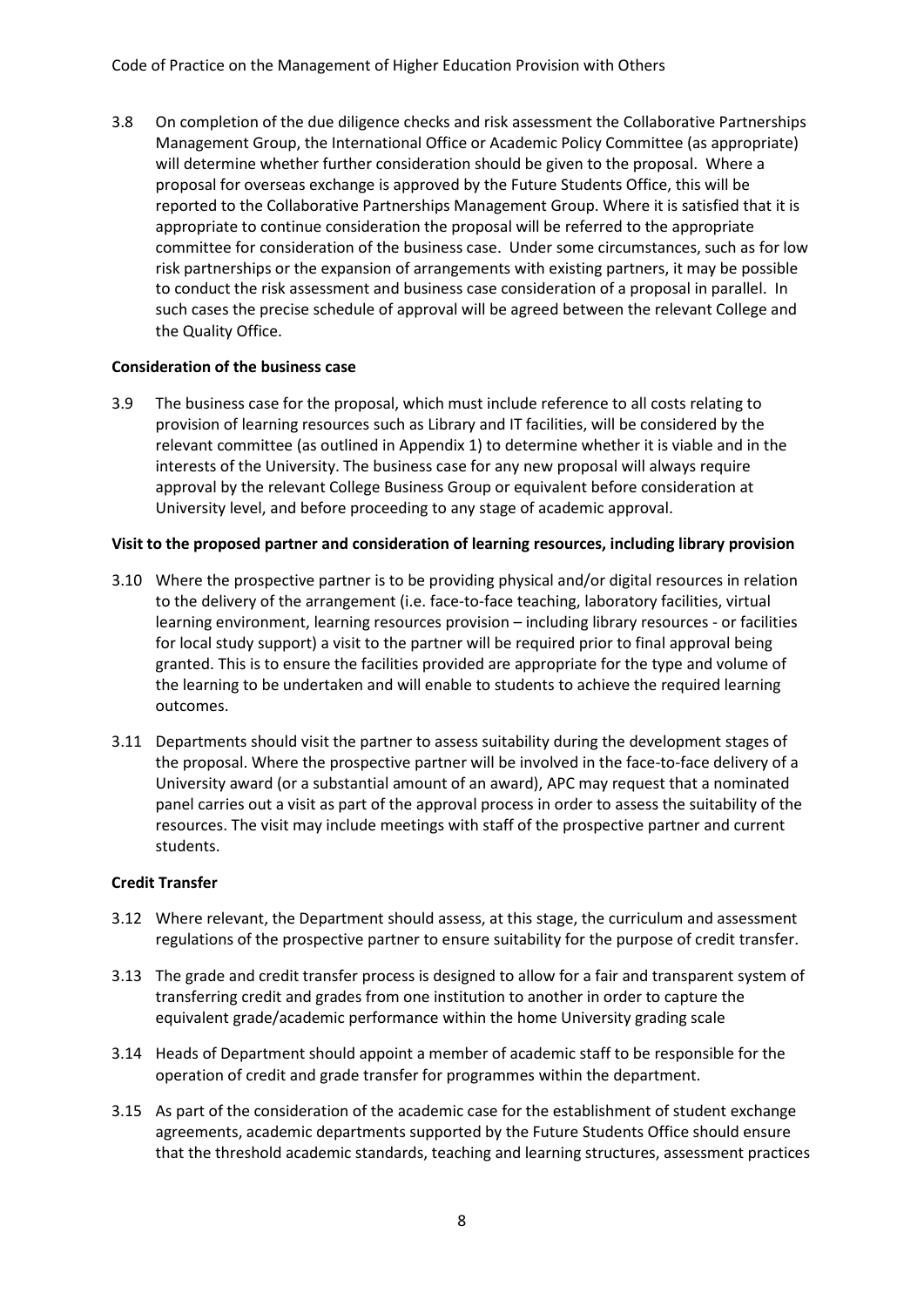and quality assurance processes are sufficient to demonstrate equivalency of standards with the University of Leicester.

- 3.16 For each partner university, departments should design a partnership-specific methodology for credit and grade transfer, which takes into account:
	- The higher education context of the country;
	- Entry levels;
	- Levels of study;
	- Appropriate comparable credit workload;
	- Grading systems;
	- Statistics relating to the performance of students in the partner institution.
- 3.17 The Board of Examiners responsible for the programme of study will retain overall responsibility for the process of grade and credit transfer.
- 3.18 Before the start of the study period at the partner university, an individual programme of study should be agreed with each student and formalised within a Learning Agreement. The Learning Agreement acts as a 'credit transfer promise' and offers a guarantee to students that the credits specified within the Learning Agreement are appropriate, have been approved and will be transferred back to their University of Leicester degree. Departments should ensure that before commencement of their study overseas, students fully understand their study obligations and how the marks achieved whilst overseas will be used.

#### **Legal agreement**

- 3.19 All partnership agreements must be underpinned by an agreement which clearly sets out the responsibilities of each partner in the delivery and management of the arrangement (see Appendix 5).
- 3.20 Departments should initiate the drafting of an agreement following approval of the business case, noting that the time taken to negotiate the details of the agreement between partners can often be lengthy. Student exchange agreements will be drafted by the Future Students Office.

#### **Consideration of the academic case - general**

3.21 The point of academic approval for a proposal will depend on the risk level. For lower risk proposals such as progression and articulation agreements the point of final approval will be the Collaborative Partnerships Management Group. For higher risk proposals consideration will be undertaken by a Programme Approval Panel or another body as set out in Appendix 1.

#### **Consideration of the academic case – approval of new University programmes**

3.22 The development and approval of new programmes with other providers leading to a University award or the award of credit follow the process set out in the Code of Practice for the Development, Approval and Modification of Taught Provision.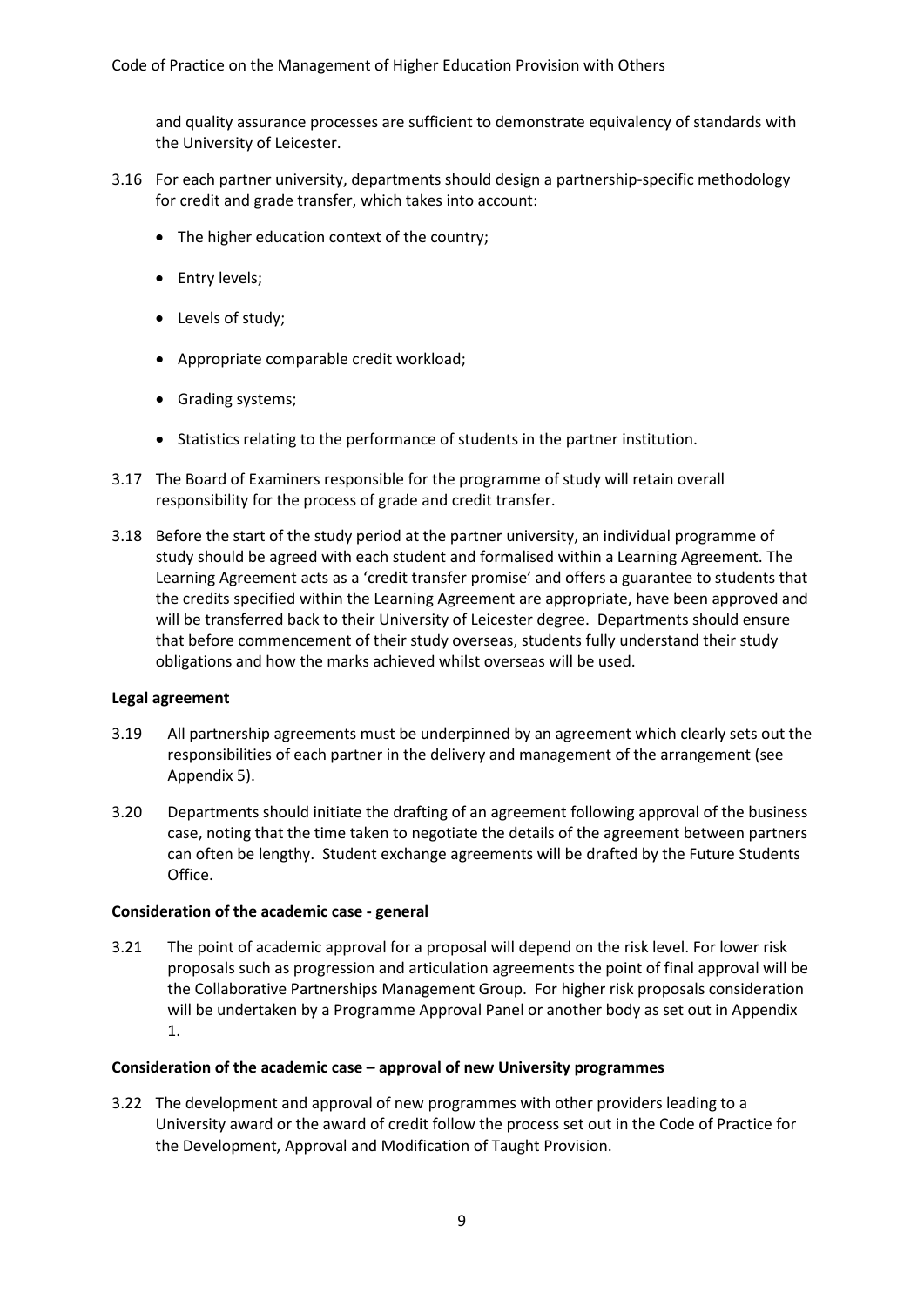- 3.23 In addition to the standard documents for programme approval programme teams will be required to submit a draft partnership agreement and any additional documentation specified by the Quality Office.
- 3.24 The Quality Office will ensure that the relevant approval body as set out in Appendix 1 is provided with a copy of the risk assessment report that has been approved at the appropriate level.
- 3.25 Programme Approval Panels will consider proposals in accordance with the standard requirements of the Code of Practice for the Development, Approval and Modification of Taught Provision but will also consider the following areas taking account of their relevance to the nature of the proposed arrangement:
	- Responsibilities for marketing, recruitment and admissions and the maintenance of student records
	- Responsibilities for teaching assessment and curriculum development
	- Provision of learning resources and student support
	- Appointment, monitoring and development of partner staff
	- Equivalence or transfer of credits from partners
	- Arrangements for programme management e.g. boards of study, examination boards
	- Management of quality and standards e.g. external examiners, annual monitoring, student feedback arrangements
	- Arrangements for students to complete the programme should the partnership agreement be terminated
	- Responsibilities for handling student complaints and appeals
	- Quality assurance and enhancement mechanisms
	- Quality of learning opportunities, specifically whether the partner is able to offer learning opportunities equivalent to those delivered by the University
	- Whether staff are appropriately qualified to deliver programmes at the specified level
- 3.26 Where a partner will be delivering a whole programme the Programme Approval Panel will specify a maximum student intake to the programme per cohort, based on the resource information in the business case and other information on the capacity of the department and the partner.

#### **Consideration of the academic case – progression arrangements**

3.27 For progression arrangements, consideration of the academic case will focus on assessing whether the partner's programme is of an appropriate standard as an entry qualification onto one or more of the University's programmes. This will be considered by the submission of a brief report to the Collaborative Partnerships Management Group focussing on the coverage of the partner's syllabus and any particular pre-requisites or achievement thresholds that may be required.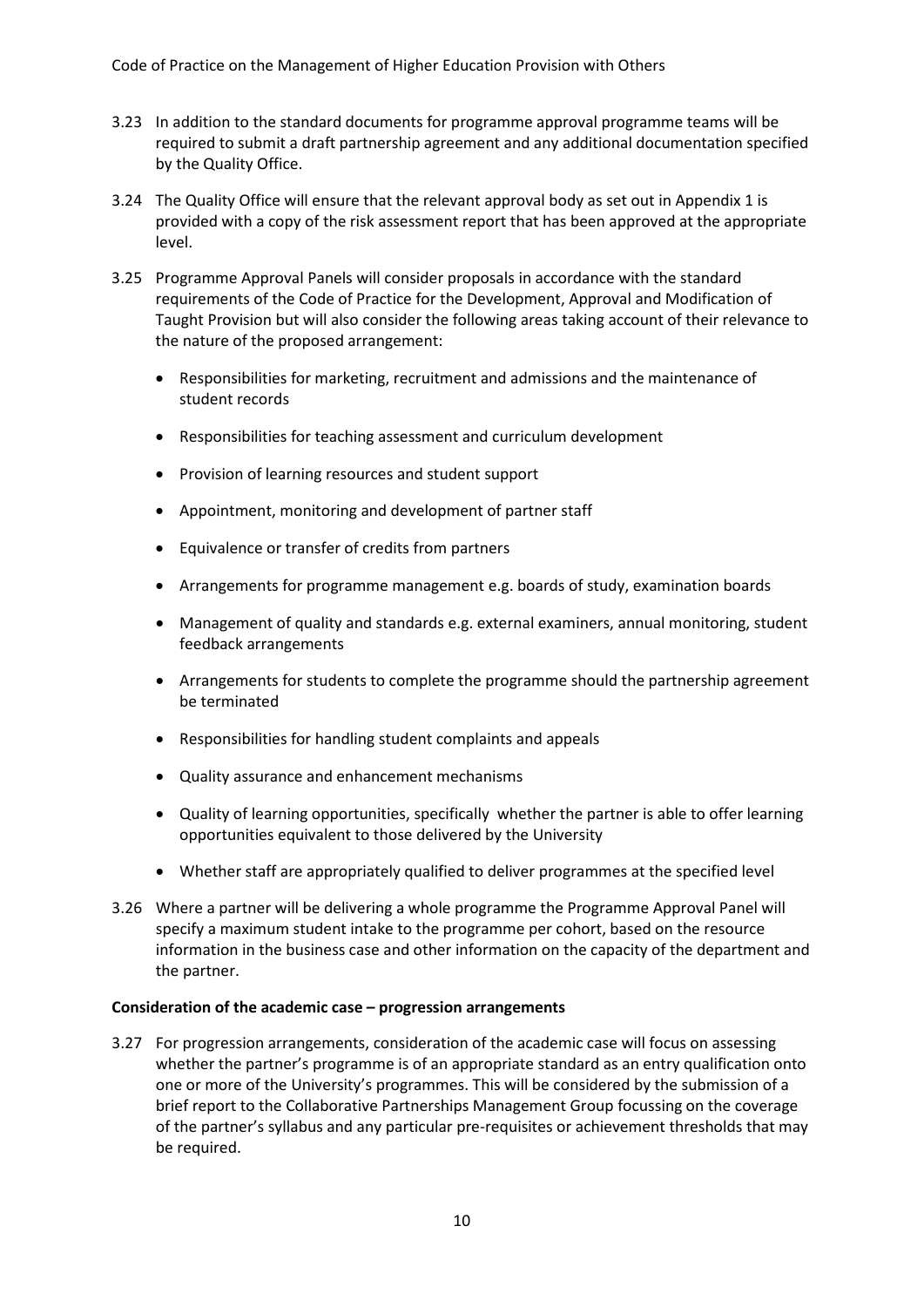#### **Consideration of the academic case – overseas student exchange**

- 3.28 Following the risk assessment processes set out in Appendix 1, College Academic Committees will consider and approve the academic case for new overseas student exchange partnerships for existing current degree programmes with a year abroad.
- 3.29 Following the risk assessment processes set out in Appendix 1 and initial consideration by College Academic Committees, Programme Approval Panels will consider and approve proposals to add a student exchange variant to existing degree programmes.
- 3.30 The academic case for an overseas student exchange will be considered in accordance with the Code of Practice for the Development, Approval and Modification of Taught Provision but will also consider the equivalence or transfer of credits from partner universities.

#### **Approval of Arrangements for an Associated Institution or with Private Providers of Higher Education**

- 3.31 A decision to develop a relationship with another provider which would lead to its recognition as an Associated Institution or enable it to offer programmes leading to a University award is a strategic decision which is initiated at University level.
- 3.32 Initial consideration of a proposal will take place at the University Leadership Team (ULT) which will determine whether the proposal is consistent with the University's Strategic Plan and Mission Statement and therefore worthy of further consideration.
- 3.33 Where a decision is taken to pursue the proposal ULT will request that the Academic Policy Committee establish a panel to manage consideration of the proposal.
- 3.34 The first step of the approval process will involve the commissioning by the Academic Policy Committee of due diligence checks and a risk assessment.

#### **Approval of Validation Arrangements, Dual and Joint Awards**

- 3.35 Proposals for the validation of a specified programme will normally be initiated at College or departmental level, following preliminary discussion with potential partners.
- 3.36 Initial consideration of the proposal should take place at departmental or College level to determine whether it is an initiative with which the department/College wishes to pursue.
- 3.37 Where a decision is made to pursue the proposal the department should consult the Quality Office.
- 3.38 The Quality Office will initiate due diligence checks and a risk assessment with the assistance of the relevant department and relevant University professional services as necessary.
- 3.39 A report on the due diligence checks and risk assessment will be presented to the Academic Policy Committee which will determine whether or not the proposal should proceed to further consideration.
- 3.40 Where a proposal is given approval to proceed a business case will be prepared for consideration by the University Portfolio Management Group.
- 3.41 Once the business case has been approved by UPMG the programme will proceed to programme approval.

#### **Approval of Split-Site PhD Arrangements**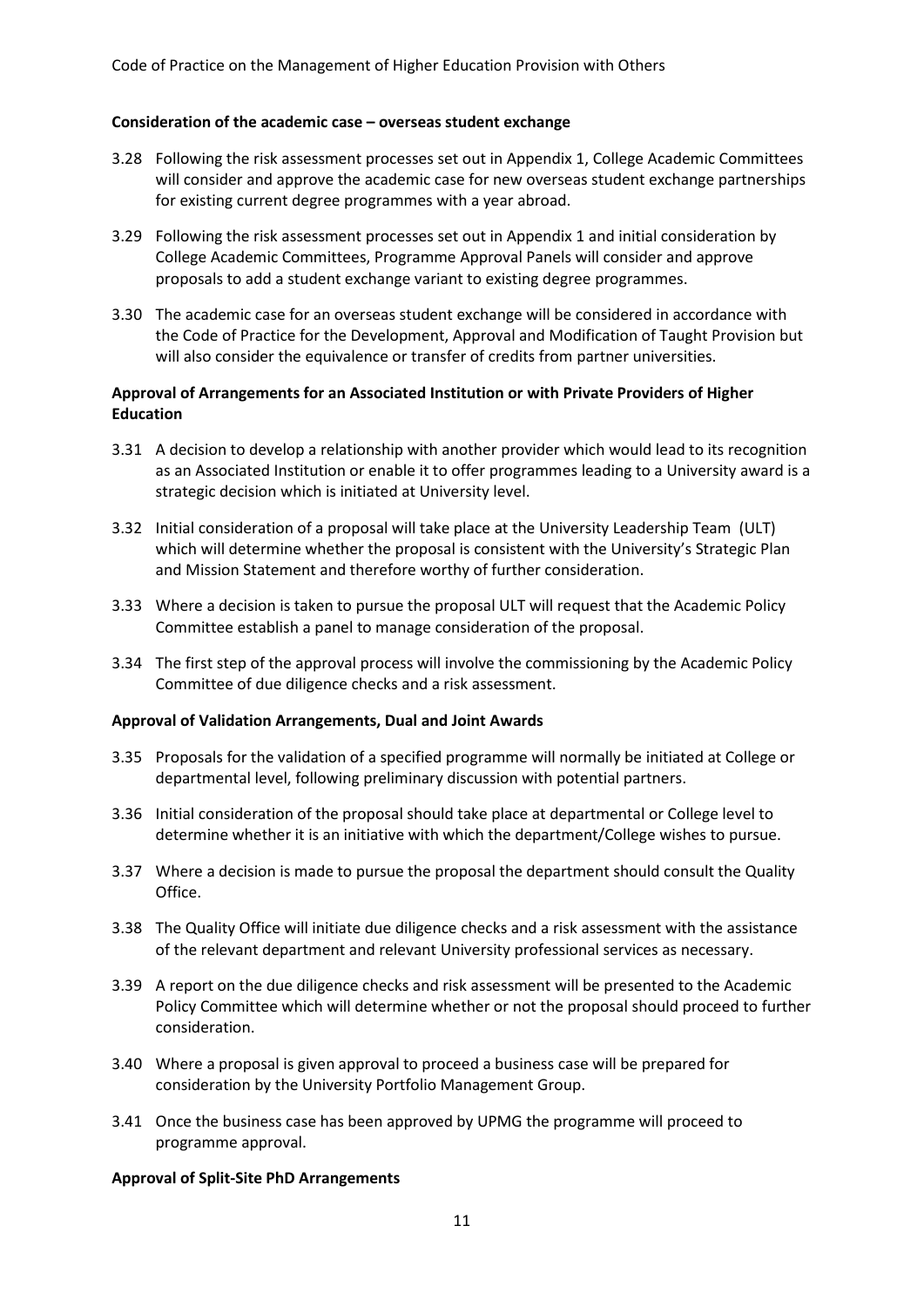- 3.42 The approval process for establishing split-site PhD arrangements differs according to whether the collaboration is at institutional level or for an individual student.
- 3.43 The formal approval process for institutional arrangements involves approval by the College or CPMG (as appropriate), APC and the Postgraduate Research Policy Committee (PGRPC).
- 3.44 Arrangements for individual split-site PhD students require the approval of the Graduate Dean on behalf of PGRPC through the submission of a detailed study plan. A report on arrangements approved for this route will be made to PGRPC.
- 3.45 The University's policy on Split-Site PhDs and detailed requirements are given in Appendix 8.

### **Approval of Articulation Agreements**

- 3.46 Initial discussions take place between the relevant department and partner.
- 3.47 The Quality Office will undertake a risk assessment for consideration by the Collaborative Partnership Management Group (CPMG).
- 3.48 If approved the business case will be considered by the College Business Group.
- 3.49 The academic case will be considered by the Collaborative Partnerships Management Group, including modular and ILO mapping, pre-requisites and achievement thresholds that may be required.
- 3.50 An agreement is drafted and signed with a formal report made to APC via CPMG.

#### **Approval of Educational Delivery Partners, Support Providers and Progression Accords**

- 3.51 Initial discussions take place between the relevant department and partner,
- 3.52 The Department undertakes a risk assessment for consideration by CPMG.
- 3.53 The College Business Group considers the business case.
- 3.54 The Academic case is considered by CPMG and, if approved, an agreement is drafted and signed, with a formal report being made to APC.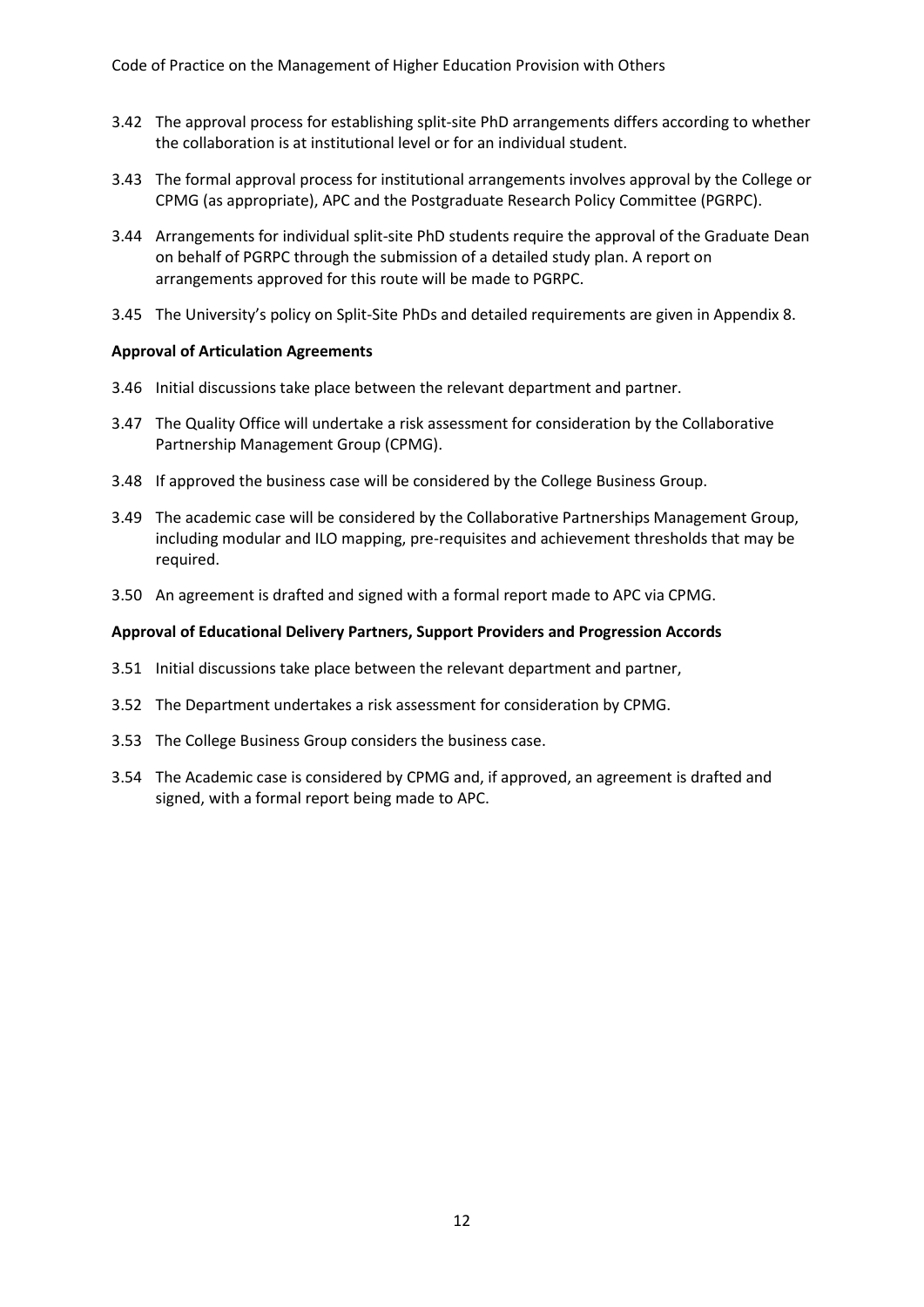## **Section 4**

### **Quality Assurance Arrangements**

#### **Introduction**

- 4.1 The relevant Head of Department is responsible for nominating a member of the University's staff to act as the partnership manager who will be responsible for overseeing the management of the partnership arrangements. The Head of Department will keep the Quality Office informed of staffing changes to this role.
- 4.2 The Head of Department is also responsible for ensuring that the Department takes ownership for the programme and embeds it within the University's standard quality assurance and enhancement processes.
- 4.3 The partnership manager is responsible for ensuring that information regarding the partnership is provided to relevant University offices and committees and for ensuring that the partner is provided with all necessary information from the University. Further details of the responsibilities of the role are given in Appendix 7.

#### **Monitoring and Review of Collaborative Programmes and Arrangements**

- 4.4 All modules and programmes offered through collaborative arrangements will be subject to monitoring and review in accordance with the University's Code of Practice on annual and Periodic Developmental Review.
- 4.5 Modifications to the curriculum of programmes offered through partnership arrangements will comply with the requirements of the Code of Practice for the Development, Approval and Modification of Taught Provision.
- 4.6 Partnership arrangements will be subject to formal review in accordance with the requirements of the partnership agreement. The normal expectation is that a review will be conducted at least every five years although the first review may take place after a shorter interval. The review will be undertaken by CPMG on behalf of APC.
- 4.7 At the point of the formal review the University will consider:
	- Whether the rationale for the partnership remains valid and continues to complement the University's Strategic Plan and Mission
	- Whether the partnership continues to have the support of the relevant academic department/College
	- Whether the partner institution continues to have an appropriate academic, financial and legal status and a satisfactory record with respect to quality assurance reviews
	- Whether the programme continues to meet required academic standards and offers students appropriate learning opportunities
	- Whether the partnership arrangements are continuing operate satisfactorily
- 4.8 On conclusion of the review CPMG will make a formal recommendation to APC on whether the partnership agreement should be renewed.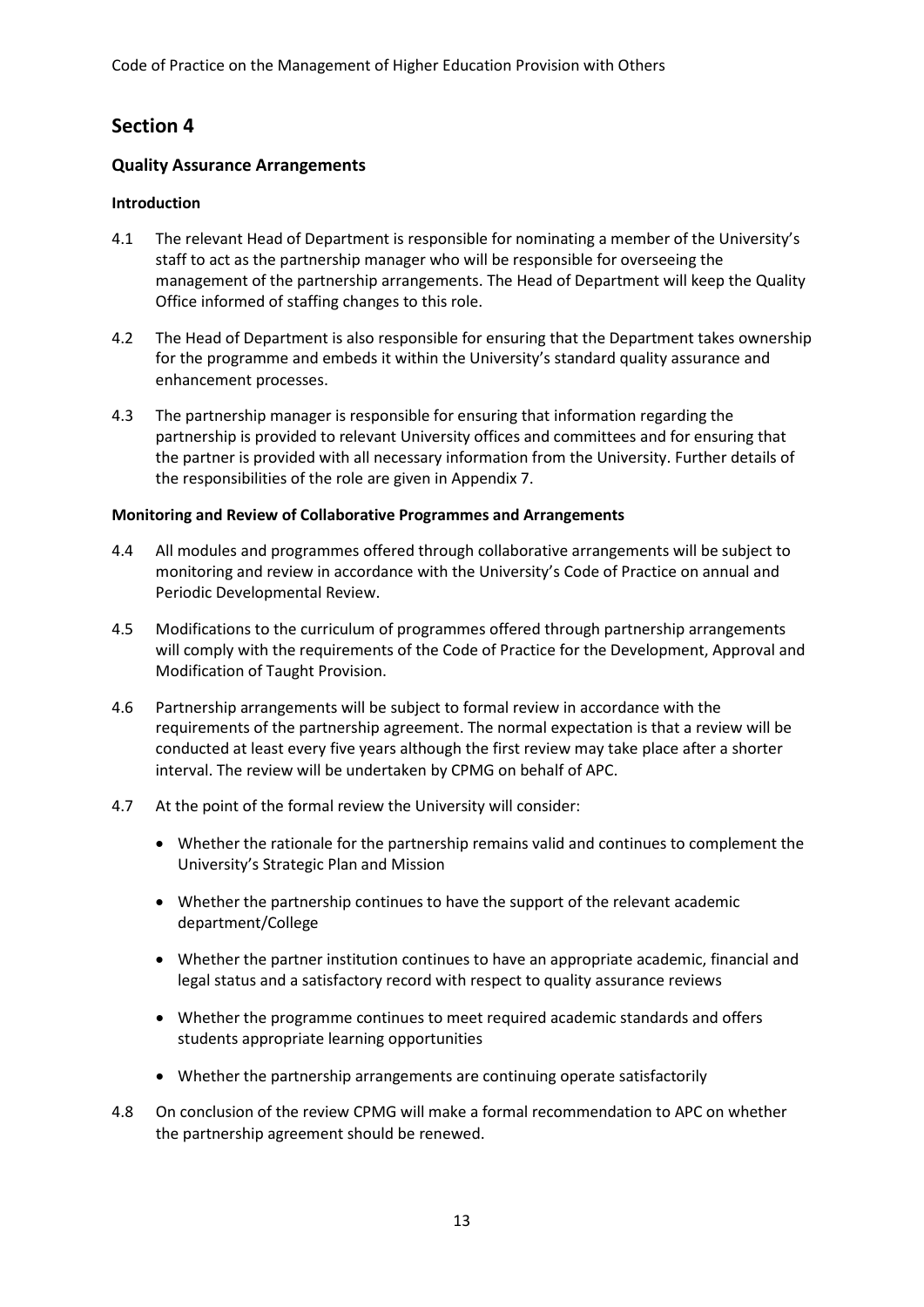- 4.9 In addition to formal review of the partnership the Academic Policy Committee will require a brief annual report on the operation of the partnership from the relevant academic department/College to be submitted to CPMG.
- 4.10 Any requests for increases in the permitted number of students per cohort or mode of delivery (e.g. full-time, part-time, distance learning, campus-based etc.), as established at programme approval, will be considered by CPMG.

#### **Termination of Collaborative Arrangements**

- 4.10 The notice period and process for ending a partnership will be set out in the partnership agreement.
- 4.11 A partnership agreement may come to an end for various reasons but in all cases withdrawal from the agreement must be managed carefully to continue to ensure that academic standards and learning opportunities are maintained for students registered on the programme.
- 4.12 Where the termination of the partnership results in the closure of a University programme this must first be approved by the University Portfolio Management Group.
- 4.13 Academic Policy Committee must be formally notified of the termination of any partnership.
- 4.14 Where the termination of a partnership is the result of a strategic decision taken by one of the parties, recruitment to the programme will cease by the agreed date and the partnership will operate solely to allow students already registered to complete the programme.
- 4.15 Where termination is due to breach of contract or where serious quality assurance or other concerns are raised which cannot be resolved, the University will put in place arrangements to allow students already registered to complete their programme. Students will be notified of the partnership termination and be provided with clear information regarding the arrangements for completing their programme.

#### **Working with Professional and Statutory Bodies in Collaborative Provision**

4.16 Some Professional and Statutory Bodies have specific requirements relating to the accreditation of collaborative partners. Departments must establish the requirements of a particular professional body before putting forward a proposal for consideration by the University.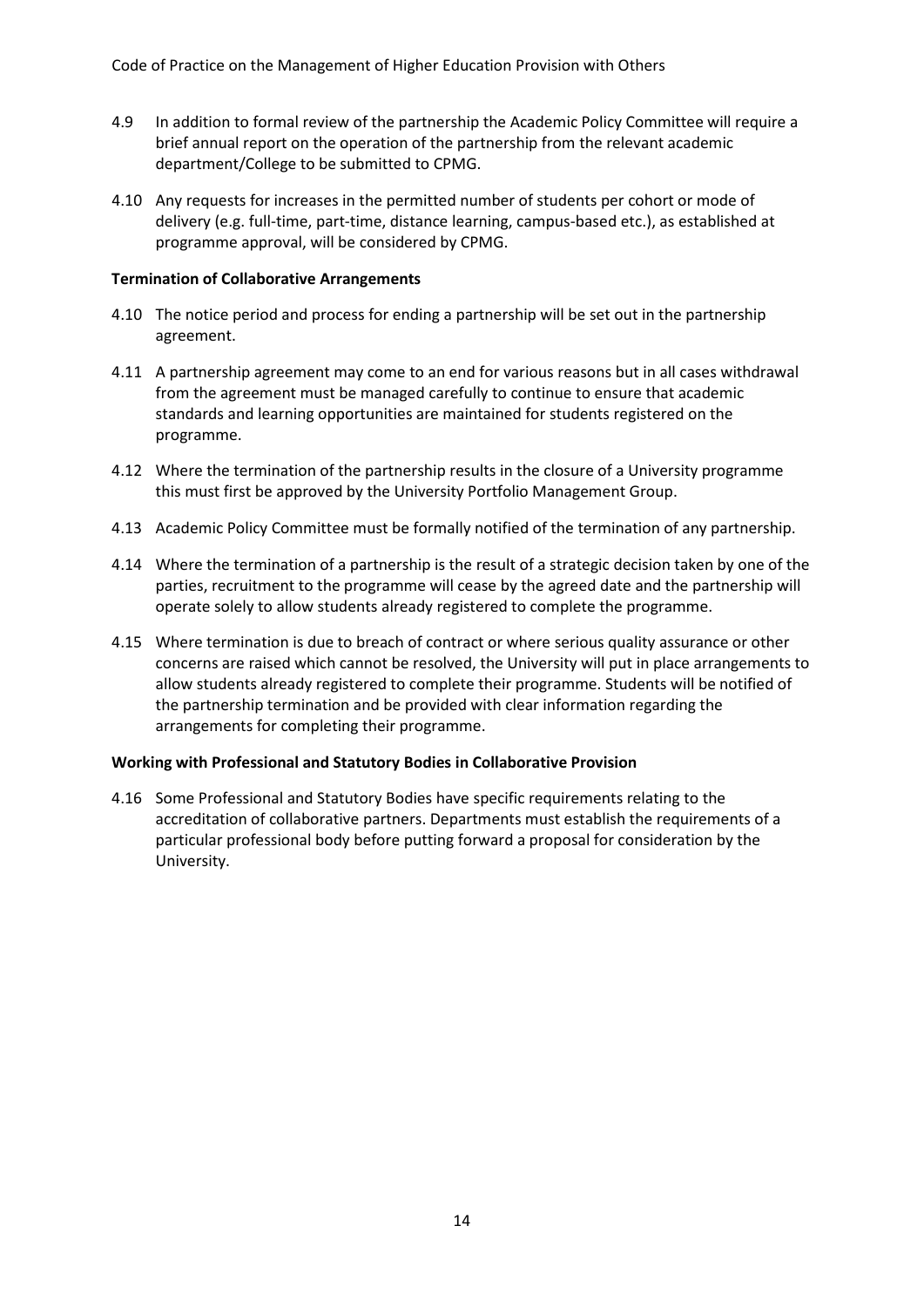# **Section 5**

## **Student Placements**

- 5.1 Placements are periods of work experience undertaken by students as part of their programme of study, which are required in order to fulfil the learning outcomes. Placements usually fall into one of the following categories:
	- a work placement where a student gains work experience relevant to the programme, for example a year abroad, year in industry or teaching experience as part of a PGCE
	- research placements, for example research projects undertaken in a laboratory or equivalent
	- clinical placement, for example medical electives undertaken by medical students or placements undertaken by clinical psychology
- 5.2 The inclusion of placements within programmes will be tested as part of the programme approval process to ensure that placements:
	- are integrated within the curriculum
	- have processes in place for ensuring the scope of any projects undertaken on placement align with the learning outcomes of the programme
	- have clear mechanisms in place for demonstrating and assessing the outcomes of placement learning
	- are consistent with subject benchmarks
	- comply with requirements of relevant PRSBs
- 5.3 Any of these placements may be with a Placement Provider i.e. an organisation where the placement takes place which may be either in the UK or another country. Placements may also take place occasionally within the University.
- 5.4 Placements may be compulsory or an optional part of a programme but must be planned and count towards the learning outcomes. Placements may be organised by the University or, with its agreement, by a student. They do not include part-time term or vacation work arranged by students which is not a planned part of the programme.
- 5.5 The length of a placement may vary and may take place during term time, vacations or both.
- 5.6 Students on placement remain registered students of the University and the University retains responsibility for ensuring the learning opportunities provided by the placement are appropriate and the placement provider is fully aware of its responsibilities and obligations.
- 5.7 Placement providers must be carefully selected, bearing in mind that the University has a responsibility towards its students and should be able to demonstrate that appropriate steps have been taken to mitigate risk.
- 5.8 The responsibilities of the various parties involved in a placement must be clearly articulated and a placement agreement must be in place before students commence the placement. Responsibilities are articulated in Appendix 9 and a sample agreement can be found in Appendix 11.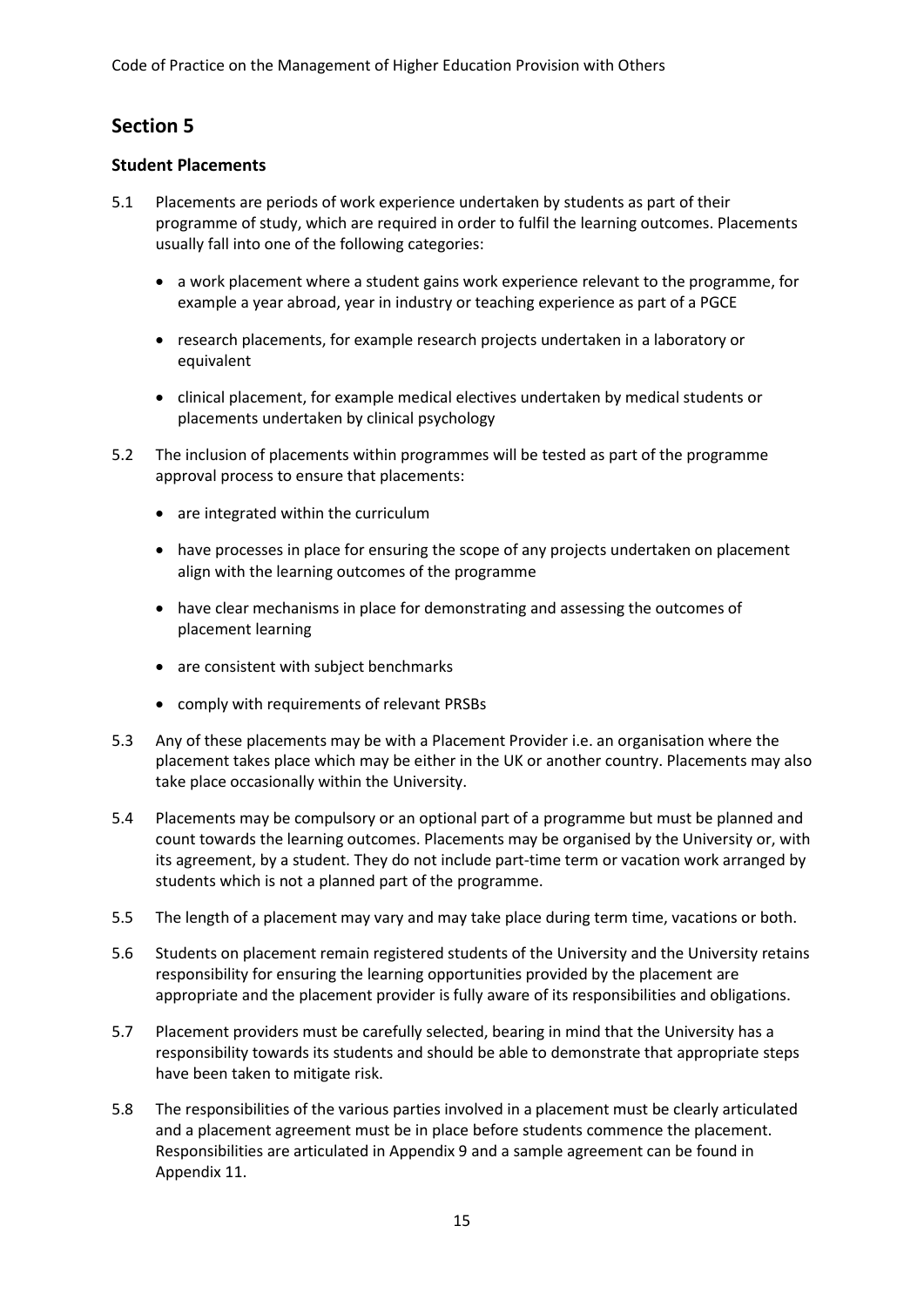Code of Practice on the Management of Higher Education Provision with Others

- 5.9 Where a department's provision incorporates placements there should be at least one member of staff who is the placement co-ordinator. The placement co-ordinator will ensure that students receive the necessary information in advance of their placement and will ensure that contact is maintained during the placement.
- 5.10 A placement provider must provide a placement supervisor/mentor who should ensure that students are made aware of all requirements, including those pertaining to health and safety.
- 5.11 A site visit may be undertaken by a member of University staff to the placement provider before the first student undertakes a placement if this is considered necessary. This visit should include a risk assessment. Where a site visit is not undertaken the Department should still carry out a risk assessment to identify any issues before a student takes up a placement at the placement provider.
- 5.12 Departments should ensure that, where required, any statutory checks, for example by the Disclosure and Barring Service (DBS), are undertaken before a student starts a placement.
- 5.13 Departments should ensure that there are clear procedures in place for dealing with any concerns or complaints from either students or placement providers during the placement period. There should also be a clear policy on communicating with students during their placement.
- 5.14 Any additional costs associated with placements should be clearly published to ensure that students and prospective students are aware of them prior to committing to the programme.
- 5.15 Departments should have a policy in place for dealing with a possible breakdown of the placement, including the potential consequences and the effect this may have on students' progression.
- 5.16 Departments should review the appropriateness and effectiveness of placements as part of annual and periodic developmental review and should put in place mechanisms for collecting feedback from students and placement providers on their experiences.

#### **Placements undertaken in another country**

- 5.17 The following additional considerations apply where a student undertakes a placement in another country.
- 5.18 Departments should satisfy themselves that students who are due to spend a period of study in a country where English is not the first language have sufficient oral and written competence in the language of the country to be visited to ensure that they can benefit from the experience.
- 5.19 Where the content of the programme does not prepare students going overseas for the cultural, social or academic experience of studying abroad, departments should provide appropriate support and information and any practical details. In addition, the International Office can provide support to assist students preparing for specific mobility programmes.
- 5.20 Students should be made aware that they will be subject to the laws of the host country.
- 5.21 Students should, where possible be given the opportunity to meet other students who have spent time abroad in previous years.
- 5.22 Students visiting countries in the EEA should be informed about reciprocal health care arrangements.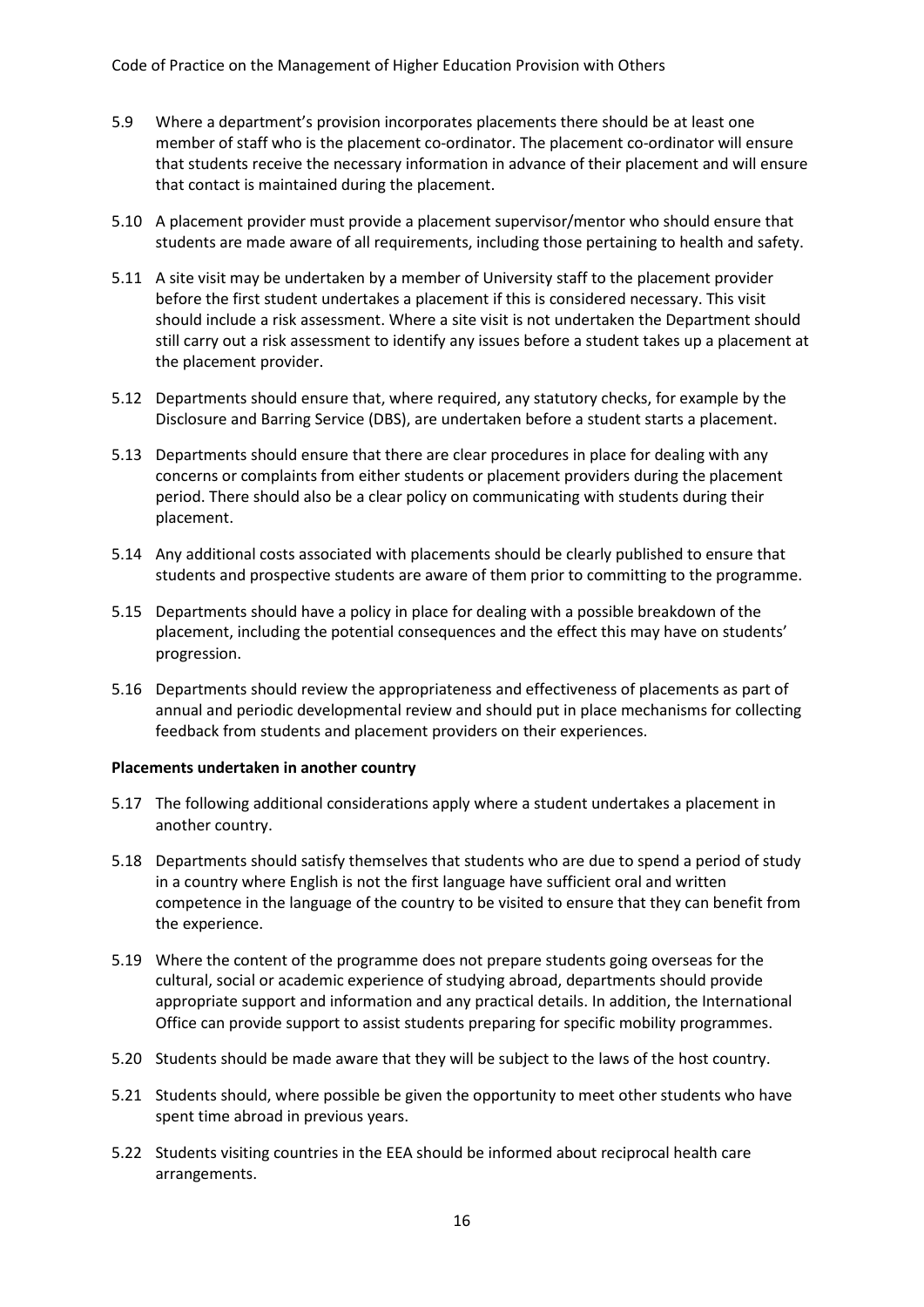Code of Practice on the Management of Higher Education Provision with Others

5.23 Students visiting other countries should be advised to seek appropriate advice about compulsory and recommended preventative health measures, including vaccination requirements.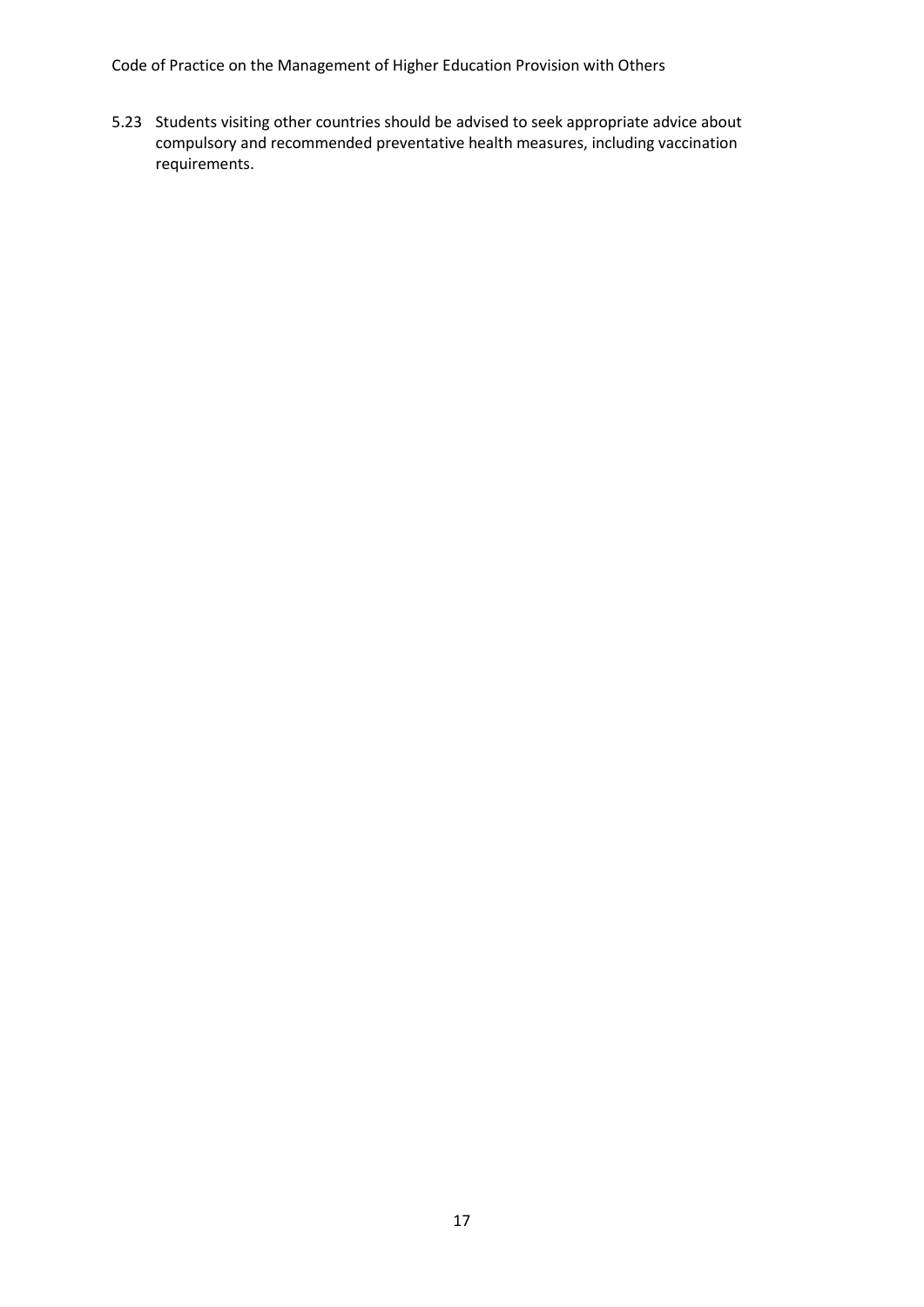# **Section 6**

## **Overseas student exchange**

- 6.1 Overseas student exchange is defined as a period of study undertaken by students as part of their programme of study or as part of an extra-curricular opportunity organised by the University, at a partner university with which the University has a formal agreement.
- 6.2 Overseas exchanges are normally either an academic study placement for one semester or an academic year or a period of study at a partner university during the summer vacation.
- 6.3 The inclusion of an overseas student exchange within a programme will be tested as part of the programme approval process to ensure that the student exchange programme:
	- is integrated within the curriculum
	- has processes in place to ensure the scope of any projects undertaken whilst on the exchange align with the learning outcomes of the programme
	- has clear mechanisms in place for demonstrating and assessing the learning outcomes
	- has clear mechanisms for assessing grade equivalences and credit transfer in accordance with the University's policy on international credit transfer
	- is consistent with subject benchmarks
	- complies with requirements of the relevant PRSBs (where appropriate)
- 6.4 Overseas student exchanges may be compulsory or an optional part of a programme but must be an integral part of the programme and reflected in the intended learning outcomes.
- 6.5 The duration of a student exchange study placement may vary and may take place during term time, vacation or both.
- 6.6 Students undertaking an overseas student exchange placement remain registered students of the University of Leicester and the University of Leicester retains responsibility for ensuring that the learning opportunities provided are appropriate and the partner university is fully aware of its responsibilities.
- 6.7 Partner universities should be chosen with care, bearing in mind the University's responsibilities to its students and should be able to demonstrate that appropriate steps have been taken to mitigate risk.
- 6.8 The responsibilities of the parties involved in overseas student exchange must be stated in a learning agreement. The respective responsibilities are articulated in Appendix 10 and a sample agreement can be found in Appendix 12.
- 6.9 Where a department offers programmes which incorporate student exchange there should be a departmental student exchange co-ordinator.
- 6.10 The student exchange co-ordinator will work with the International Office to ensure that students receive the necessary information in advance of their placement and is responsible for ensuring that contact with students is maintained during their placement.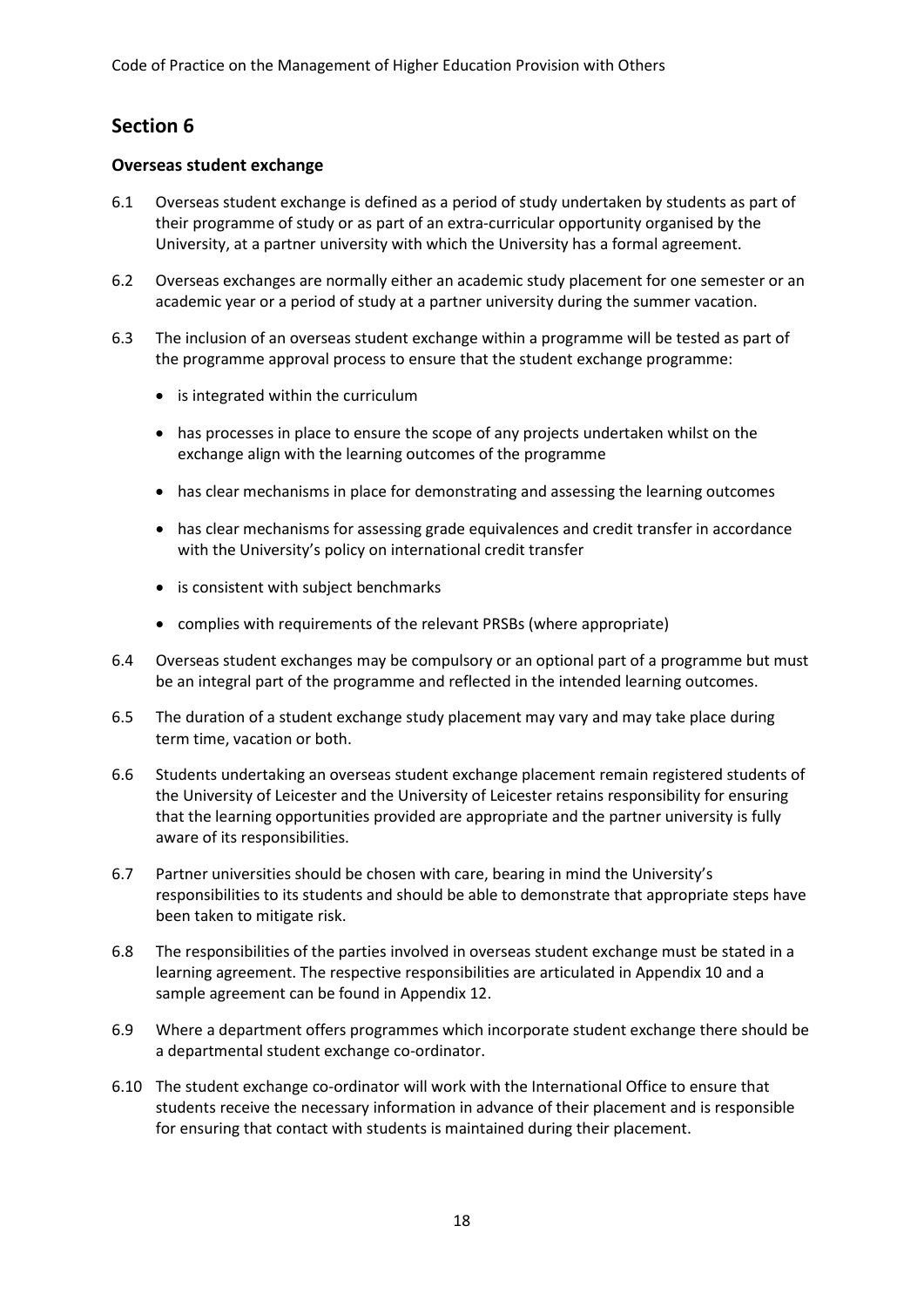- 6.11 Departments should satisfy themselves that students who are due to spend a period of study in a country where English is not the first language have an appropriate level of competence in the relevant language to ensure that they can benefit from the experience.
- 6.12 Students should be made aware that they will be subject to the laws of the host country.
- 6.13 Students should, where possible be given the opportunity to meet other students who have spent time abroad as part of their degree programme.
- 6.14 Student visiting countries in the EEA should be informed about reciprocal health arrangements.
- 6.15 The University of Leicester retains overall responsibility for ensuring that the student exchange opportunities available to students are appropriate.
- 6.16 Departments, in conjunction with the International Office, will review the appropriateness of the student exchange arrangements available for students on their programmes, on a five yearly cycle. The review will include a paper-based element which can be supplemented by site visits where required. The overall review schedule will be co-ordinated by the International Office, with input from staff in academic departments where appropriate.
- 6.17 Student feedback on exchange agreements will be reviewed regularly, and may trigger an out of cycle visit to an exchange partner where necessary.
- 6.18 Any additional costs or funding opportunities associated with overseas student exchange should be clearly published to ensure that students and prospective students are fully aware of them prior to committing to the programme.
- 6.19 Departments should ensure that there are clear procedures in place for communicating with students and for handling complaints during their period abroad.
- 6.20 Departments should ensure there is a policy in place for handling any breakdown of an exchange, including potential consequences on a student's progression.
- 6.21 Departments should review the appropriateness and effectiveness of overseas student exchange opportunities in accordance with the Exchange Partnership Review Plan and should put in place mechanisms for monitoring feedback from students and partner universities, complaints or any other significant issues in collaboration with the International Office.
- 6.22 Departments should ensure that they receive a transcript of marks from the partner University for each Student to enable them to calculate grade and credit equivalence as appropriate.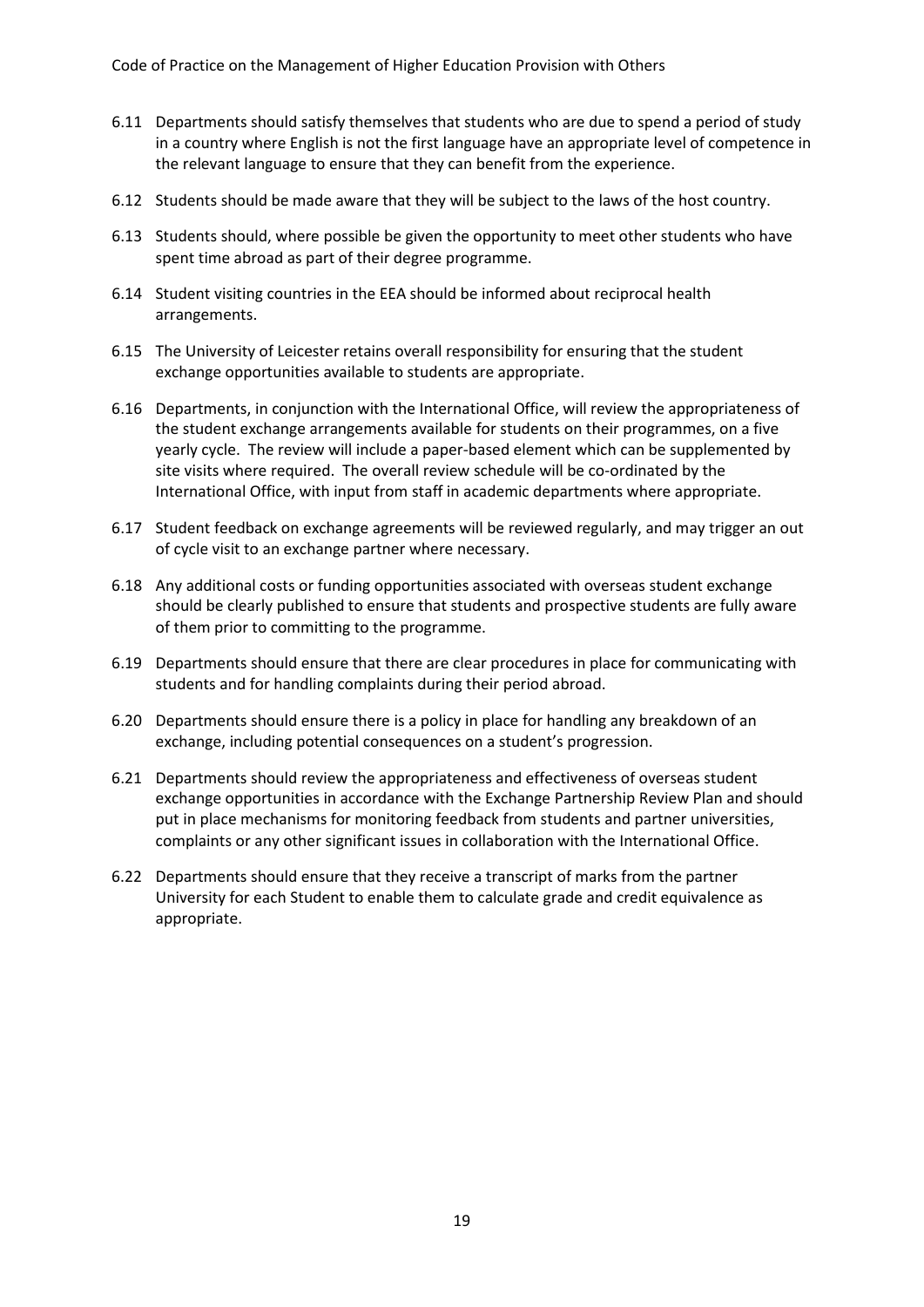Code of Practice on the Management of Higher Education Provision with Others

## **Appendices**

- Appendix 1 Collaborative Approval Matrix
- Appendix 2 Approval Flow Charts
- Appendix 3 Risk Assessment
- Appendix 4 Criteria for prospective partners
- Appendix 5 Agreements with prospective partners
- Appendix 6 Process and criteria for appointing staff
- Appendix 7 Partnership Manager Role and Responsibilities
- Appendix 8 Split-Site PhD guidelines
- Appendix 9 Responsibilities for placements
- Appendix 10 Responsibilities for student exchange
- Appendix 11 Placement agreement template
- Appendix 12 Student Exchange agreement template
- Appendix 13 Collaborative Partnerships Management Group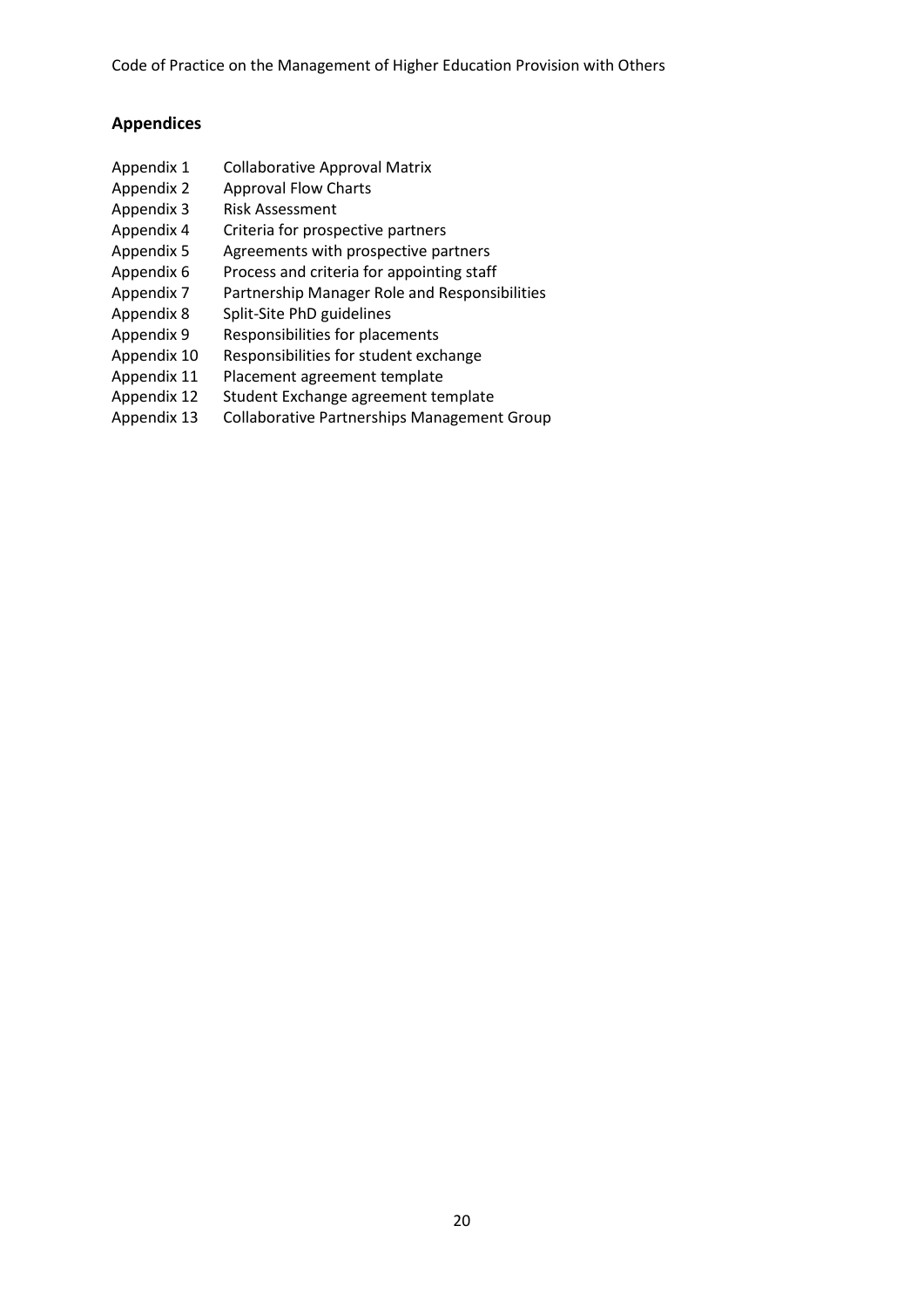### **Collaborative approval matrix**

|                            |               | <b>Risk assessment</b> |                  | <b>Business case</b>        | Visit to partner |                       | <b>Academic case</b>  |                          |
|----------------------------|---------------|------------------------|------------------|-----------------------------|------------------|-----------------------|-----------------------|--------------------------|
| <b>Type of arrangement</b> | Completed     | <b>Considered</b>      | <b>Completed</b> | Considered by:              | by               | by APC                | Completed by:         | <b>Considered by:</b>    |
|                            | by:           | by:                    | by:              |                             | department       | panel                 |                       |                          |
| <b>Overseas Student</b>    | Department    | International          | Department       | N/A                         | Required         | N/A                   | Department            | L&T Committee            |
| exchange (Erasmus)         |               | Office                 |                  |                             |                  |                       |                       | CAC                      |
|                            |               |                        |                  |                             |                  |                       |                       | APC via PAP (new degrees |
|                            |               |                        |                  |                             |                  |                       |                       | only)                    |
| Overseas student           | International | <b>CPMG</b>            | Department       | N/A                         | Required         | N/A                   | Department            | L&T Committee            |
| exchange (Study Abroad)    | Office        |                        |                  |                             |                  |                       |                       | CAC                      |
|                            |               |                        |                  |                             |                  |                       |                       | APC via PAP (new degrees |
|                            |               |                        |                  |                             |                  |                       |                       | only)                    |
| Progression accord         | Department    | <b>CPMG</b>            | Department       | <b>College Business</b>     | Preferred        | N/A                   | Department            | L&T Committee            |
|                            |               |                        |                  | Group                       |                  |                       |                       | <b>CPMG</b>              |
| Support provider           | Department    | <b>CPMG</b>            | Department       | <b>College Business</b>     | Required         | N/A                   | Department            | <b>CPMG</b>              |
|                            |               |                        |                  | Group                       |                  |                       |                       |                          |
| Educational-delivery       | Department    | <b>CPMG</b>            | Department       | <b>College Business</b>     | Required         | N/A                   | Department            | L&T Committee            |
| partner for DL programme   |               |                        |                  | Group                       |                  |                       |                       | <b>CPMG</b>              |
|                            |               |                        |                  |                             |                  |                       |                       |                          |
| Articulation               | Quality       | <b>CPMG</b>            | Department       | <b>College Business</b>     | Preferred        | N/A                   | Department            | L&T Committee            |
|                            | Office        |                        |                  | Group                       |                  |                       |                       | <b>CPMG</b>              |
| Module delivery            | Quality       | <b>CPMG</b>            | Department       | UPMG / College              | N/A              | Required <sup>2</sup> | Department            | <b>L&amp;T Committee</b> |
|                            | Office        |                        |                  | Business Group <sup>1</sup> |                  |                       |                       | CPMG / PAP               |
| Split-Site PhDs            | Quality       | <b>PGRPC</b>           | Department       | <b>UPMG</b>                 | N/A              | Required <sup>2</sup> | Department            | <b>PGRPC</b>             |
| (institutional-level)      | Office        |                        |                  |                             |                  |                       |                       |                          |
| Franchise                  | Quality       | APC                    | Department       | <b>UPMG</b>                 | N/A              | Required              | Department            | L&T Committee            |
|                            | Office        |                        |                  |                             |                  |                       | <b>Quality Office</b> | CAC                      |
|                            |               |                        |                  |                             |                  |                       |                       | APC via PAP              |
| Validated programme        | Quality       | <b>APC</b>             | Department       | <b>UPMG</b>                 | N/A              | Required              | Department            | <b>L&amp;T Committee</b> |
|                            | Office        |                        |                  |                             |                  |                       | <b>Quality Office</b> | CAC                      |
|                            |               |                        |                  |                             |                  |                       |                       | APC via PAP              |
| Dual or joint awards       | Quality       | <b>APC</b>             | Department       | <b>UPMG</b>                 | N/A              | Required              | Department            | L&T Committee            |
|                            | Office        |                        |                  |                             |                  |                       | <b>Quality Office</b> | CAC                      |
|                            |               |                        |                  |                             |                  |                       |                       | APC via PAP              |
| Associated institution     | Quality       | APC                    | Department       | <b>ULT</b> and Senate       | N/A              | Required              | Department            | APC via PAP              |
|                            | Office        |                        |                  |                             |                  |                       | <b>Quality Office</b> |                          |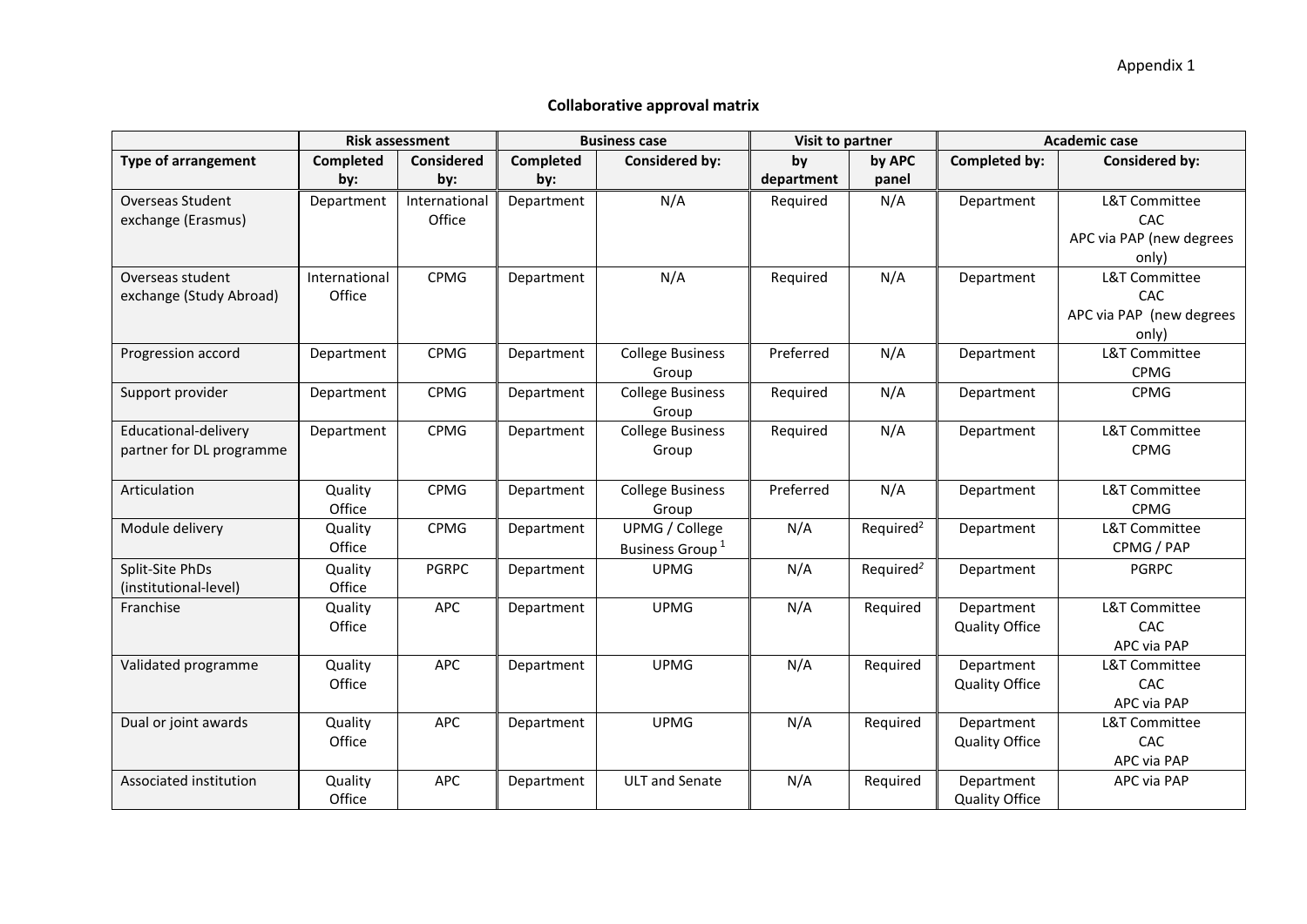*<sup>1</sup> UPMG for new programmes or College Business Group for collaborative delivery of modules on existing programme*

<sup>2</sup>*May not be required where a low risk is identified in relation to physical resources and location. Will be determined by APC when considering risk assessment.* Glossary

| <b>CPMG</b>   | Collaborative Partnerships Management Group |
|---------------|---------------------------------------------|
| L&T Committee | Learning and Teaching Committee             |
| APC           | Academic Policy Committee                   |
| <b>UPMG</b>   | University Portfolio Management Group       |
| PGRPC         | Post Graduate Research Policy Committee     |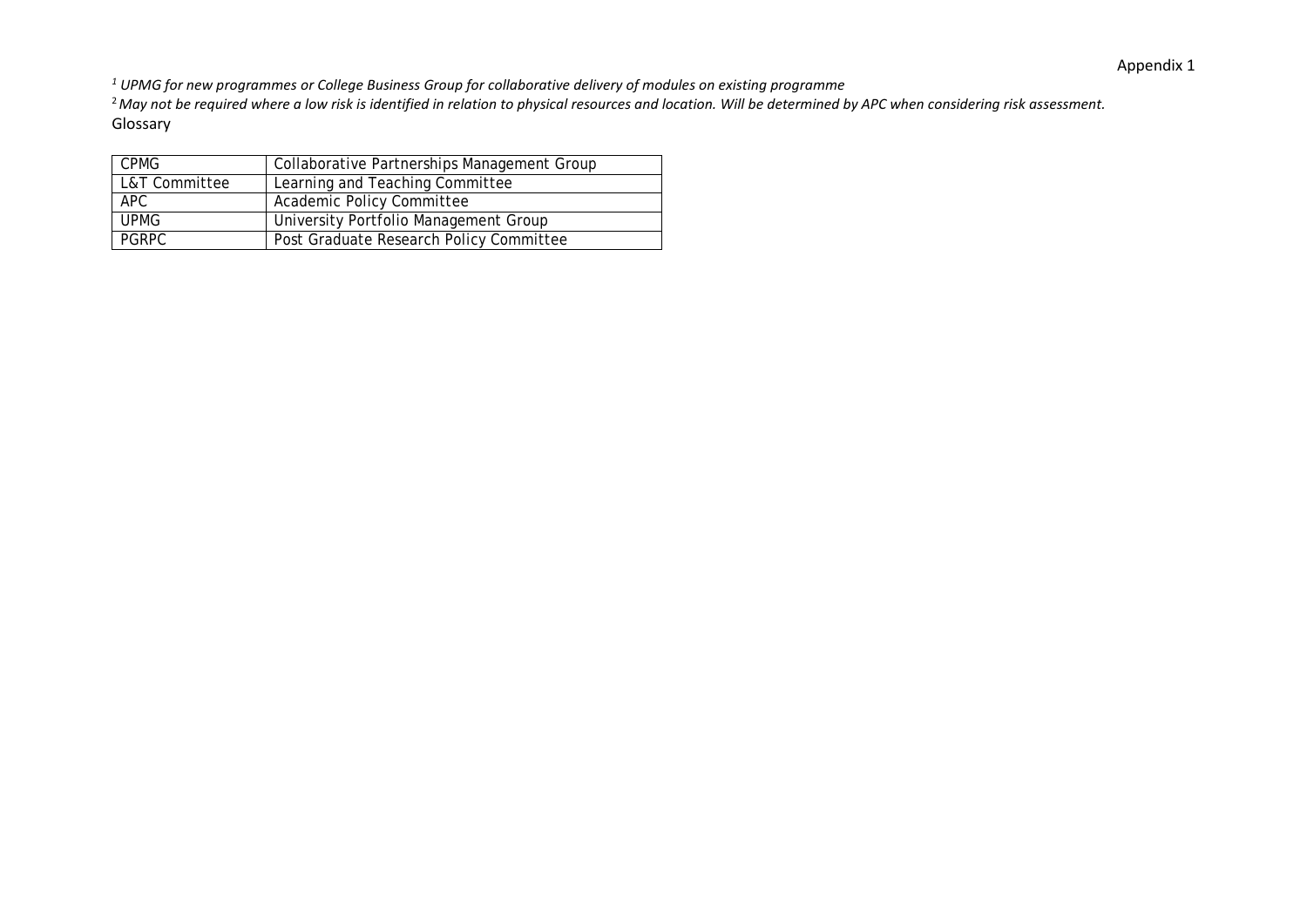#### **Approval Flow Charts**

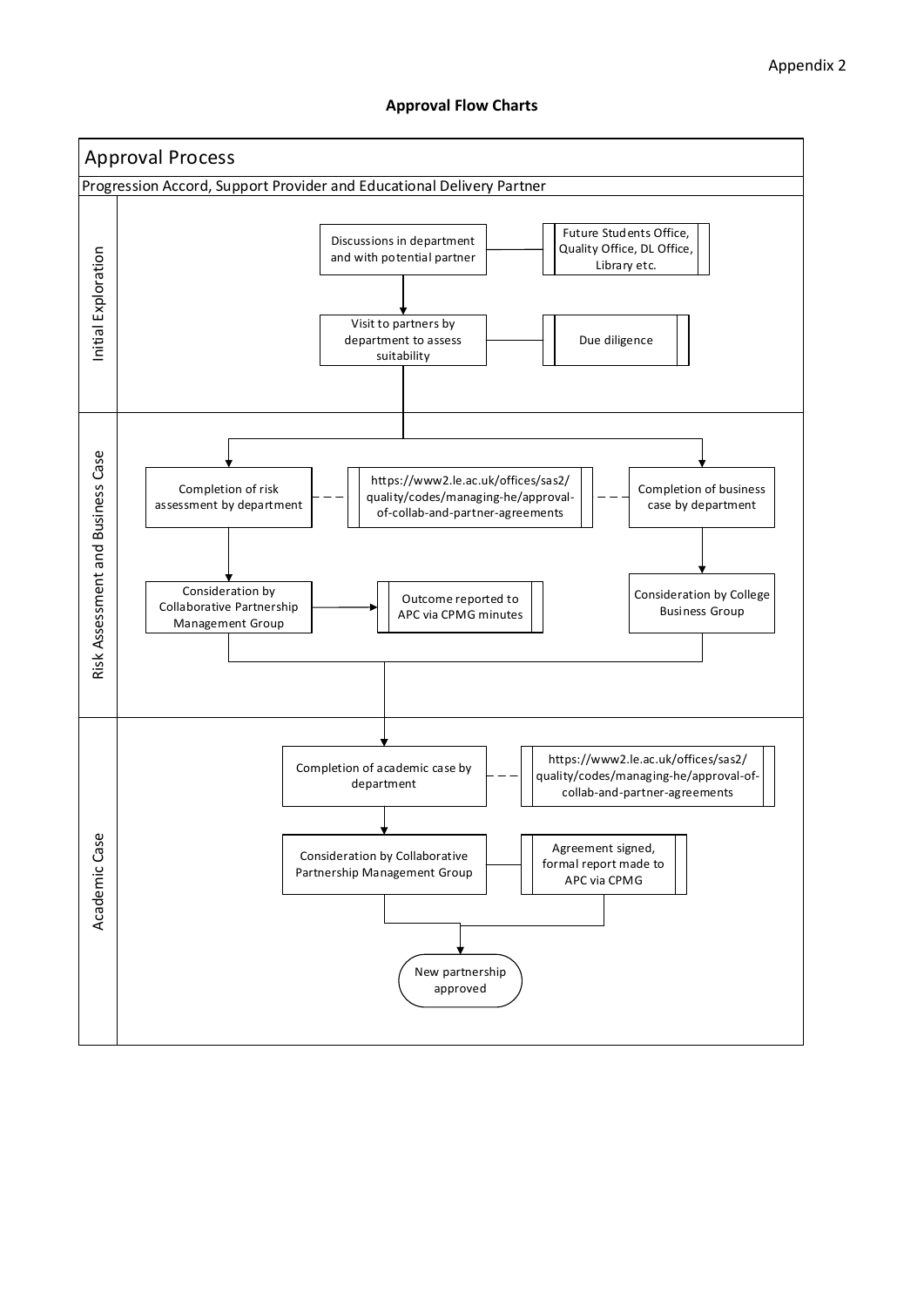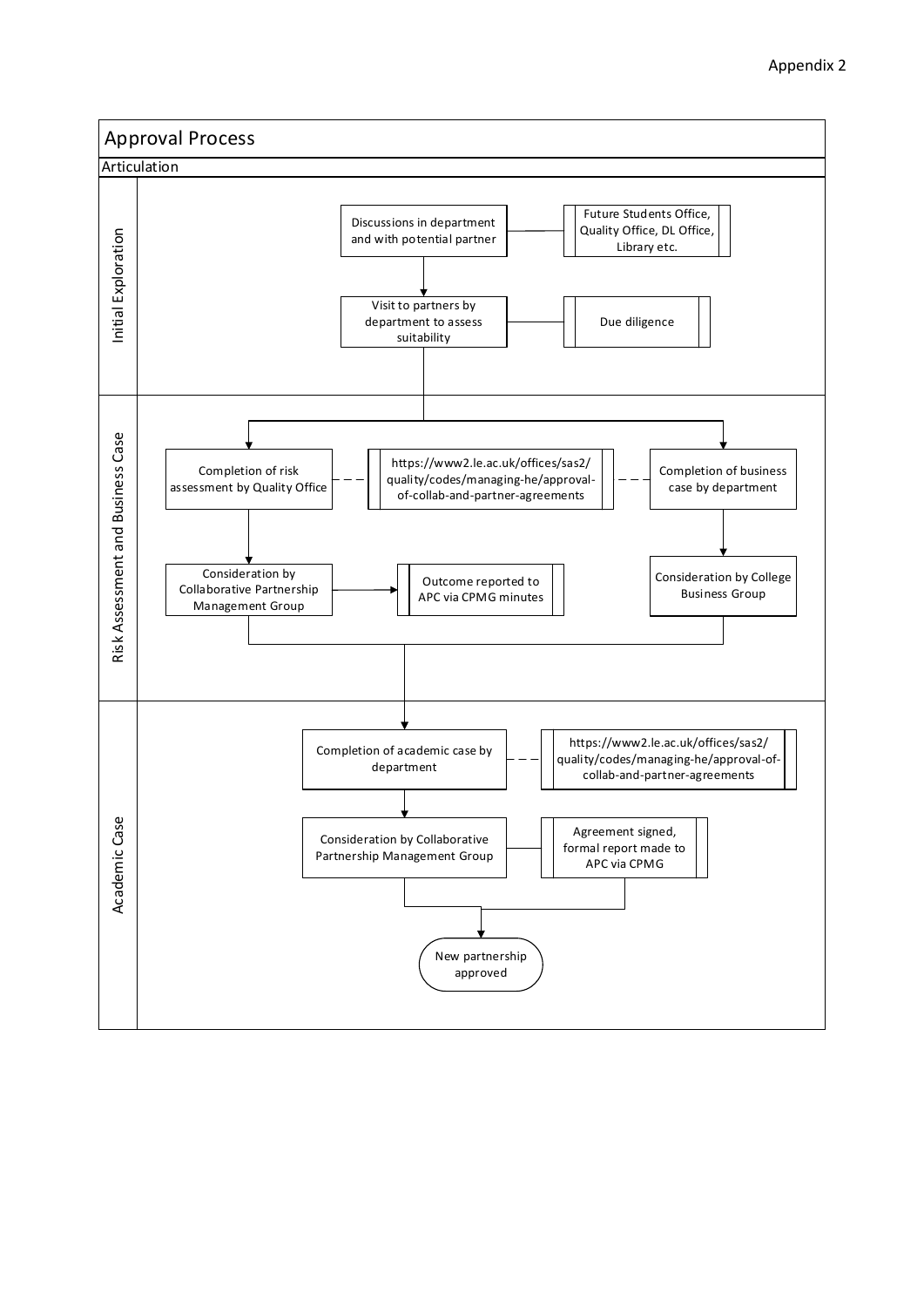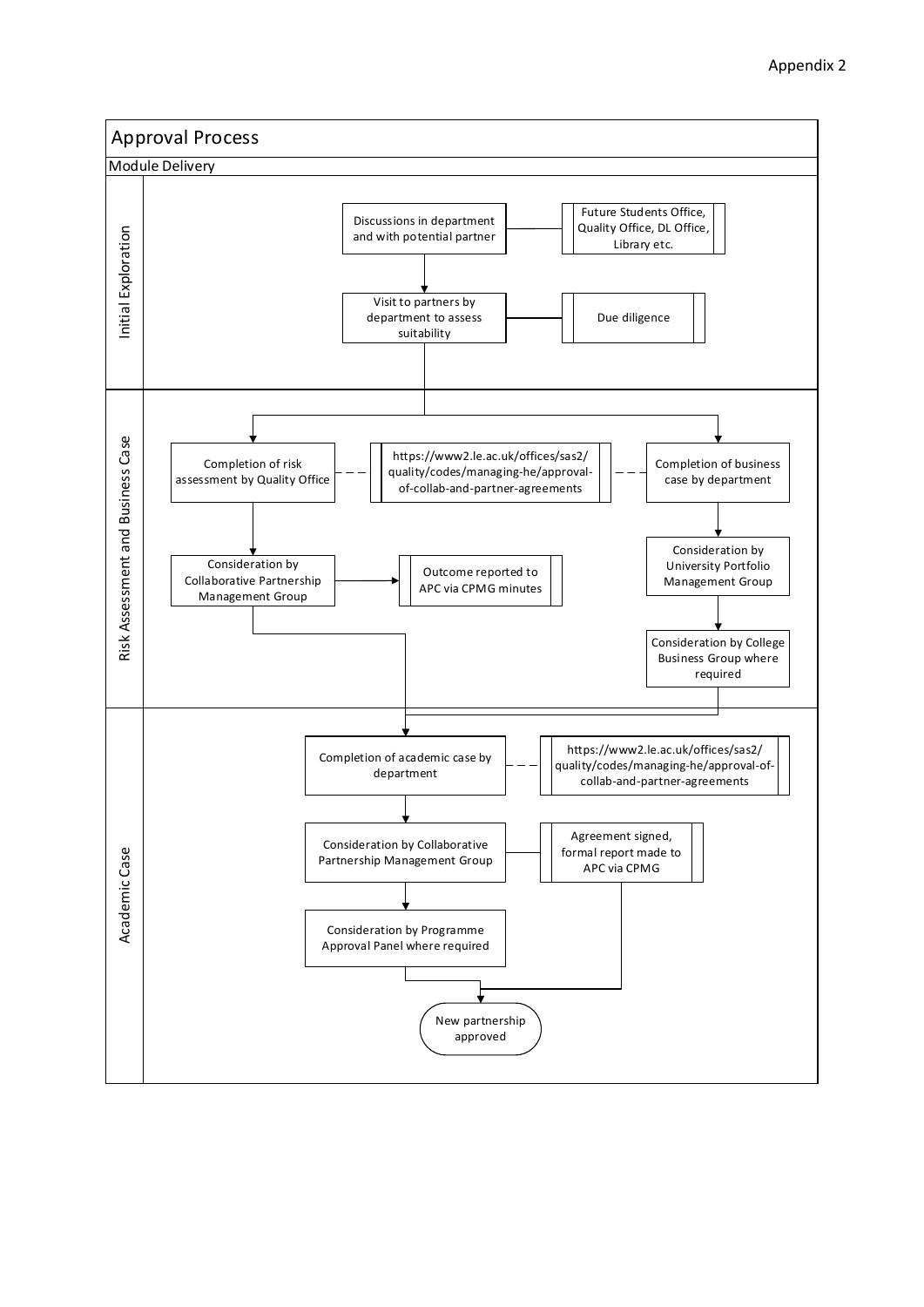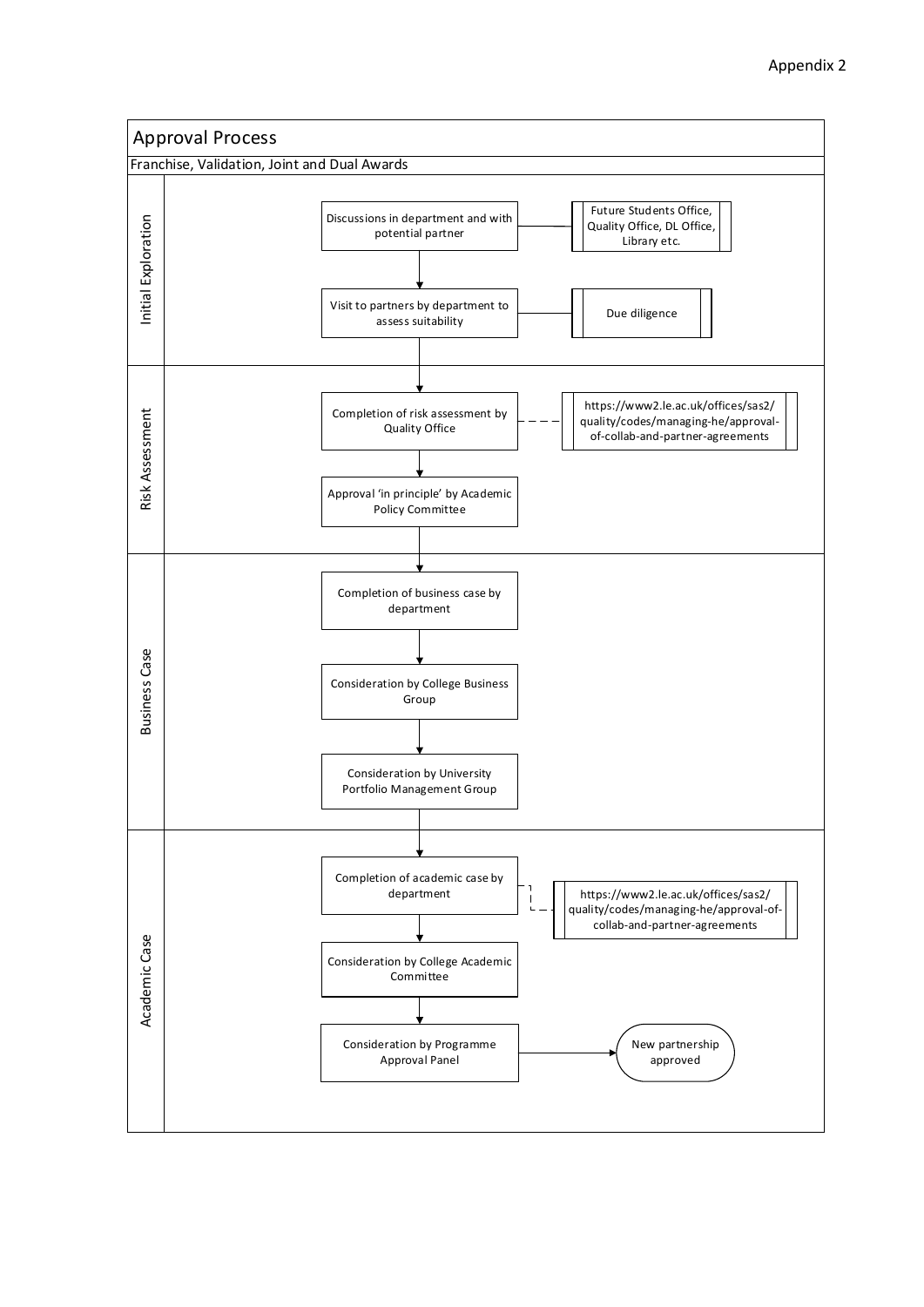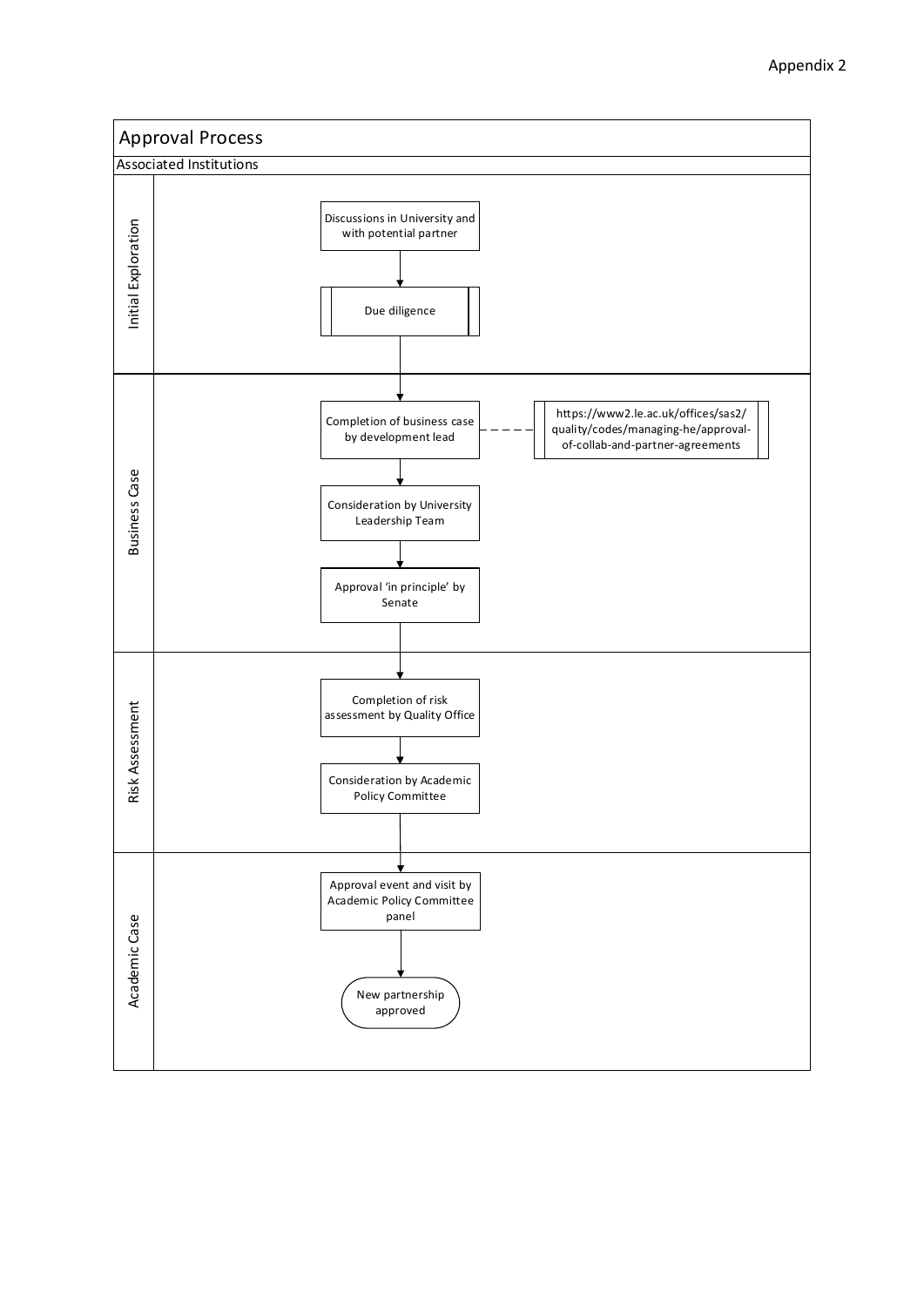![](_page_27_Figure_1.jpeg)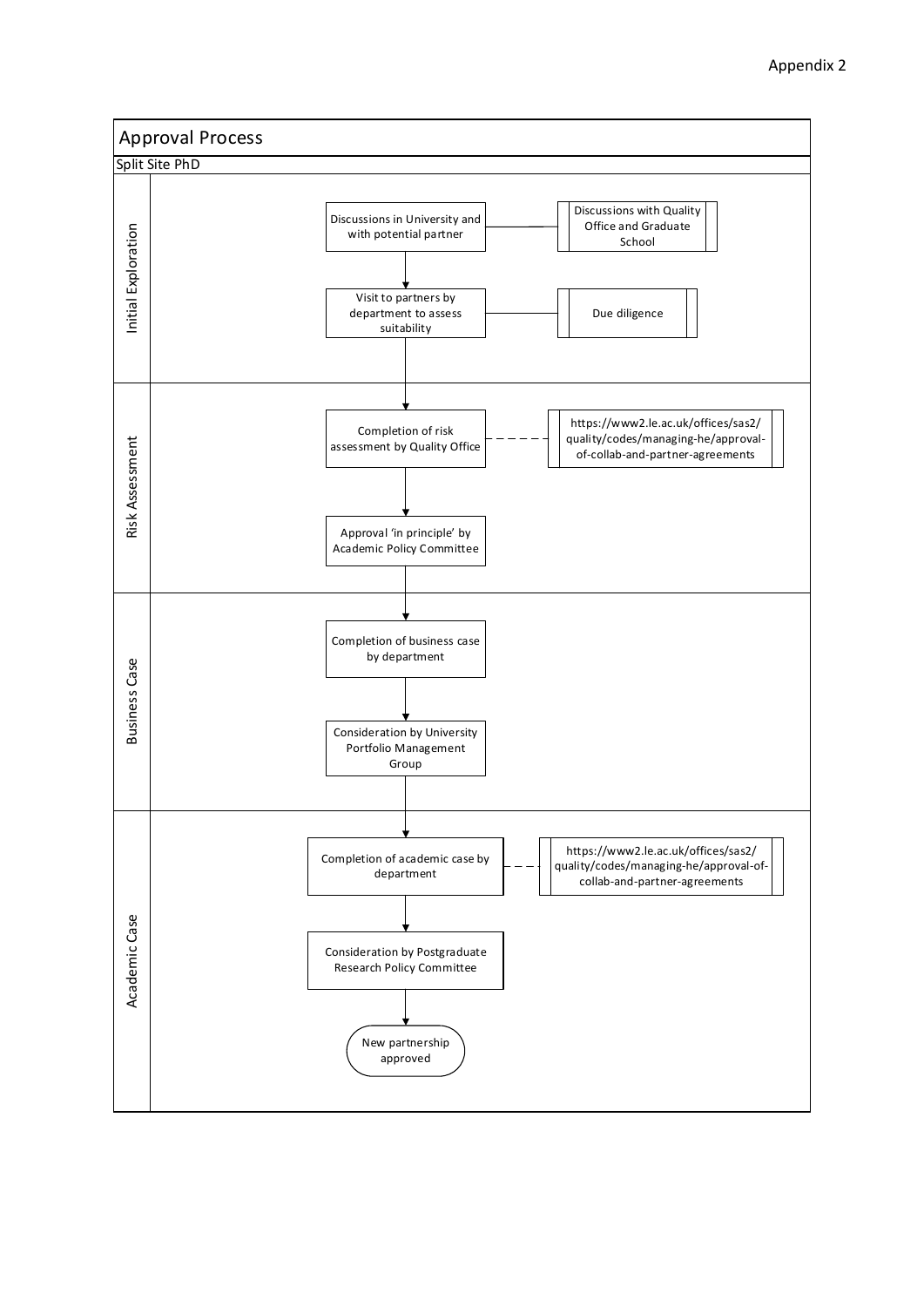![](_page_28_Figure_1.jpeg)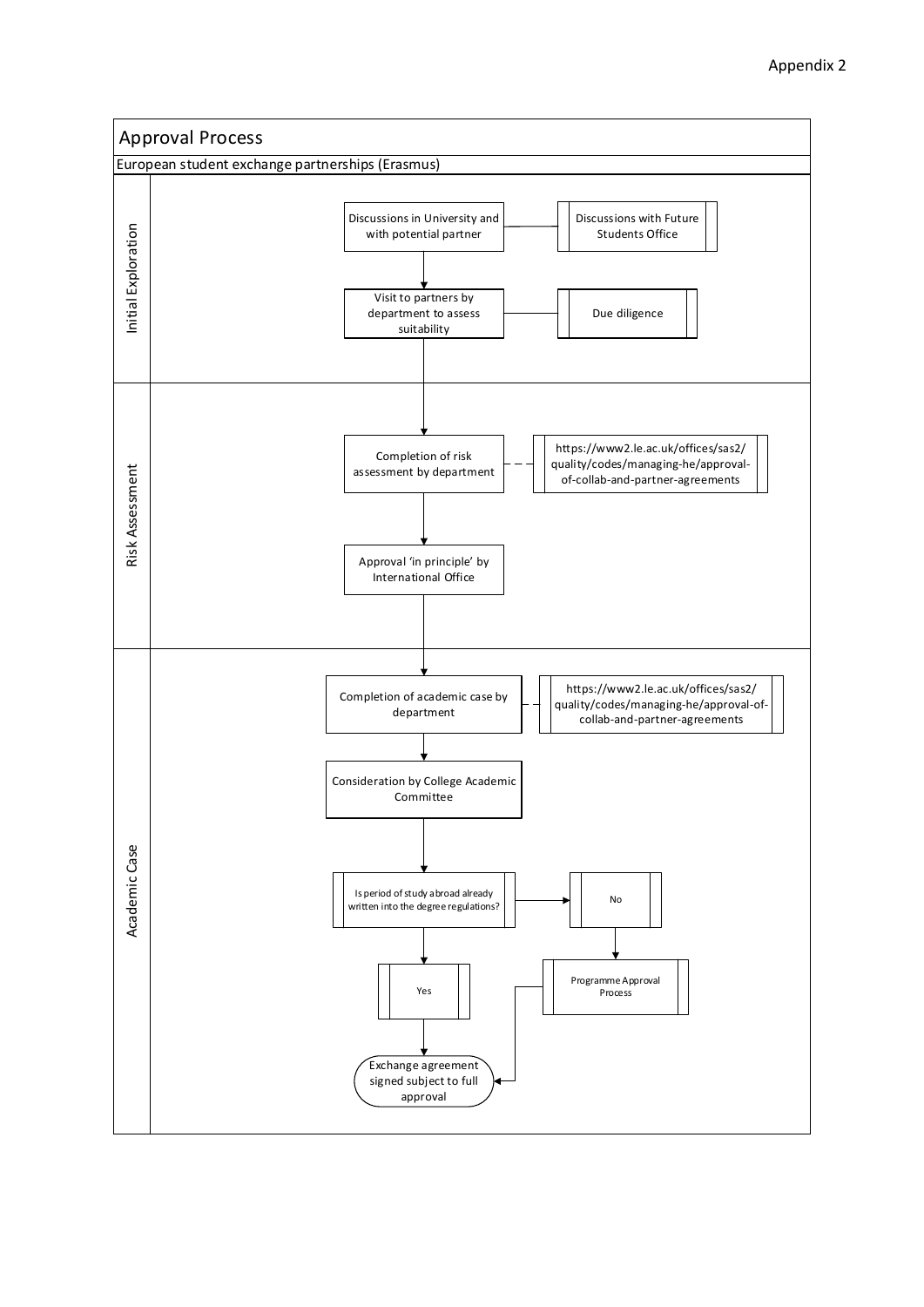![](_page_29_Figure_1.jpeg)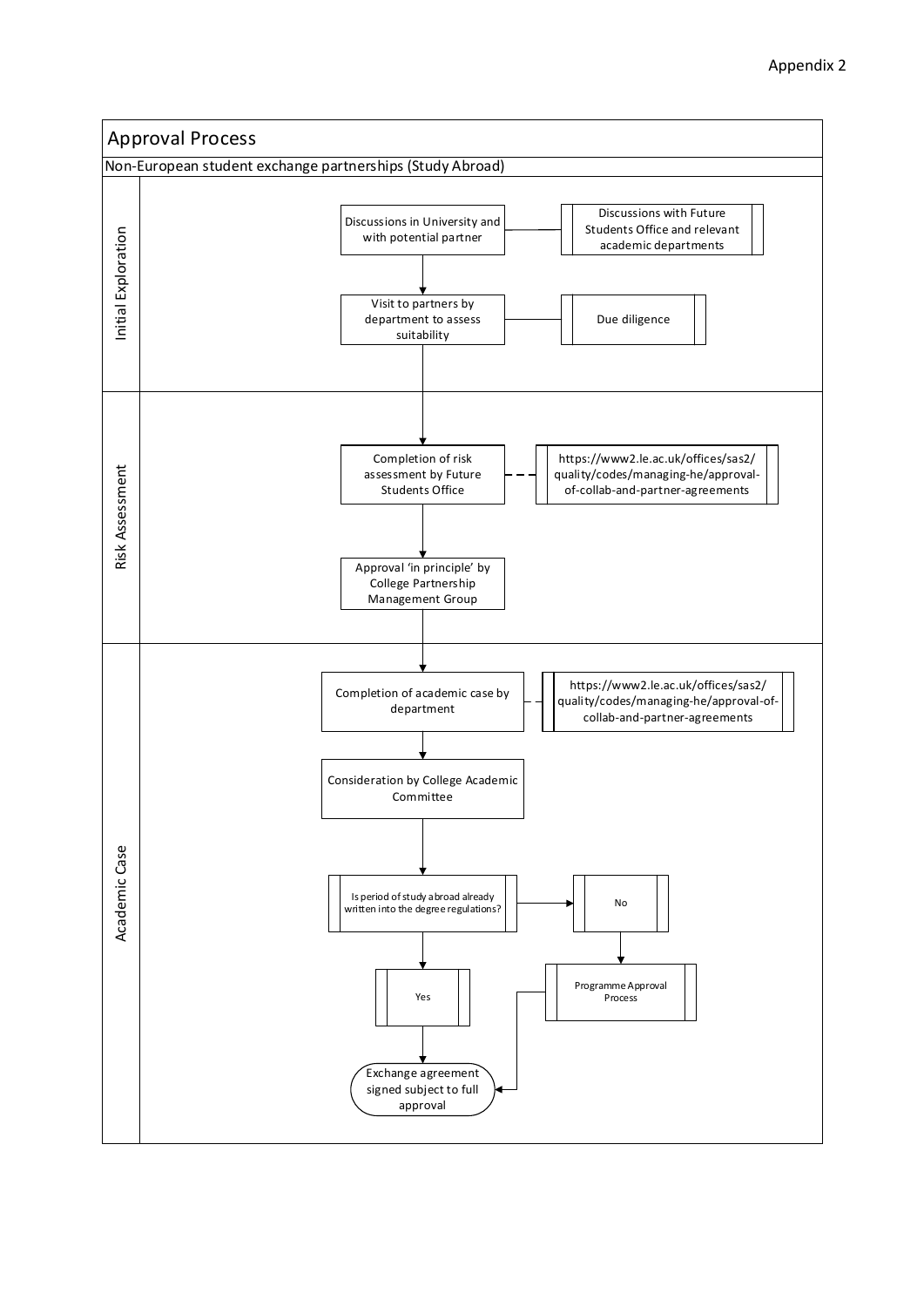#### **University of Leicester**

#### **Risk assessment report for new collaborative partnership**

Before completing refer to section 2 of the Code of Practice on Collaborative Provision to determine the type of arrangement that is being proposed. Advice can be sought from the Quality Office. This form is **not** to be used for risk assessment of proposed *Associated Institutions –* the Quality Office will prepare a separate report for such proposals.

Please complete all sections as indicted. Completed reports should be submitted to the relevant Committee as indicated in Appendix 1 by the required deadline.

#### **Section 1 – basic information (required)**

- 1.0 Key University contact: Click here to enter text.
- 1.1 Lead University department: Click here to enter text.
- 1.2 Other University departments involved (where relevant): Click here to enter text.
- 1.3 Name of proposed partner institution(s) and location: Click here to enter text.
- 1.4 List any existing links with the partner within the University: Click here to enter text.
- 1.5 Intended date for start of the collaborative arrangement (approximate): Click here to enter a date.
- 1.6 Type of collaborative arrangement: Choose an item.

#### **Section 2 – Student Exchange**

- 2. 0 Level of study: Choose an item.
- 2.1 Length of proposed student exchange: Click here to enter text.
- 2.2 Does the programme already include the option of student exchange? Choose an item.
- 2.3 Will the credits studied during the period abroad count towards the overall degree classification? Choose an item.

If no, what will be the requirement for passing the period abroad (i.e. pass all credits studied, achieve a particular credit weighted average) Click here to enter text.

If yes, how will the study abroad grades be calculated into the final degree classification?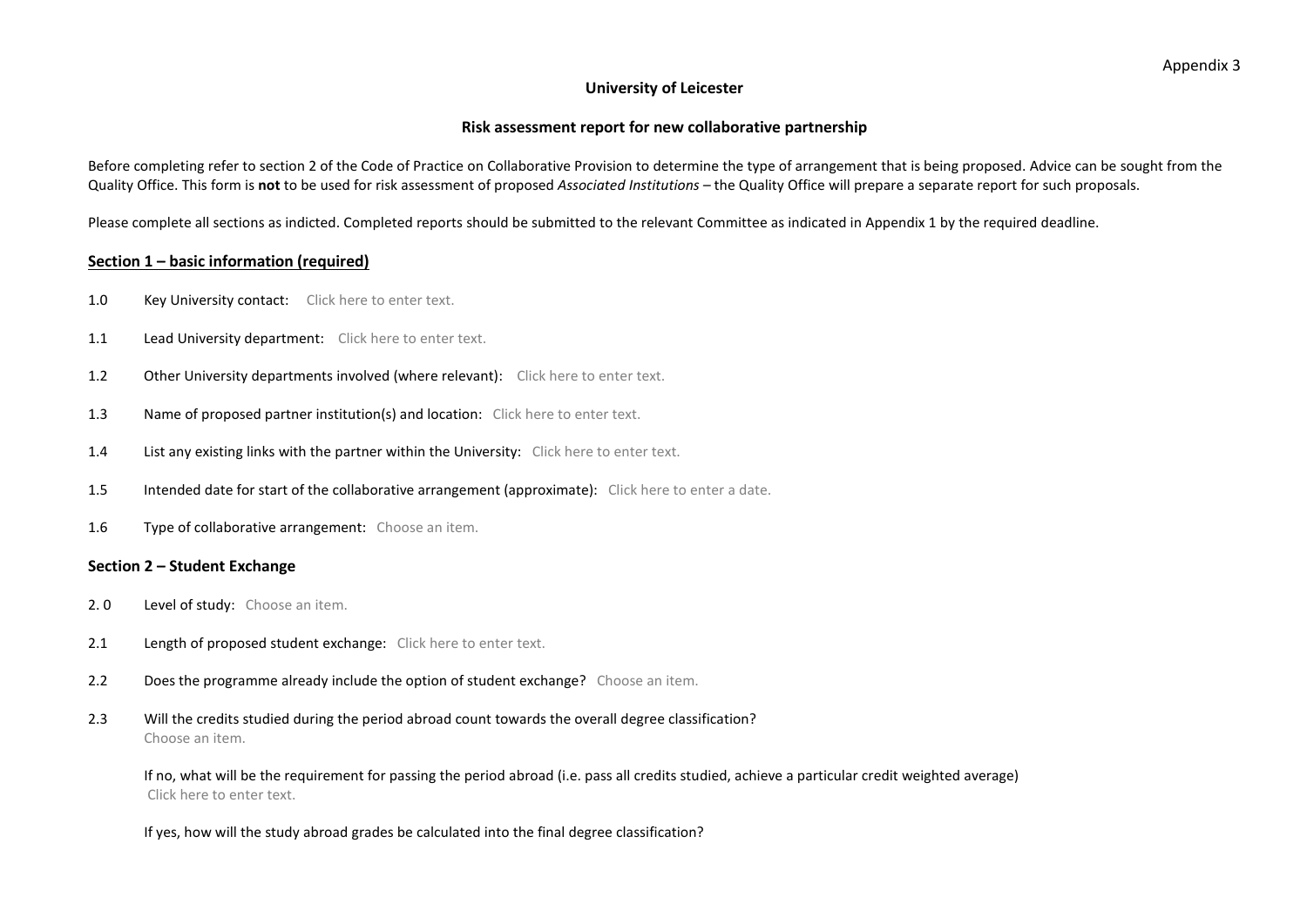Click here to enter text.

2.4 Is teaching at the proposed partner university in English?

Choose an item.

If no, what mechanisms are in place to ensure that students are able to meet the required language competency before the start of the exchange period? Click here to enter text.

- 2.5 Does the proposed partner university have experience of hosting exchange students? Please give details. Click here to enter text.
- 2.6 Does the partner university offer any of the following services for exchange students [please tick as appropriate]:
	- ☐ Language preparation and tuition [of the language of the country].
	- ☐ Welcome Programme / Induction
	- ☐ Dedicated support service for exchange students
	- ☐ University accommodation
	- ☐ Student mentoring / buddy programme
	- ☐ Other [give details]

#### **Section 3 – Progression and articulation arrangements**

- 3.0 Name of partner's programme(s) and delivery mode (DL, campus based): Click here to enter text.
- 3.1 Level of programme and equivalence with UK qualifications, for overseas partners (e.g. level 4 equivalent to UK 'A' level): Click here to enter text.
- 3.2 University of Leicester programme(s) that students will progress onto upon completion of the partner's programme *(please flag if any of these are not existing University programmes)*:

Click here to enter text.

- 3.3 Level of entry to the University programme (e.g. year 1, direct entry to year 2): Click here to enter text.
- 3.4 Specify if students will need to achieve a specific mark/grade in the partners' programme to progress to the University: Click here to enter text.
- 3.5 Specify if entry to the University guaranteed, or if students will still undergo standard admissions procedures: Choose an item.

#### *Please go to section 6*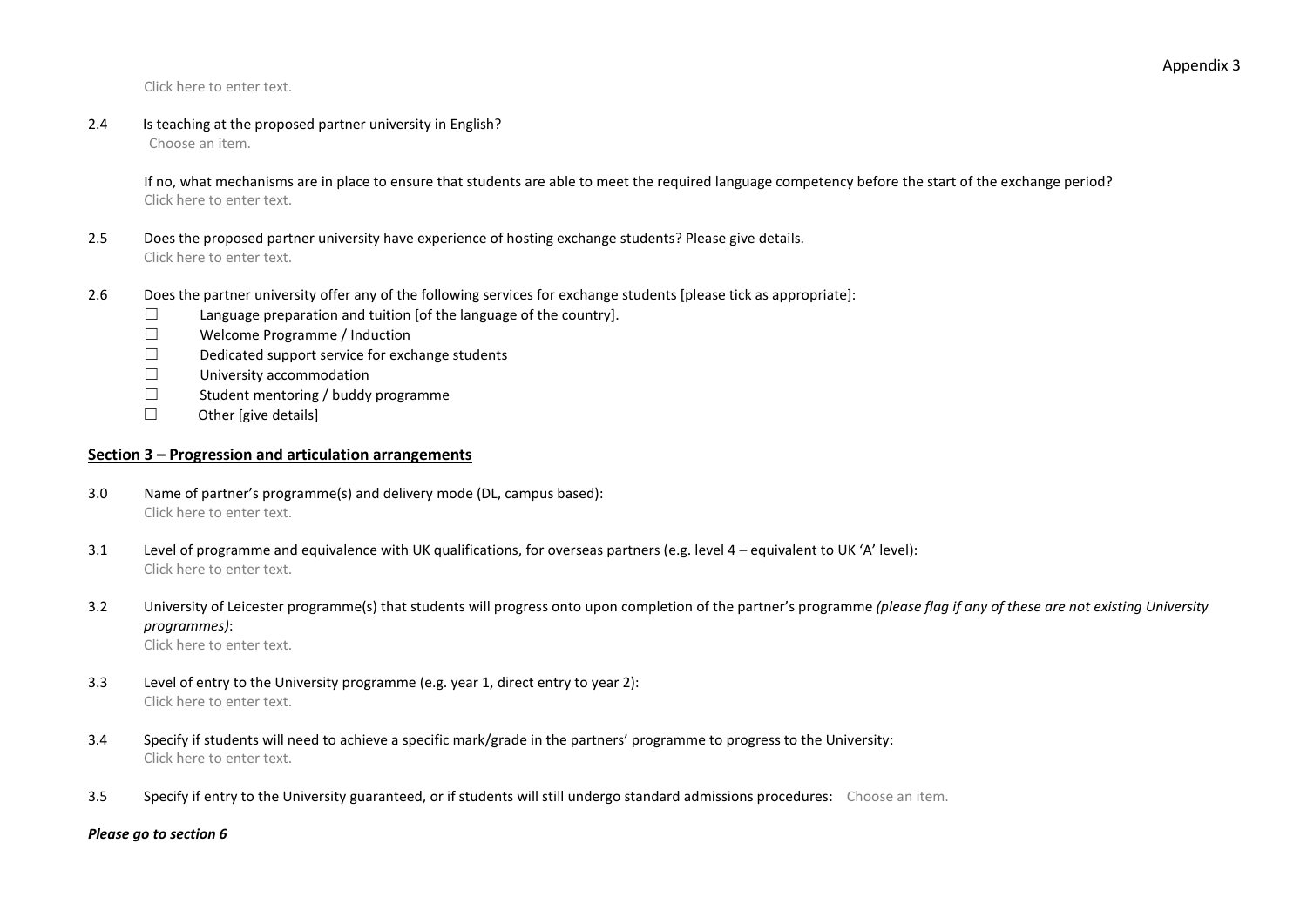#### **Section 4 – Support providers, educational delivery partners for distance learning programmes, module delivery, dual awards and joint awards**

- 4.0 Name of programme: Click here to enter text.
- 4.1 Level and mode: Select level, Select mode
- 4.2 New or existing University programme: Choose an item.
- 4.3 Amount of programme to be delivered by partner organisation (credits): Click here to enter text.
- 4.4 Level of involvement of the proposed partner organisation in the credits listed above:

| Marketing                            | Student recruitment    | Learning resources/Library $\Box$ | Physical resources            |  |
|--------------------------------------|------------------------|-----------------------------------|-------------------------------|--|
| Tutorial /personal support $\square$ | Student administration | <b>Teaching</b>                   | Assessment and marking $\Box$ |  |
|                                      |                        |                                   |                               |  |
| Provide further details below:       |                        |                                   |                               |  |

Click here to enter text.

- 4.5 Who will be responsible overall for the design of the curriculum, teaching and learning methods? Choose an item.
- 4.6 *For joint/dual awards only-* please specify what awards will be available to the student upon completion and from which awarding body: Click here to enter text.

#### *Please go to section 6*

#### **Section 5 – Franchise and validated programmes**

- 5.0 Name of programme: Click here to enter text.
- 5.1 **Level and mode:** Select level. Select mode
- 5.2 New or existing University programme: Choose an item.
- 5.3 Amount of programme to be delivered by partner organisation (credits): Click here to enter text.
- 5.4 Level of involvement of the proposed partner organisation in the credits listed above: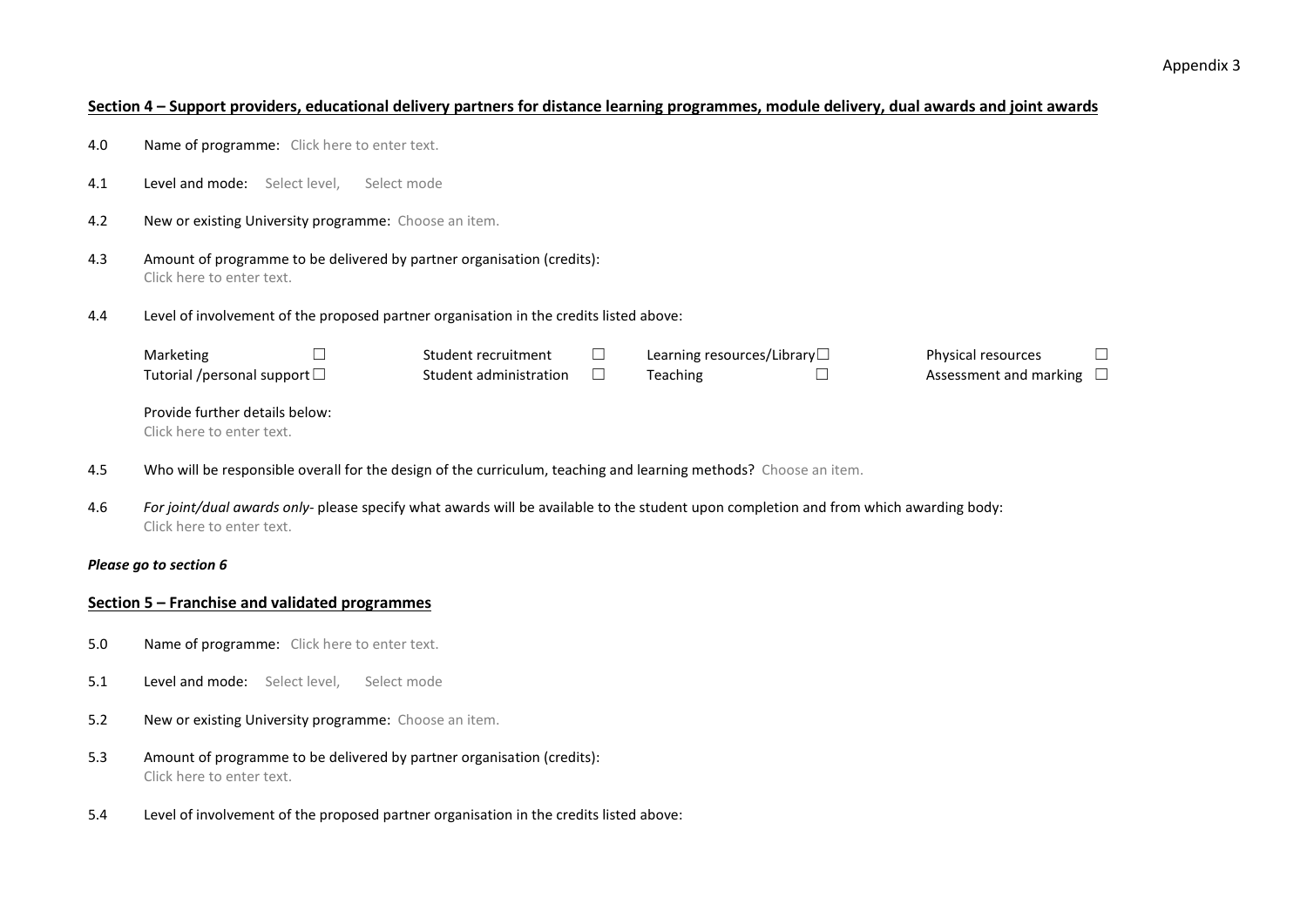| Marketing                            | Student recruitment    | Learning/Library resources $\Box$ | Physical resources            |  |
|--------------------------------------|------------------------|-----------------------------------|-------------------------------|--|
| Tutorial /personal support $\square$ | Student administration | Teaching                          | Assessment and marking $\Box$ |  |

Provide further details below:

Click here to enter text.

- 5.5 Library resources available to support the programme (consult the University Library regarding availability of UOL resources) Click here to enter text.
- 5.6 Who will be responsible overall for the design of the curriculum, teaching and learning methods? Choose an item.

*Please go to section 6*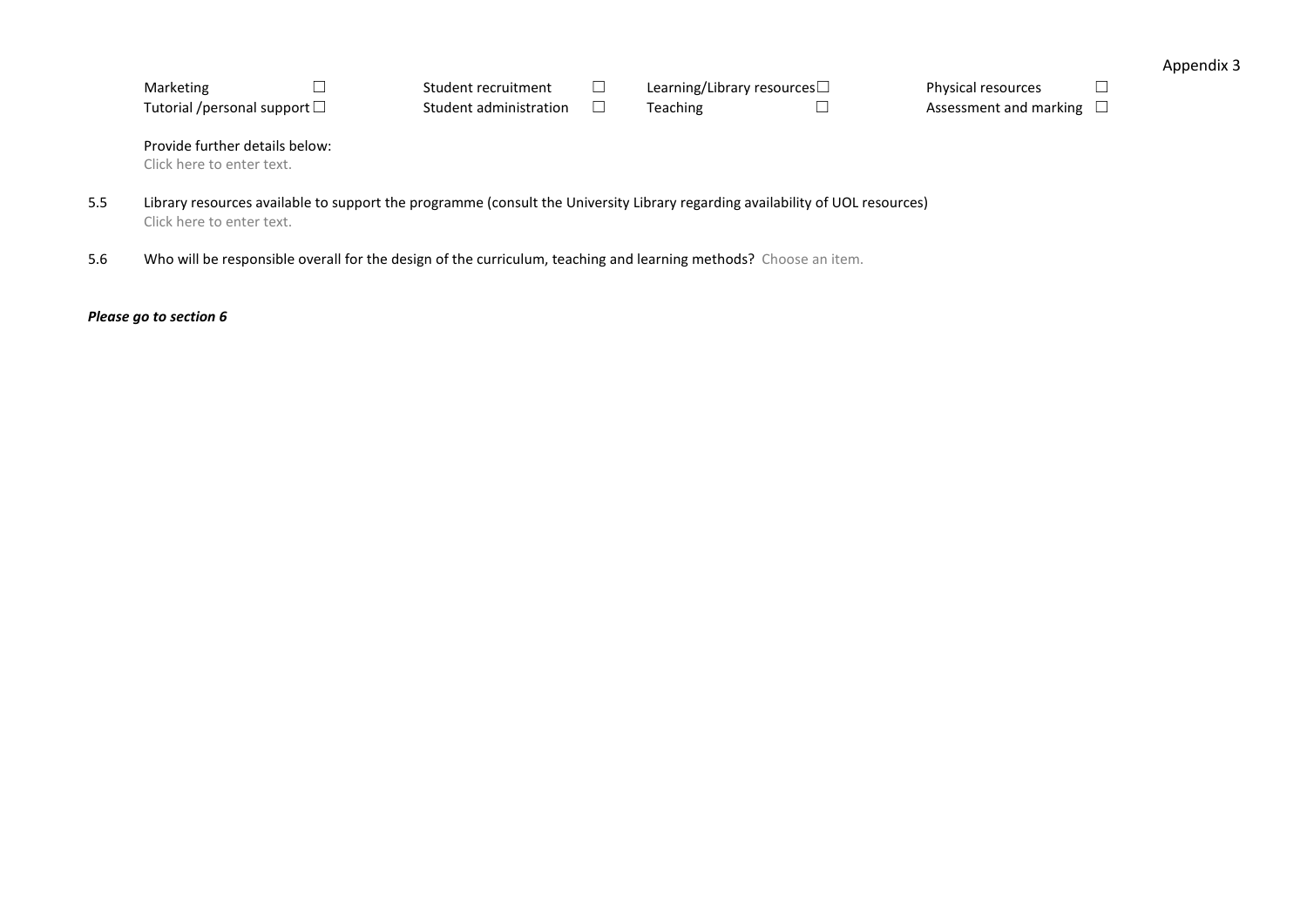### **Section 6a – Risk assessment for new partner institutions**

*For existing partnerships (with a new collaborative arrangement) please go to section 6b*

The table below is designed to assist with assessing the level of risk associated to the proposed partner organisation and partnership arrangements. A score is given to a series of factors and the total score gives an indication of risk from low to high.

|                                                                                                                                                  | <b>Score</b>            | Score given        | <b>Further information</b>                                                           |
|--------------------------------------------------------------------------------------------------------------------------------------------------|-------------------------|--------------------|--------------------------------------------------------------------------------------|
|                                                                                                                                                  | available               |                    |                                                                                      |
| <b>Partner's location</b>                                                                                                                        |                         |                    |                                                                                      |
| UK                                                                                                                                               | 1                       |                    | For overseas partners clarify the legal status of the partner in its own country     |
| Europe                                                                                                                                           | $\overline{\mathbf{3}}$ | Choose an          | and capacity to contract with the University. Outline any legal requirements of      |
| Overseas other                                                                                                                                   | 5                       | item.              | the country (i.e. government registrations) needed to enter into the<br>partnership. |
|                                                                                                                                                  |                         |                    |                                                                                      |
| Partner's status                                                                                                                                 |                         |                    |                                                                                      |
| University                                                                                                                                       | 1                       |                    | For private and charitable organisations provide further detail on their             |
| <b>Publically funded FE College</b>                                                                                                              | 3                       | Choose an          | ownership, funding status and legal capacity to enter into the partnership.          |
| Private College / organisation                                                                                                                   | 5                       | item.              | Detail any links or registered interests with other organisations which may          |
| Charitable body                                                                                                                                  | 5                       |                    | present risks to the University.                                                     |
|                                                                                                                                                  |                         |                    |                                                                                      |
| Partner's quality assurance reputation                                                                                                           |                         |                    |                                                                                      |
| Satisfactory outcome from regulatory body, e.g. QAA                                                                                              | 1                       |                    | Detail basic outcomes from relevant regulatory body (e.g. QAA) or                    |
| No regulatory body, relevant accreditations gained                                                                                               | $\mathbf{3}$            | Choose an          | accreditations gained. Clarify if there are no relevant regulatory bodies in         |
| No regulatory body, no relevant accreditations                                                                                                   | 5                       | item.              | operation (overseas partners).                                                       |
| Unsatisfactory outcome from regulatory body                                                                                                      | $\overline{7}$          |                    |                                                                                      |
|                                                                                                                                                  |                         |                    |                                                                                      |
| Partner's size                                                                                                                                   |                         |                    |                                                                                      |
| Large, well resourced                                                                                                                            | 1                       |                    | Provide further detail on size (student and staff numbers) and resources.            |
| Small, generally well-resourced                                                                                                                  | 3                       | Choose an<br>item. |                                                                                      |
| Large or small, generally limited resources                                                                                                      | 5                       |                    |                                                                                      |
|                                                                                                                                                  |                         |                    |                                                                                      |
| Partner's experience of programmes at the proposed level (for progression/articulation arrangements this refers to level of partner's programme) |                         |                    |                                                                                      |
| Extensive experience                                                                                                                             | 1                       | Choose an          | Detail levels of programmes offered by the partner. For overseas partners            |
| Limited experience                                                                                                                               | 3                       | item.              | clarify equivalence with UK HE levels.                                               |
| No previous experience                                                                                                                           | 5                       |                    |                                                                                      |
|                                                                                                                                                  |                         |                    |                                                                                      |
| Partner's previous experience with collaboration arrangements (as defined in the Code of Practice)                                               |                         |                    |                                                                                      |
| Has collaboration arrangements with UK HEIs                                                                                                      | 1                       | Choose an          | List names of UK HEIs (or others) and detail on nature of partnerships for           |
| Has collaboration arrangements with non-UK HEIs                                                                                                  | 3                       | item.              | current and past (3 years if possible) partnerships. Where possible focus on         |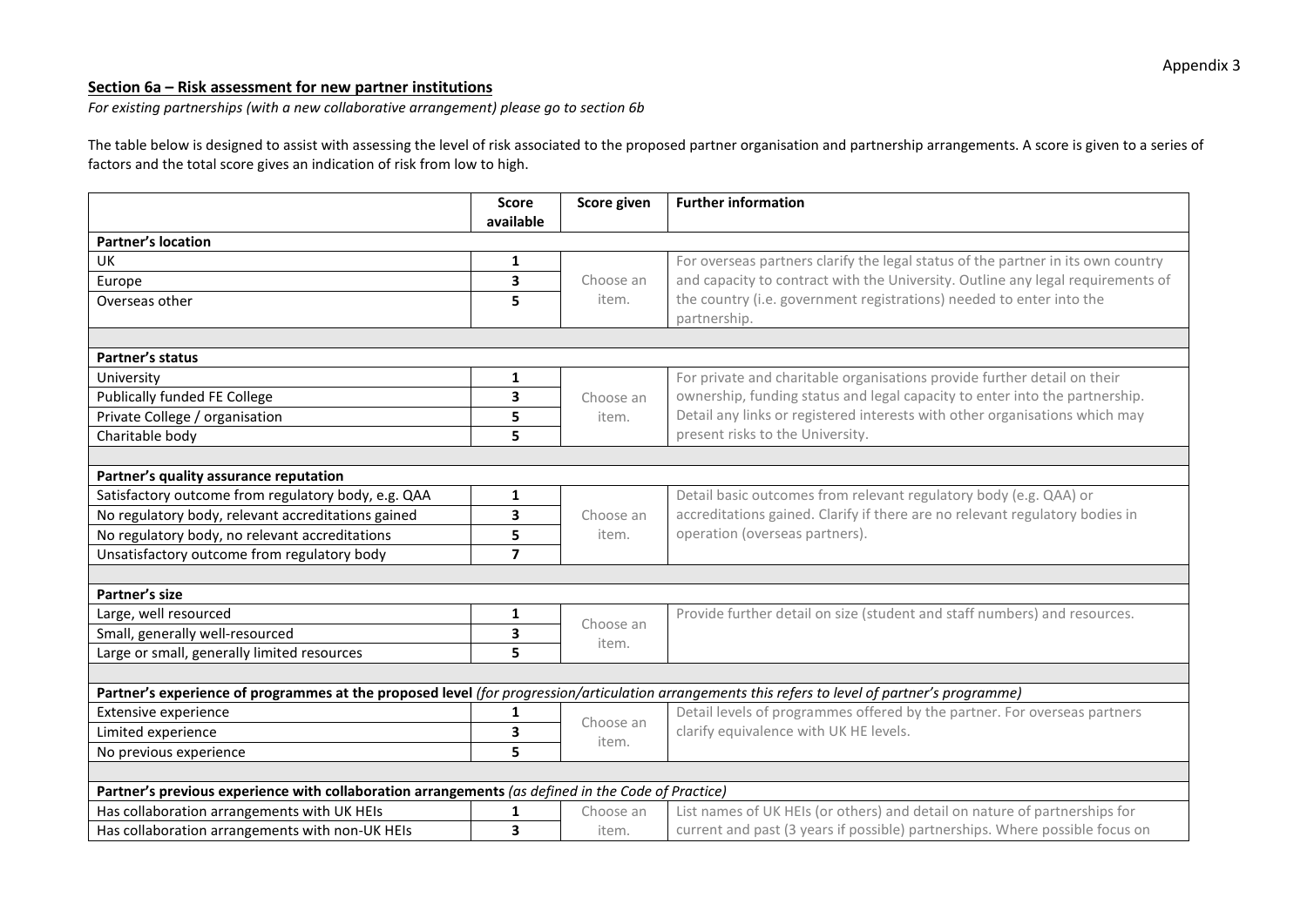<span id="page-35-0"></span>

|                                                                                            |           |                              | '                                                                                |
|--------------------------------------------------------------------------------------------|-----------|------------------------------|----------------------------------------------------------------------------------|
|                                                                                            | Score     | Score given                  | <b>Further information</b>                                                       |
|                                                                                            | available |                              |                                                                                  |
| Has student exchange arrangements with UK HEIs only                                        |           |                              | those most relevant to this proposed partnership (e.g. subject area, similar     |
| Research collaborations/other only                                                         | 5         |                              | collaborative arrangement).                                                      |
|                                                                                            |           |                              |                                                                                  |
| Collaborative arrangement proposed                                                         |           |                              |                                                                                  |
| Student exchange, Progression accord, support provider,                                    |           |                              | Provide any further detail on responsibilities of the partner in the arrangement |
| educational-delivery provider for DL programmes                                            |           |                              | not previously covered under sections 3-5 above. For joint awards confirm the    |
| Articulation, consortium, module delivery                                                  | 3         | Choose an<br>item.           | legal capacity of all institutions to jointly grant academic awards.             |
| Franchise, validation                                                                      | 5         |                              |                                                                                  |
| Dual award, joint award                                                                    |           |                              |                                                                                  |
|                                                                                            |           |                              |                                                                                  |
| Level of programme (not applicable to progression/articulation arrangements)               |           |                              |                                                                                  |
| Level 1-3 (pre-HE)                                                                         |           |                              | For overseas partners, clarify equivalence with UK HE levels.                    |
| Level 5-6 (UG)                                                                             |           | Choose an<br>item.           |                                                                                  |
| Level 7 (PG)                                                                               | 5.        |                              |                                                                                  |
|                                                                                            |           |                              |                                                                                  |
| Department's experience of collaborative arrangements (as defined in the Code of Practice) |           |                              |                                                                                  |
| Some (current or past 5 years)                                                             |           | Choose an                    | Provide further detail of experience.                                            |
| None                                                                                       |           | item.                        |                                                                                  |
| Total score: Click here to enter text.                                                     |           | Risk rating: Choose an item. | (low risk = 7-20, medium risk = 21-34, high risk = 34-47)                        |

#### **Section 6b – Risk assessment for existing partner institutions (new collaborative arrangement)**

6.[1](#page-35-0) Provide a summary of the successes and challenges of the existing/previous arrangements, taking into account the following issues as appropriate<sup>1</sup>:

- Compliance to University regulations, quality assurance mechanisms
- Day-to day management of the arrangement(s)
- Strategic development and governance of the partnership

Click here to enter text.

 $\overline{a}$ 

6.2 Provide a summary of the capacity of the partner to enter into the new arrangement, taking into account the categories listed in the table in Section 5a above: Click here to enter text.

#### **Section 7 – additional information (not required for progression/articulation arrangements)**

7.0 Financial standing of proposed partner organisation and ability to provide resources for the proposed arrangement: Click here to enter text.

<sup>&</sup>lt;sup>1</sup> Where the new arrangement is linked to a different department, an account of the partnership should be sought from the other department.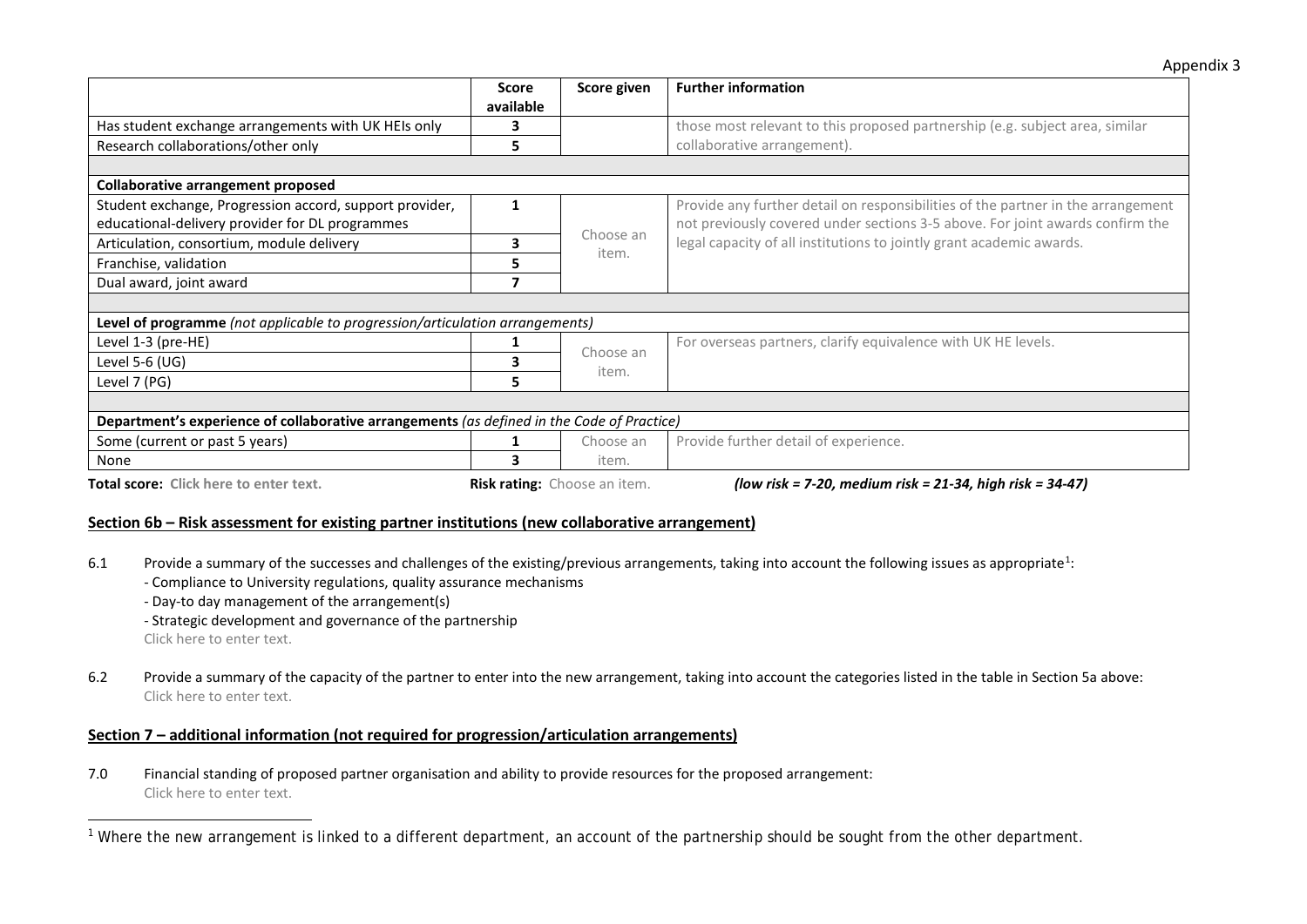#### <span id="page-36-0"></span>*(For overseas (non-EU) organisations)*

7.1 Information on the social, political or economic climate of the country (as appropriate) and the higher education structure: Click here to enter text.

#### *(For arrangements where the partner will be involved in teaching or assessment)*

- 7.2 Partners experience of teaching in English (please specify if it is the intention that any of the programme will be delivered in a language other than English): Click here to enter text.
- 7.3 Confirm that CVs of any staff involved in the teaching or assessment have been received and approved by the department as appropriate. Detail staff development opportunities available to staff at the partner organisation and confirm performance monitoring systems are in place: Click here to enter text.

#### **Section 8 – visits to the partner organisation (required)**

- 8.0 Has a visit to the partner taken place during the development phase of this arrangement? Yes  $□$  $No<sup>2</sup>$
- 8.1 If yes, provide further detail on who undertook the visit and considerations given to suitability of resources Click here to enter text.

#### **Section 9– recommendations (required)**

- 9.0 Recommendation regarding the suitability of the proposed partner to deliver the proposed arrangements (including justification): Click here to enter text.
- 9.1 Additional information (including any recommendations for visits): Click here to enter text.

#### **Section 10 – Conditions of approval**

#### **This section is for use by the approving body only.**

On the basis of the risk assessment what, if any, additional factors or processes for mitigating the risk associated with this proposal have been taken into account? Click here to enter text.

Report completed by: Click here to enter text. Date: Click here to enter a date.

<sup>&</sup>lt;sup>2</sup> For arrangements involving new University programmes an APC panel may be required to visit the partner. Recommendations for this will be included in section 7.1.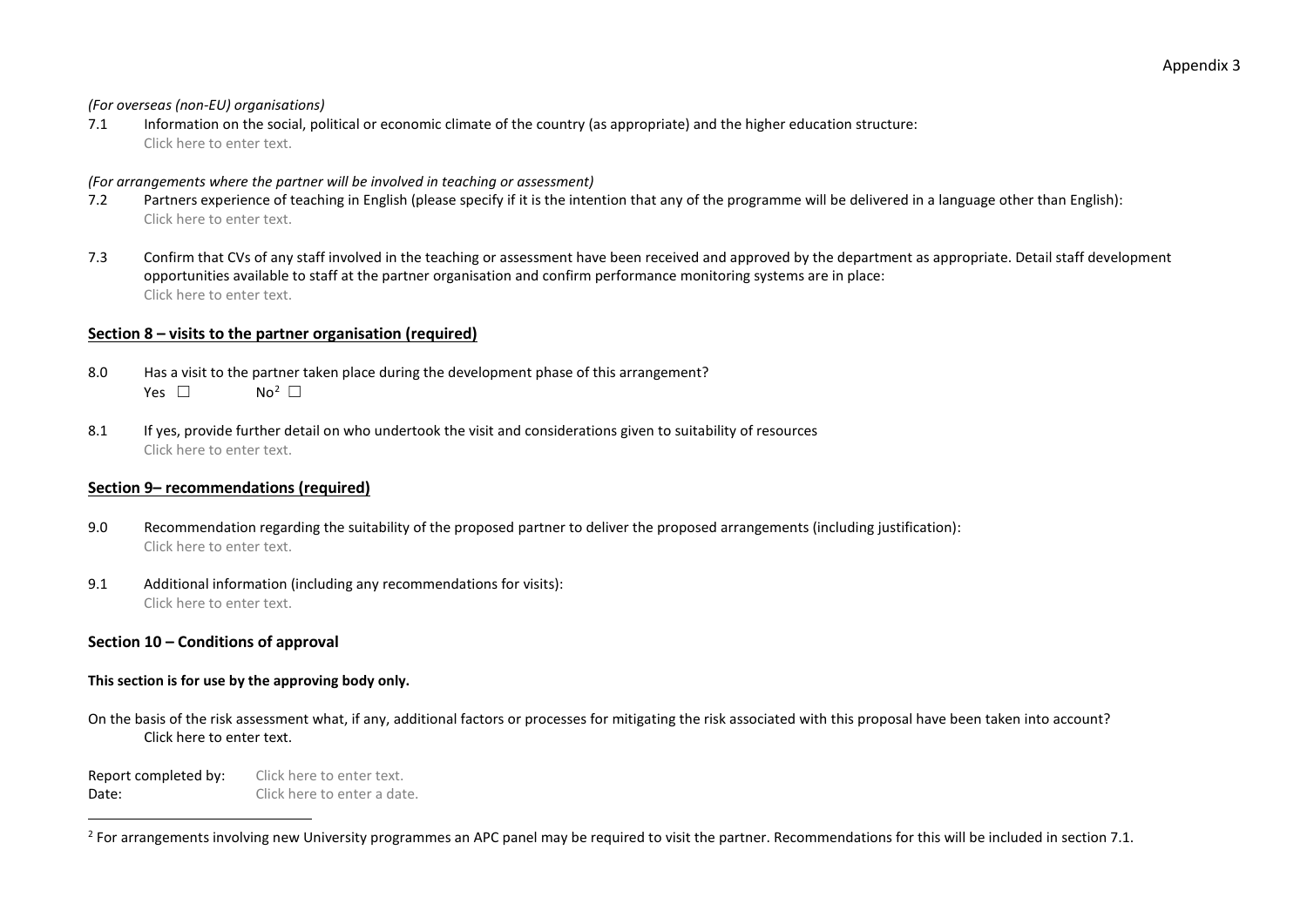### **Criteria to be considered when considering prospective partners**

Departments should be aware of the following criteria against which proposals for working with others to deliver Higher Education will be considered:

- 1. Potential benefit to the University
- 2. The overall academic standing and reputation of the partner
- 3. Whether the partner is one with which the University can legally contract
- 4. Its financial stability and its ability to provide appropriately qualified and experienced staff and other resources to run the programme, including access to its own library and IT services
- 5. The robustness of its quality assurance and enhancement processes at institutional or organisation level and its record in quality assurance reviews (QAA or equivalent)
- 6. Whether the organisation has appropriate administrative support for quality assurance
- 7. Whether it has experience of delivering programmes at the same level or can demonstrate potential to do so
- 8. Whether the partner is able to demonstrate a knowledge, understanding and commitment to the requirement of the UK Quality Code for Higher Education
- 9. Whether the partner has an appropriate infrastructure to support students
- 10. Potential implications for approval by PRSBs

In addition where proposed partners are located overseas:

- 11. That the prospective partner has an understanding of current practices in UK higher education
- 12. That the prospective partner can address differences in expectations and cultures between higher education systems to ensure that the requirements of the arrangement can be fulfilled
- 13. That the medium of instruction and assessment is English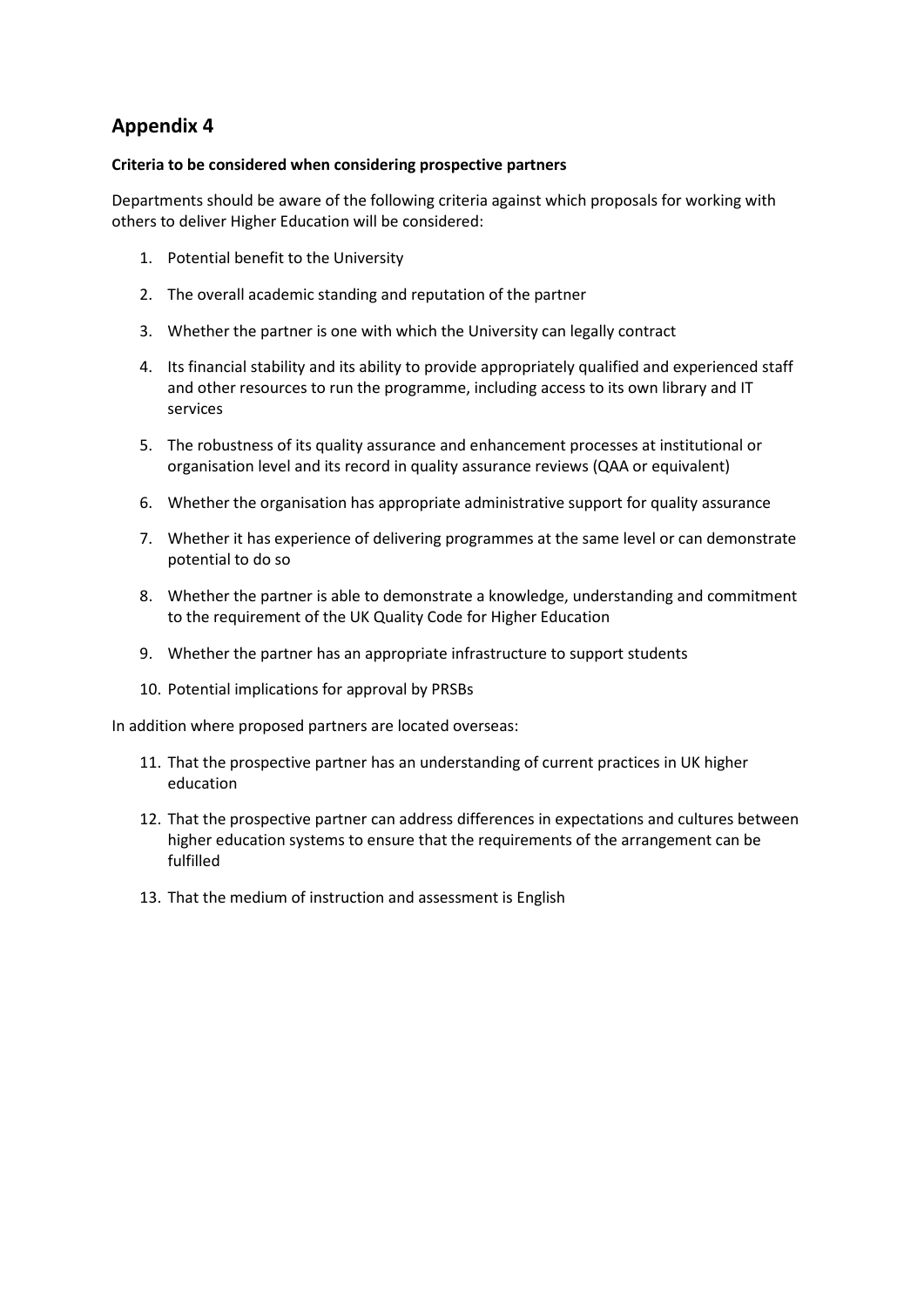#### **Agreements with Prospective Partners for Validation of a programme or multiple programmes**

The Quality Office and the University's Legal Advisor can advise on the type of agreement required for partnerships. The following should be taken into account where an agreement is being drafted with a prospective partner organisation.

#### **Regulatory and Legal requirements**

This is particularly relevant for overseas agreements where there may be local regulatory body requirements. Any prospective partners are responsible for ensuring that they are compliant with such requirements before an agreement is approved.

### **Financial Arrangements**

Full details should be incorporated, including details of fees and other payments, when these are due and how they are to be paid. Arrangements for review.

### **Regulations**

Senate Regulations will normally apply.

### **Medium of Instruction and Assessment**

This must be English.

### **Programme Design and Delivery**

The partner is usually responsible for the design and delivery of the programme. This will be tested and approved through the programmes approval process.

#### **Learning resources**

The partner is usually responsible for providing access to library resources, IT facilities and other learning resources. Students on validated programmes are not covered by the University's digital library and software licences. Permission for partners to use such resources must be sought in each case. The publisher or software provider may refuse permission or charge additional fees.

#### **Marketing and Publicity Materials**

The University should maintain effective control of publicity and marketing materials, including those published by partners. Agreements will specify how this control will be exercised.

#### **Admissions**

In partnership arrangements of this type admissions are expected to be the responsibility of the partner, providing students meet the minimum entry requirements agreed by the University.

## **Registration**

Students registered on programmes delivered by other organisations but awarded by the University are not normally registered as University students. Agreements must specify the arrangements, however, including the mechanisms for reporting to the University.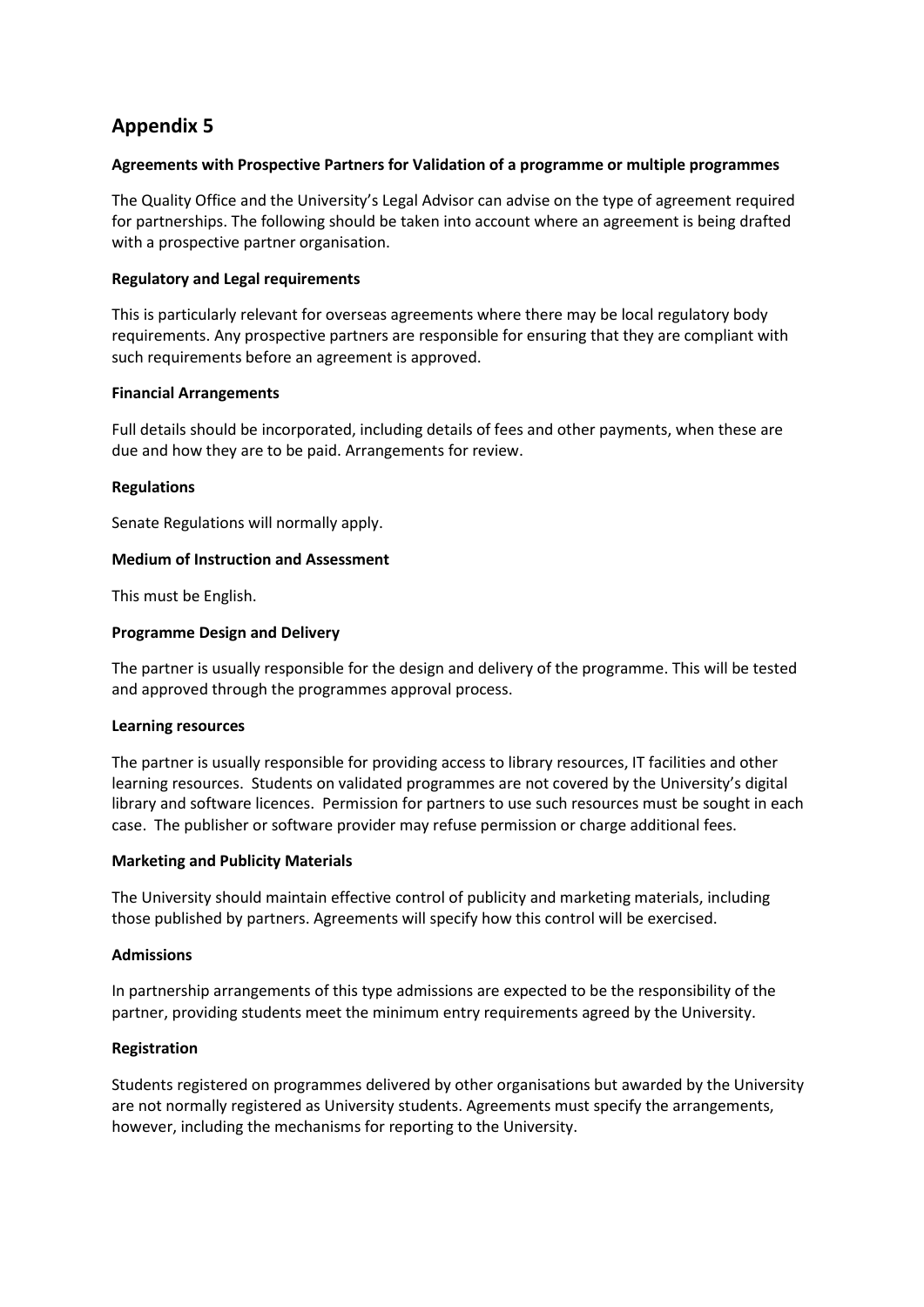#### **Student Progress**

The University is responsible for progression of students on collaborative provision programme and needs to maintain up to date records. It therefore needs to ensure that arrangements are in place with the partner to provide the necessary data.

#### **Information for Students and Student Handbooks**

The partner is responsible for providing information to its students, including a student handbook although it will be expected to conform to the guidelines issued by the University. The University needs to ensure that students are provided with accurate and comprehensive information and with respective to the partnership this should include:

- Details of the collaborative partnership, including the responsibilities of the respective parties
- Information about the status of the student with respect to the University including any entitlement (or not) to University services
- Information on complaints and appeals and the various stages of these, particularly if the University is the final stage (see below)
- The nature of the University's award and details the student should expect to see recorded on the degree certificate and transcript

#### **Programme Management**

To include key staff contacts, for example the Programme Director and arrangements for Boards of Study, Boards of Examiners etc.

#### **Access to University Resources**

Access will be dependent on the nature of the partnership but the relevant student entitlements should be stated.

#### **Assessment and Examinations**

For setting assessments, including examinations, marking etc. To include information on responsibility for setting assessments, including examinations, marking, moderation etc. Arrangements will vary according the nature of the partnership

#### **External Examiners**

External Examiners are appointed by and report to the University. Details of how nominations may be made by the partner and considered and approved by the University.

#### **Quality Assurance**

Standard University procedures apply, including annual and periodic developmental review. In validation arrangements the University will assess the partner's quality assurances procedures.

#### **Discipline, Complaints and Appeals**

Procedures will vary according to the nature of the partnership but will normally be the partner's procedures with recourse to the University as a final stage.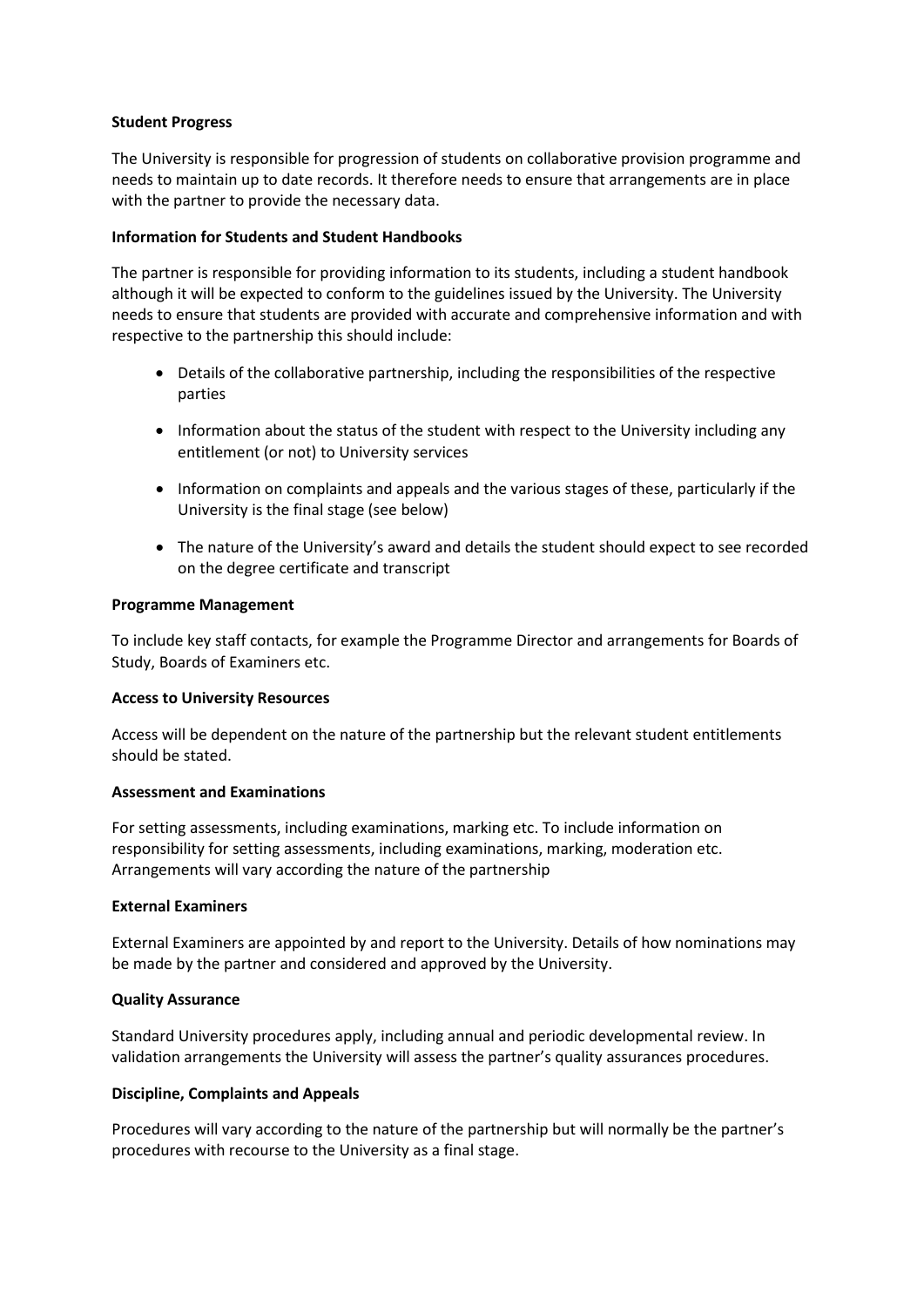#### **Certificates and Transcripts**

As awarding body the University is responsible for ensuring the certificates and transcripts are accurate and only awarded to student's who have successfully completed their programme and been made an award by a Board of Examiners. The University will normally retain responsibility for their production.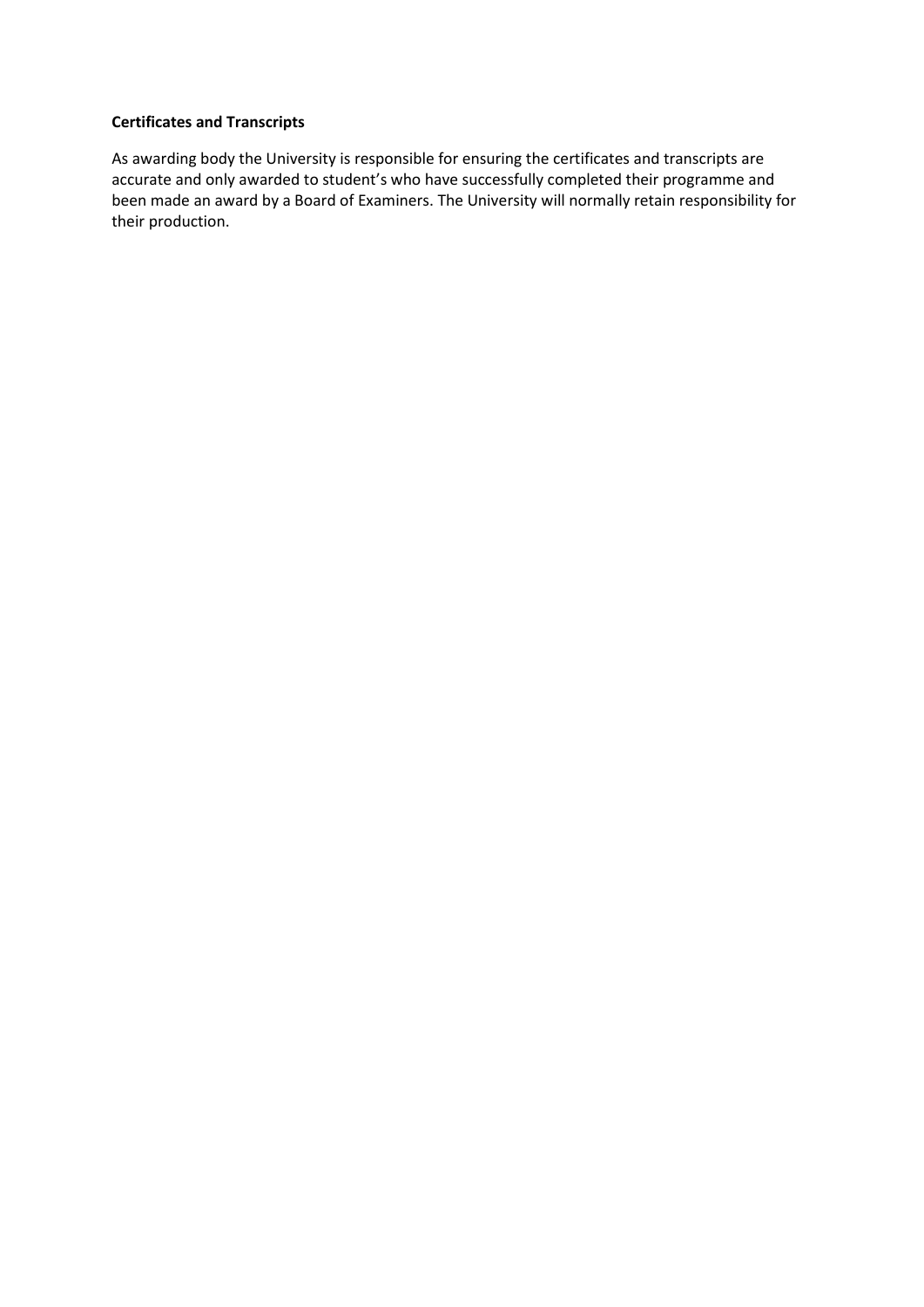### **Process and Criteria for the appointment of staff to teach on collaborative programmes**

- 1. All staff associated with the delivery, teaching or assessment of a programme leading to an award of the University must be approved by the University before they begin teaching. Departments are responsible for approving such staff.
- 2. Partner organisations are required to have a clear policy for the recruitment of staff which involves a competitive application process.
- 3. A copy of the relevant application form and curriculum vitae for all staff teaching on a programme must be submitted to the relevant academic department for approval.
- 4. The University requires that staff involved in the teaching and assessment of programmes meet the following criteria:
	- All staff should have a Higher Education qualification in a relevant subject at least one level above that of the programme on which they will be teaching or equivalent professional qualifications
	- At least some staff should be able to demonstrate evidence of academic recognition through publications or a record of research and hold a doctoral qualification. For postgraduate programmes, it is expected that this will be the majority of staff
	- Have appropriate experience of teaching and assessing at HE level
	- Any additional appropriate experience required by the discipline
- 5. Where staff do not meet the above criteria, partner organisations are required to demonstrate a commitment to staff development and training in order to bring the teaching team profile up to the required level
- 6. Departments are responsible for maintaining a record of staff approved to teach on a collaborative programme.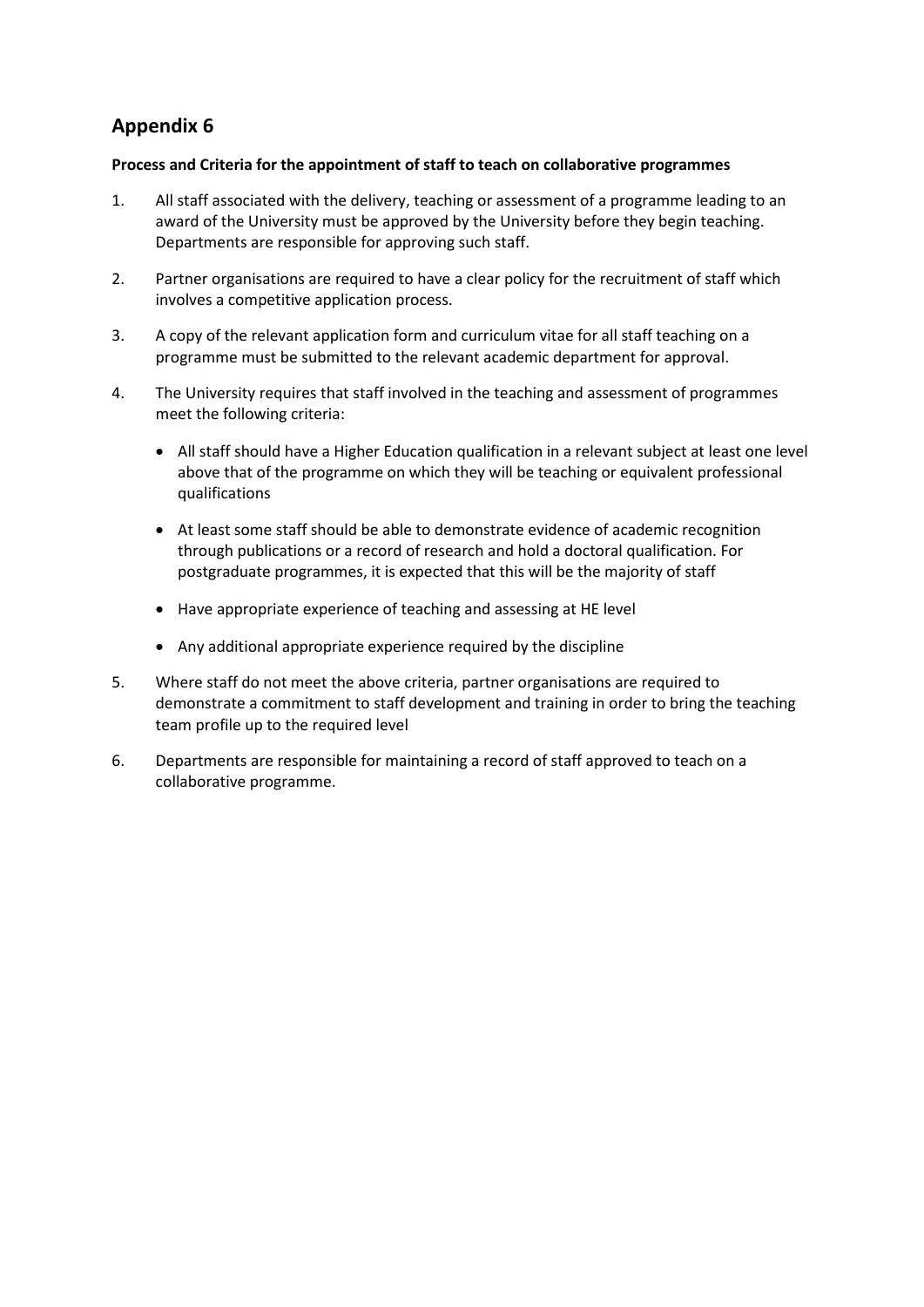### **Partnership Manager Role Description**

The Head of Department will nominate a member of academic staff to act as the Partnership Manager. The Partnership Manager will be a member of staff with experience of programme administration and an understanding of the University's quality assurance procedures. The role may be undertaken by a programme convenor. He or she will be the main point of contact for the partner. The role will include responsibility for:

- 1. Assisting the University in managing the quality and standards of the collaborative provision
- 2. Providing academic advice, as required, on programme development
- 3. Advising on comparability with similar programmes in the University
- 4. Offering advice on University Regulations and procedures
- 5. Offering advice on assessment practices, including examinations and attending Boards of Examiners, as required
- 6. Advising the Head of Department on the suitability of staff in the partner institution to teach on the collaborative programme
- 7. Serving as a member of the Board of Studies or equivalent body, and the Board of Examiners
- 8. Visiting the partner as appropriate
- 9. Reviewing publicity material
- 10. Liaising with the partner and the University's Library and IT Services on arrangements for the provision of library and IT resources for the programme, where such provision forms part of the agreement.
- 11. Feeding into the annual developmental review process and providing an annual report on the partnership to the Collaborative Partnership Management Group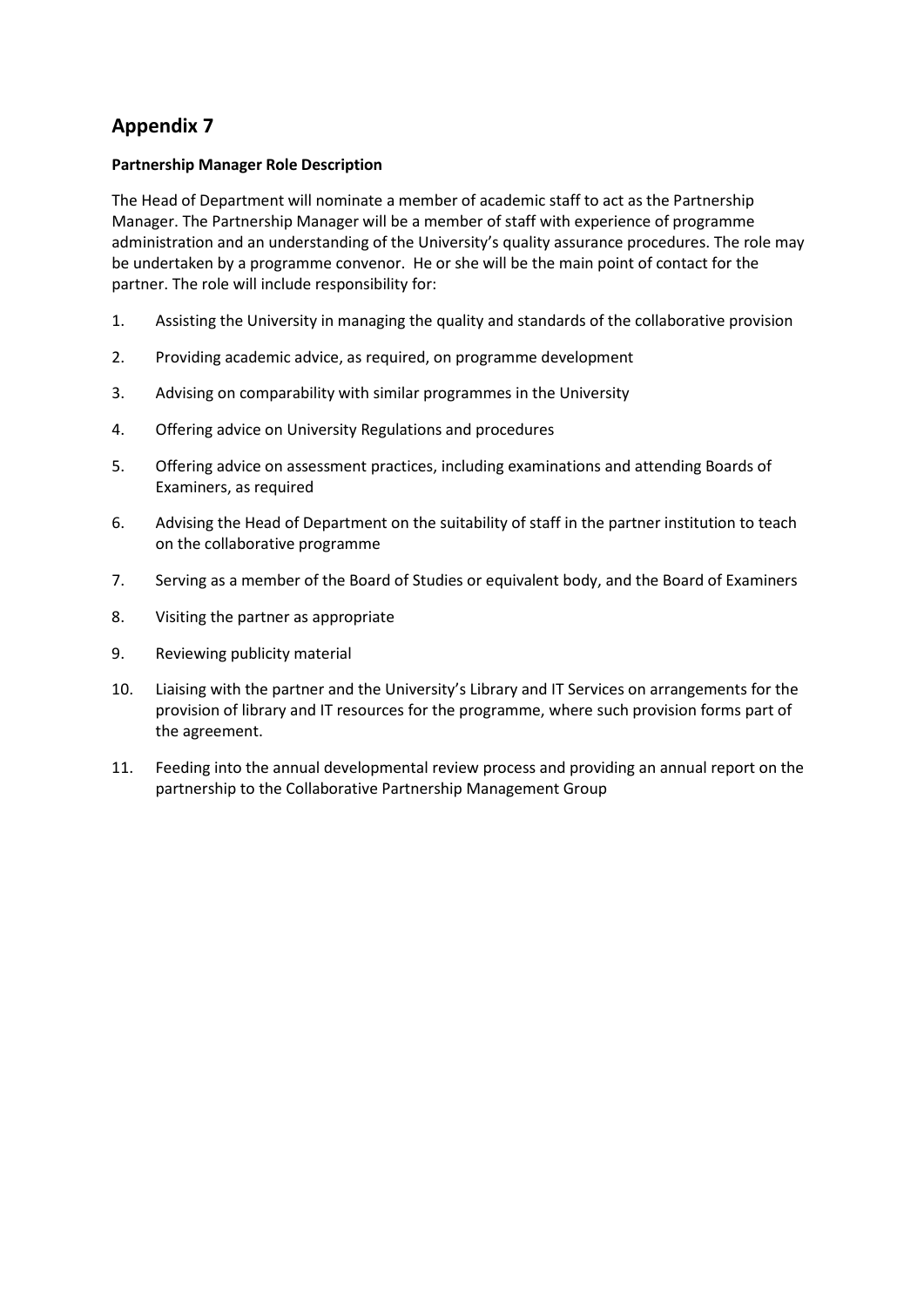## **Split-Site PhD Arrangements**

### **Introduction and Definition of a Split-Site PhD**

- 1. This document sets out the policy for split-site PhD arrangements at the University of Leicester. It should be read in conjunction with Senate Regulation 9
- 2. The University offers flexible research degree provision through a range of modes. A split-site PhD is defined as a PhD which leads to a University of Leicester award, and involves a student undertaking a significant part of their research in another country, typically at an overseas university or research organisation. Split –site PhDs may be suitable for both international and EU students.
- 3. This policy does not cover PhD degrees which involve students undertaking field work or other specific visits away from the University as part of their research.
- 4. Most split-site PhDs involve some type of collaborative arrangement where there is a formal agreement between the University and another organisation. However, it is possible for individual students to register on a split-site PhD, for example where there is existing collaboration between academic staff or where a School or Department is assured that such an arrangement is viable and appropriate for a particular student. Such cases must be approved by the Graduate Dean on behalf of the Postgraduate Research Policy Committee as detailed below.

### **Approval Process**

5. The approval process for establishing split-site PhD arrangements will differ depending on the nature of collaboration and whether it is an institutional level agreement or an individual student undertaking a PhD.

#### **Institutional Arrangements**

- 6. Institutional arrangements will involve a number of students, usually over a period of years. A formal process to approve such arrangements will involve the University Portfolio Management Group (UPMG) and the Post Graduate Research Policy Committee and may involve a site visit. There will be a formal agreement with the partner institution.
- 7. The following issues will be considered during the approval process:
	- Standing and reputation of the proposed partner institution, including its experience of supervising research degrees
	- Length and nature of links with the partner institution
	- Facilities and resources available to students
	- Current research degree provision and experience
	- Nature of the proposed split-site arrangement, including time to be spent at the partner institution

#### **Individual Student Arrangements**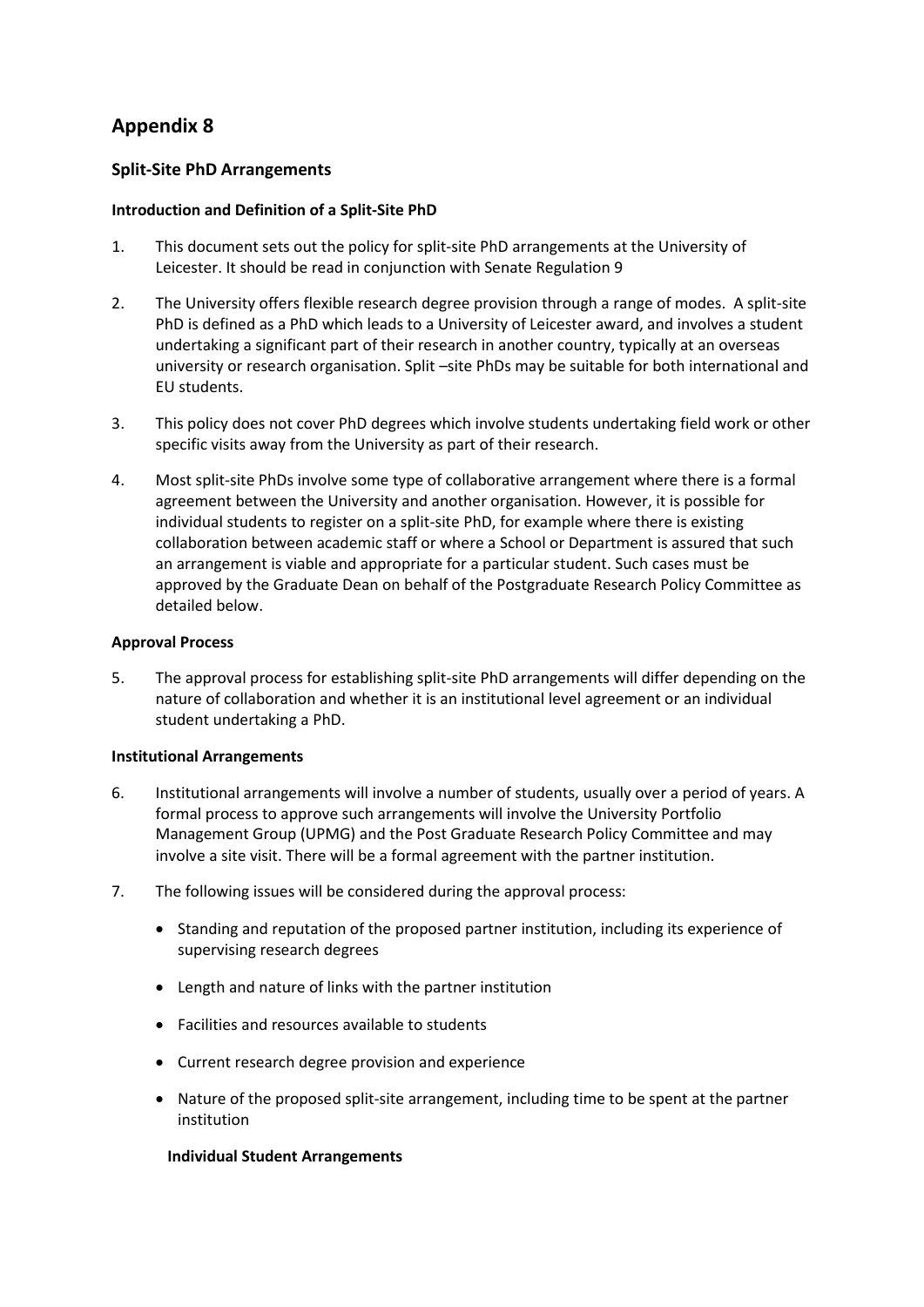- 8. All individual split-site student arrangements will require the approval of the Graduate Dean through the submission of a detailed study plan. This should contain include the following information and be completed by the student and proposed supervisors and signed off by the Head of Department.
	- The name of the partner organisation and the nature of any link between it and the department
	- Name of the student
	- Name of the Leicester supervisor
	- Name of the associate supervisor (with copy of c.v.)
	- Proposed area of research
	- Details of research training needs, including how and where research training will take place
	- Details of the periods the student will spend in Leicester over the period of his/her registration (these may be indicative and subject to change providing standard requirements are met)
	- Arrangements for managing supervision when the student is away from the University, including frequency and approximate timing of any visits
	- The nature of the work which will be carried out when the student is away from the University
	- Arrangements for the APG review and annual progress reports, including details of how progress will be reviewed when the student is away from the University
	- Confirmation that the viva will be held in Leicester.

## **Guidelines for Split-Site PhDs**

9. The requirements of Senate Regulation 9: Regulations Governing Research Degree Programmes apply to all Split-Site PhD students. In addition, the following guidance applies.

#### **Fees**

10. Fees for students studying under an institutional agreement will be approved by the CPMG. In the case of individual students the standard fee charged will be the appropriate full-time tuition fee based on the student's fee status for periods of time spent in Leicester and 50% of the fee for periods spent away from the University.

#### **Attendance Requirements**

- 11. Requirements for attendance at the University will be determined either as part of a formal agreement with a partner institution or at the time an offer is made for individual students.
- 12. The minimum period a student must spend at the University is 12 months, although this does not have to be a continuous period. The maximum period is 18 months. Students wishing to be in residence for longer periods should register as full-time campus-based students. It is advisable that the first six months of registration take place at the University where practical so that students can take advantage of induction and research training events.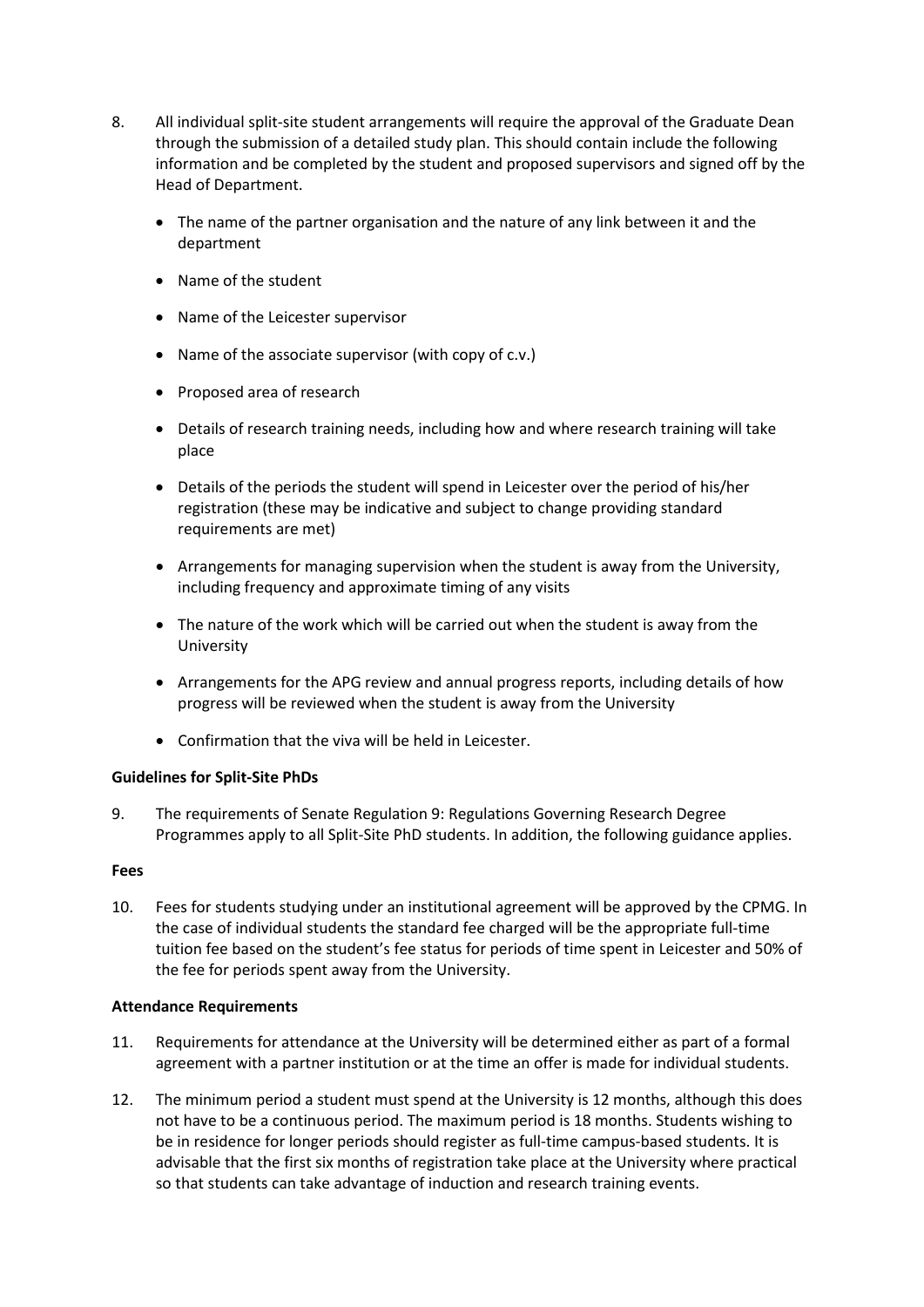#### **Induction and Skills Training**

13. All students should receive a formal induction and it is important that departments address specific issues in relation to split-site study. Split-site PhD students must also complete the requisite research training which is a compulsory component of the APG period. Training may be provided through a range of means, including attendance at sessions at the University, through distance-learning materials or at the partner institution. The initial period of attendance at the University will normally focus on preparing the student for the research project and identifying training needs through completion of a training needs analysis or equivalent. If skills training is not provided by the University it is the department's responsibility to ensure that the quality and standard of the training is appropriate and to determine how and where it will take place.

#### **Research Environment and Resources**

14. Departments must ensure that the research environment in which students are working when they are away from the University is appropriate and that they have necessary resources to undertake their research effectively. This will include library facilities, IT provision, adequate work space and other specialist equipment as necessary.

#### **Monitoring and Review of Split-Site PhD Provision**

15. As for all research degree programmes split –site PhD provision will be subject to annual developmental and periodic review processes. In additional any institutional level agreements should be reviewed after five years and only renewed following a successful review process.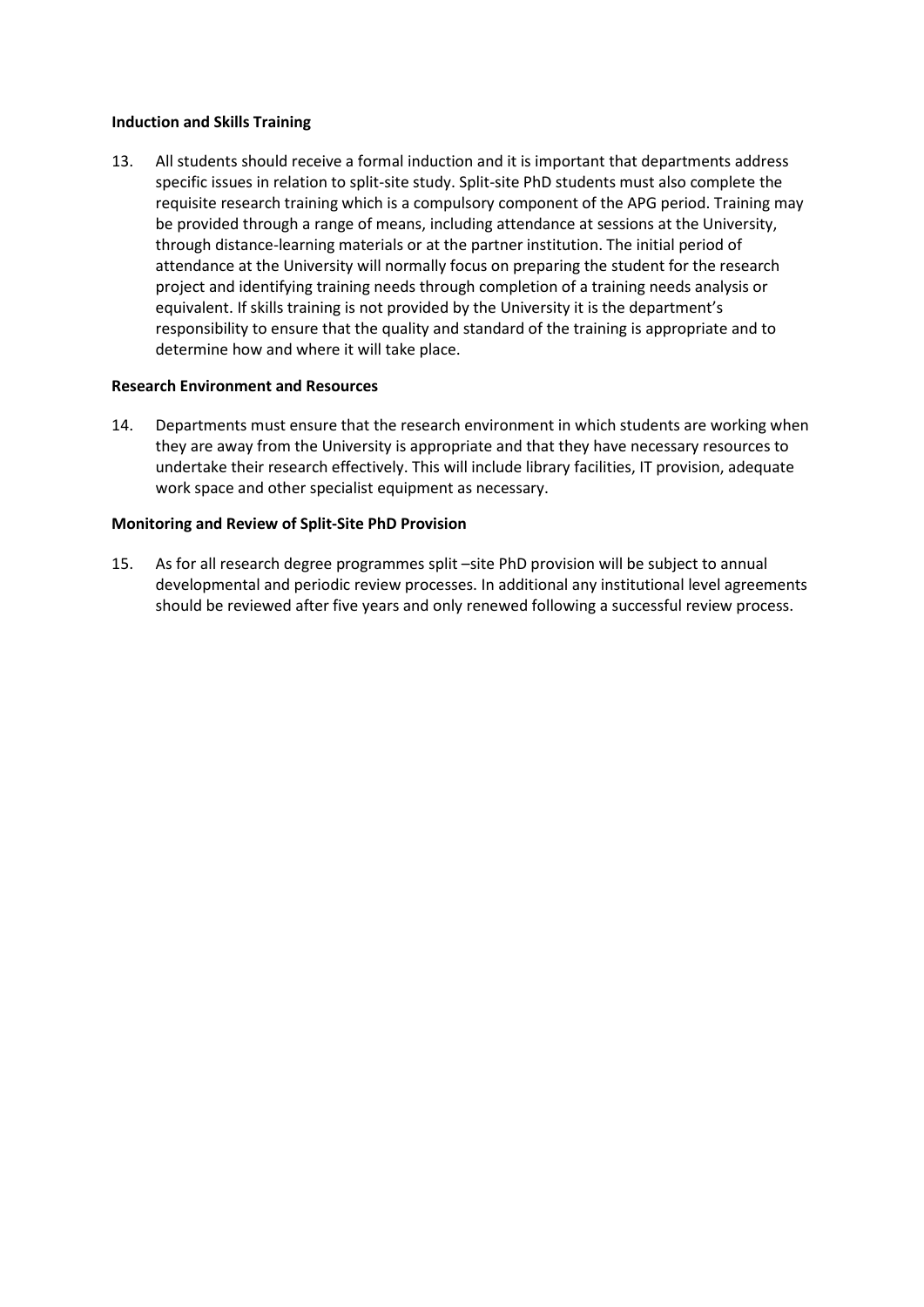## **Roles and Responsibilities for Placements**

## **Responsibilities of the Department**

- 1. Departments should ensure that learning outcomes relevant to the placement are clearly stated in the programme specification and course handbook.
- 2. There must be a clear understanding in the department about who is responsible for organising the placement and this must be clearly communicated to students.
- 3. If a department requires students to make their own placement arrangements this should be clearly identified and students should be issued with written guidelines of the expectations of them in relation to:
	- The type of placement and the timetable for the completion of arrangements
	- The required length of the placement
	- Travel and accommodation arrangements
	- Any financial obligations
	- Any specific requirements associated with working in another country
	- Language training
	- Health and safety issues
	- Personal insurance requirements
- 4. Departments should ensure that students understand the expectations of the placement and the consequence of failure to complete it satisfactorily.
- 5. Departments should provide opportunities for students to meet with other students who have undertaken placements in previous years.
- 6. Departments should ensure that the placement co-ordinator has adequate time, experience and support to fulfil his/her responsibilities.
- 7. Departments should ensure that placement providers are chosen with care and are able to ensure that students can meet the intended learning outcomes of the placement and that they can fulfil their responsibilities outlined below.
- 8. Departments should ensure that placement providers have in place insurance cover to meet any liability they may have to the student (public liability insurance or employers' liability insurance) and to meet any claim made against the student (professional indemnity insurance).
- 9. Departments should ensure that a risk assessment is conducted as appropriate.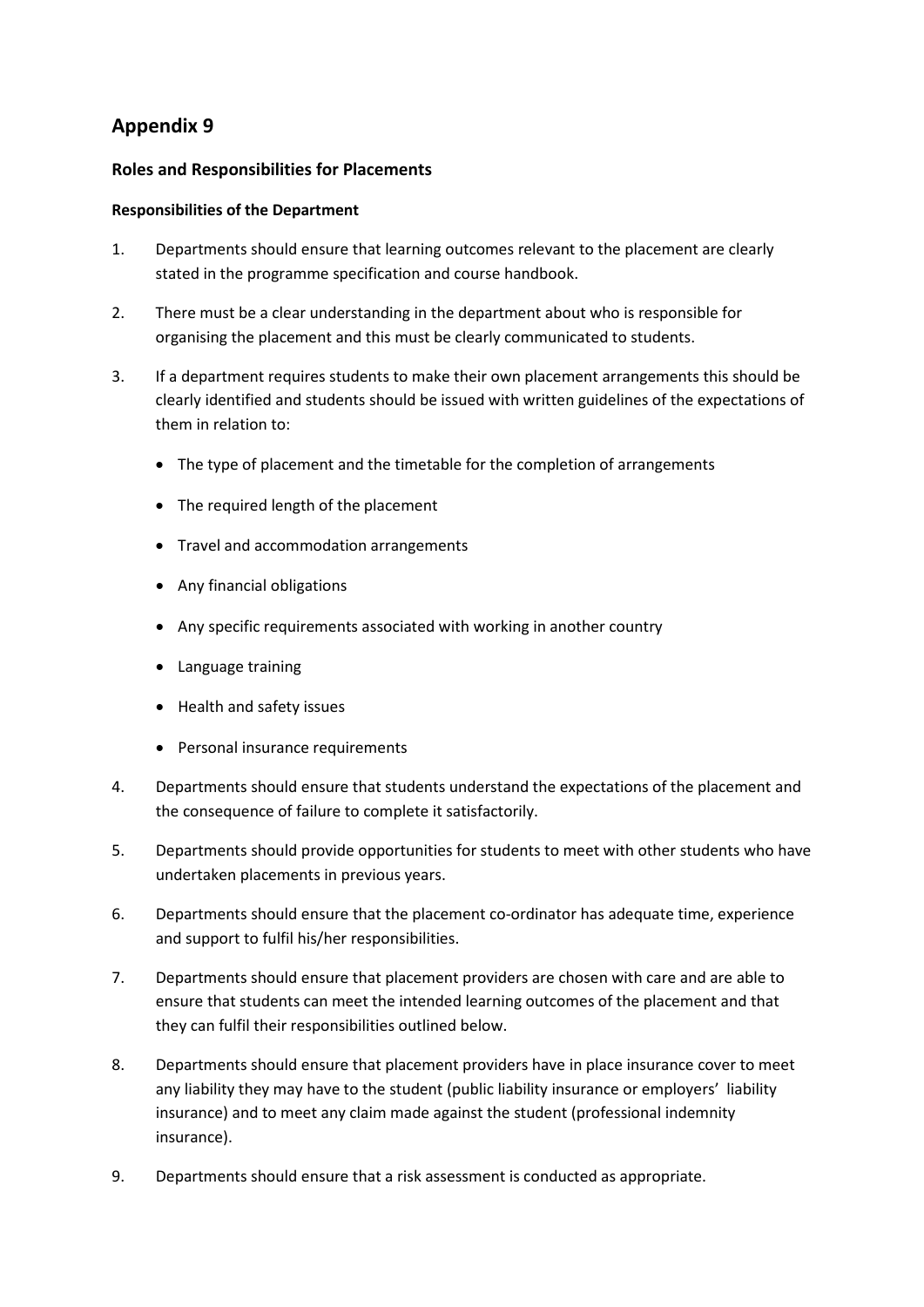- 10. It is important that departments ensure that students are appropriately prepared before they start their placement and that there is support in place during the period of the placement.
- 11. Departments should ensure that there is a clear policy for maintaining contact with students during the placement period and that students are made aware of it in advance of starting their placement.
- 12. This policy should indicate the level of guidance and support available, how to access it, who will be the point of contact and who to contact in the case of an emergency.
- 13. The frequency and nature of formal contacts between the Department and student will vary according to the programme of study. Where these are not prescribed by the programme the expectation is that there should be a minimum of two with the first taking place within the first few weeks of the start of the placement to enable any issues to be resolved and the second around the mid-way point.
- 14. Appropriate procedures should be put in place for re-orientation on return to the University, where appropriate.
- 15. Departments should ensure that there are appropriate mechanisms in place to confirm that placements have been completed satisfactorily and for feedback to be obtained from students and placement providers.

### **Responsibilities of the Placement Provider**

- 16. Placement Providers should:
	- be in a position to provide appropriate opportunities to enable students to meet the intended learning outcomes of the placement
	- be able to appoint, where required, suitably qualified and experienced staff to act as placement supervisors
	- ensure that students are provided with all information required to undertake their placement, including details of health and safety requirements
	- ensure that , where required, they have instructed students to sign and comply with a confidentiality agreement
	- maintain communication with the University during the placement period and highlight any concerns about the student's performance
	- not use students' access to University resources such as digital Library resources for their own commercial benefit as such use is prohibited by the University's licences with software and content providers.

#### **Responsibilities of Students**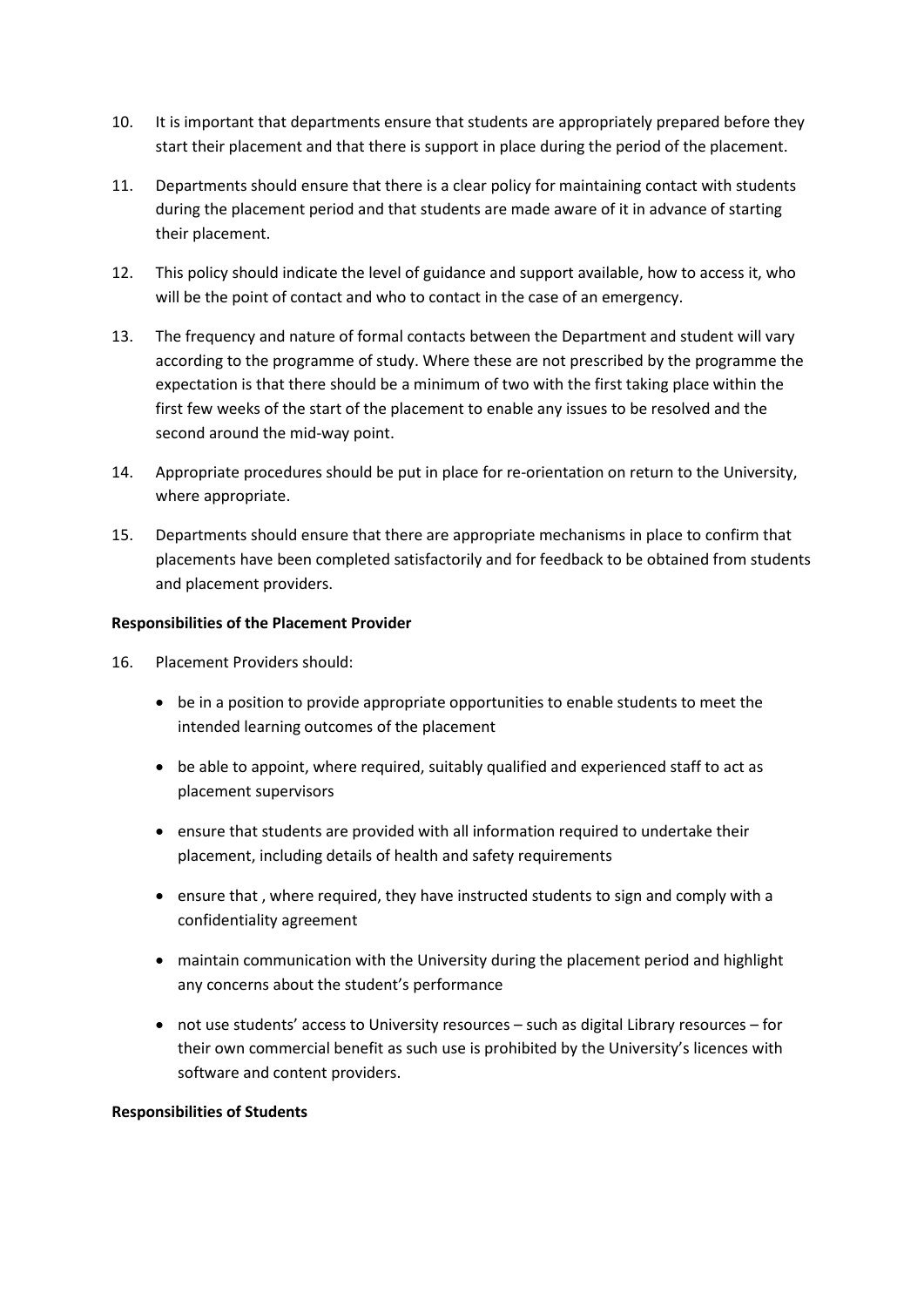- 17. Students on placement remain students of the University and should conduct themselves accordingly with due regard to the Regulations of the University, the Placement Provider and the laws and conventions of the country in which they are undertaking their placement.
- 18. Students should also ensure that they meet the norms and expectation for professional conduct in the particular area of work they are undertaking.
- 19. Students must stay in contact with their Department and the University as required during their placement and are responsible for raising any concerns as soon as they arise.
- 20. While on placement students remain responsible for ensuring that they meet the requirements of Senate Regulation 4 governing student obligations.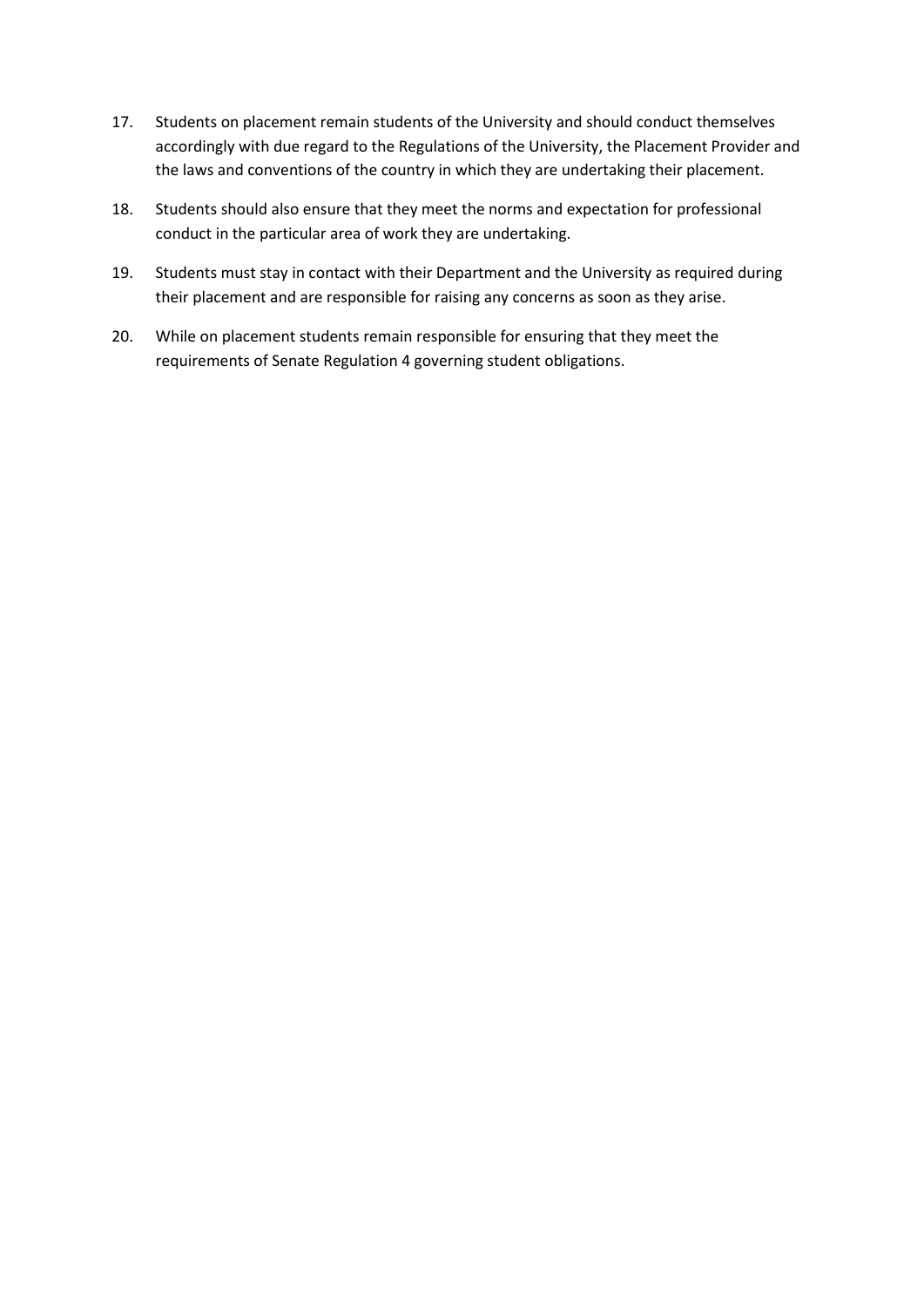## **Roles and Responsibilities for Student Exchange**

### **Responsibilities of the Department**

- 1. Departments should ensure that learning outcomes and credit/grade transfer information is clearly stated in the programme specification and handbook.
- 2. Departments should ensure that students understand what will be expected of them during their student exchange and how the grades awarded at the partner university will be applied to their degree.
- 3. Departments should ensure that clear information is published to students about who is responsible for managing student exchange arrangements.
- 4. Departments should ensure that students understand the expectations of their exchange and the consequences of failure to complete it satisfactorily.
- 5. Departments should provide opportunities for students to meet with other students who have undertaken student exchanges.
- 6. When nominating students for a period of study abroad, departments need to take into accounts any risk factors associated with the study placement (e.g. political stability of the country/region, needs of the individual, etc.)
- 7. In partnership with the International Office departments should ensure that students are appropriately prepared for their student exchange.
- 8. Departments should ensure that there is a clear policy for maintaining contact with students during their exchange and should ensure that this is published to students. There should be a minimum of two contacts per semester. Students should be made aware of the level of guidance and support available and the point of contact in case of emergency.
- 9. Departments should ensure that there are appropriate procedures in place for re-orientation on return to the University where appropriate.
- 10. Departments should ensure that they agree appropriate mechanisms with partner universities for confirming that exchanges have been completed satisfactorily.
- 11. Departments, in conjunction with the International Office will be responsible for undertaking site visits relating to any department-specific student exchange agreements for both the development of new exchange agreements and as part of monitoring and evaluation processes, as required.

## **Responsibilities of the International Office**

- 12. The International Office will coordinate pre-departure support for students and assist departments in implementing and ensuring pre-departure support is in place for all students.
- 13. The International Office will be responsible for providing guidance for departments on predeparture support.
- 14. The International Office will be responsible for the coordination of monitoring and review processes for student exchange partnerships reporting to CPMG as required.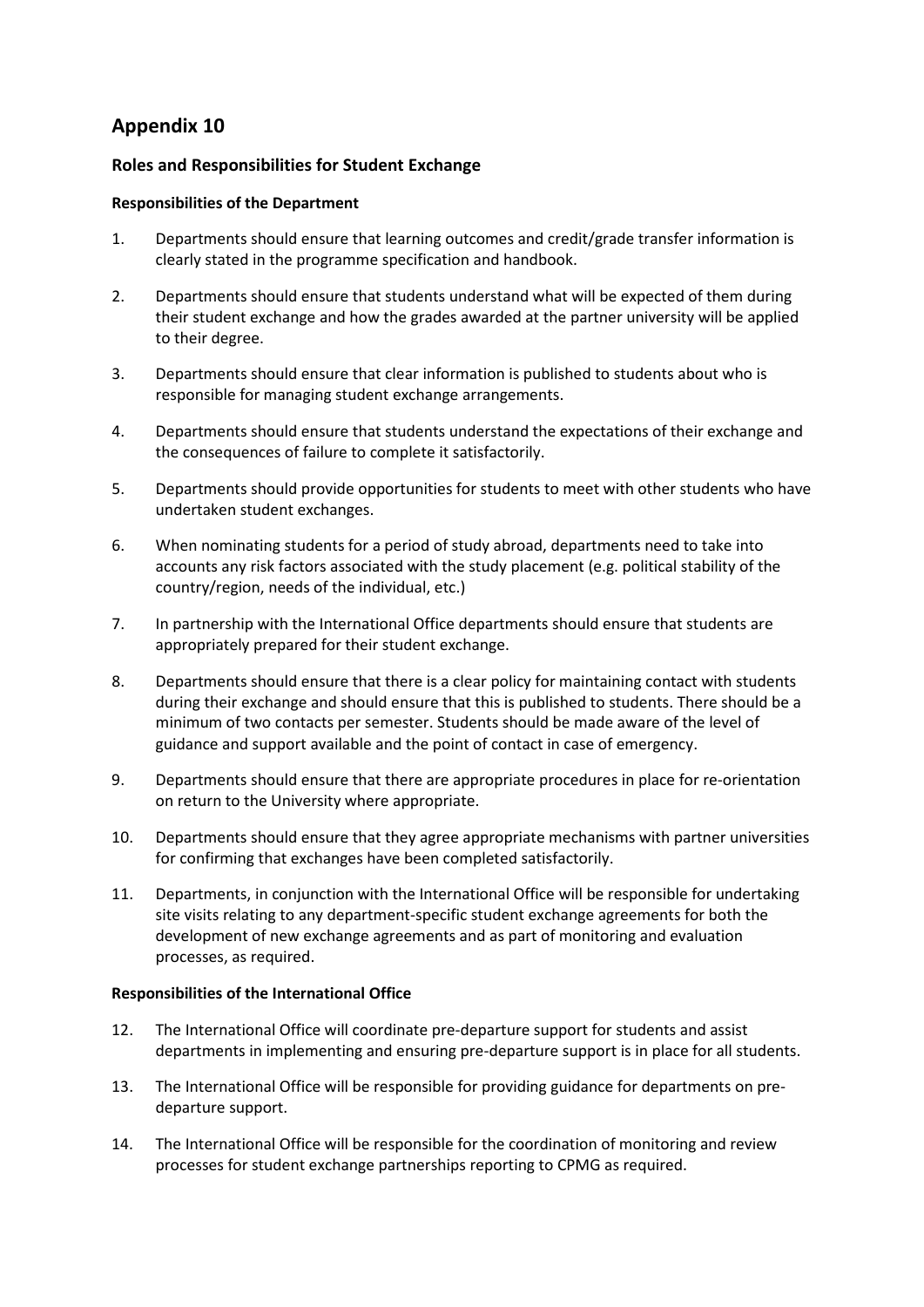- 15. The International Office will be responsible for site visits in relation to University-level student exchange agreements for both the development of new student exchange agreements and as part of monitoring and review processes, as required.
- 16. As part of monitoring and review, the International Office will monitor student feedback via periodic student feedback questionnaires and will work with department to capture other forms of feedback. Annual reports will be disseminated to all participating academic departments and findings will be raised with the relevant departments.
- 17. The International Office will manage monitoring procedures (checkpoints) for Tier 4 visa holders participating in an overseas student exchange for UK immigration purposes.
- 18. The International Office will coordinate the administration of the Erasmus programme and the allocation and award of Erasmus student mobility grants and ensure compliance with Erasmus regulations.
- 19. The International Office will provide support and guidance to departments on the administration of overseas student exchange.

#### **Responsibilities of the Partner University**

- 20. Provide appropriate learning opportunities to enable students to meet the intended learning outcomes of the student exchange.
- 21. Maintain contact with the University during the period of the exchange, highlighting any concerns about the performance, attendance or welfare of exchange students.
- 22. In the event that a student is involved in a serious accident, or other circumstances of a grave nature, or is subject to disciplinary action, or a formal complaint, the partner university will notify the University immediately.
- 23. Identify a named member of its staff who will be responsible for all matters related to the specific exchange agreement.
- 24. Provide on-site orientation to students on the exchange programme, including support on registration and assistance with any cultural, language or academic adjustments.
- 25. Accord to exchange students the same privileges as their own students, including Library provision, membership of the Students' Union and recreational facilities.
- 26. Assist exchange students to the fullest extent possible, in obtaining visas and any other documentation required by the government of the host country.
- 27. Provide a full transcript for each student within three months of the completion of their studies, issuing a copy to the named contact at the University and the student.

#### **Responsibilities of Students**

- 28. Students on an overseas student exchange remain registered students of the University and should conduct themselves with due regard to Senate Regulations, the regulations of the partner university, with which they will also be registered, and the laws and conventions of the country in which they are undertaking their exchange.
- 29. Students should also ensure that they meet the norms and expectations for professional and personal conduct during the student exchange.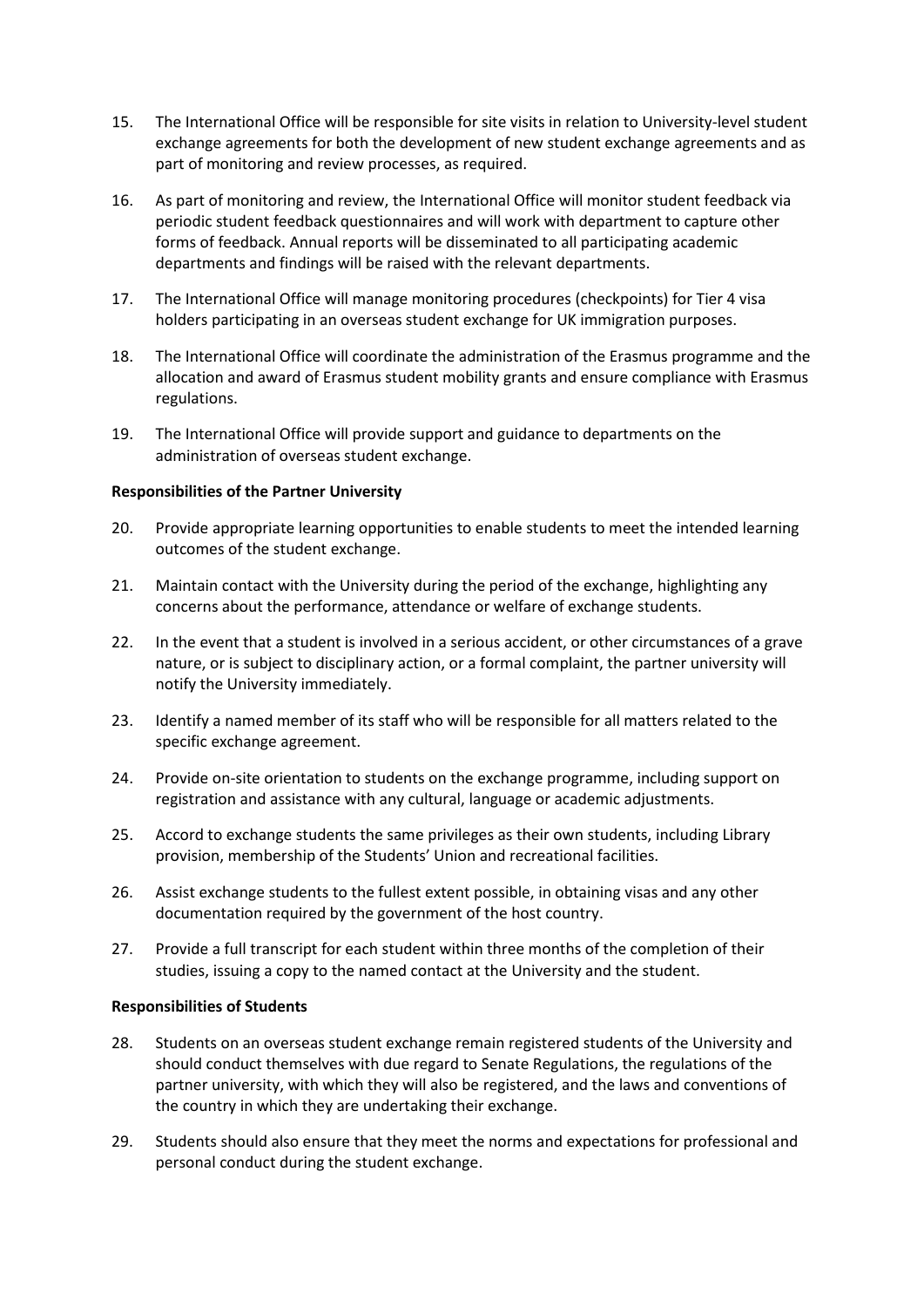- 30. Students are required to maintain contact with their University Department as required and to raise any issues of concern as soon as they arise.
- 31. Students may address complaints about the exchange to both the home and partner university in accordance with their respective complaints procedures.
- 32. Students should ensure that they are in receipt of and maintain appropriate medical and other relevant insurance cover whilst participating in the exchange.
- 33. Students are required to provide emergency contact details to the University whilst they are on the exchange.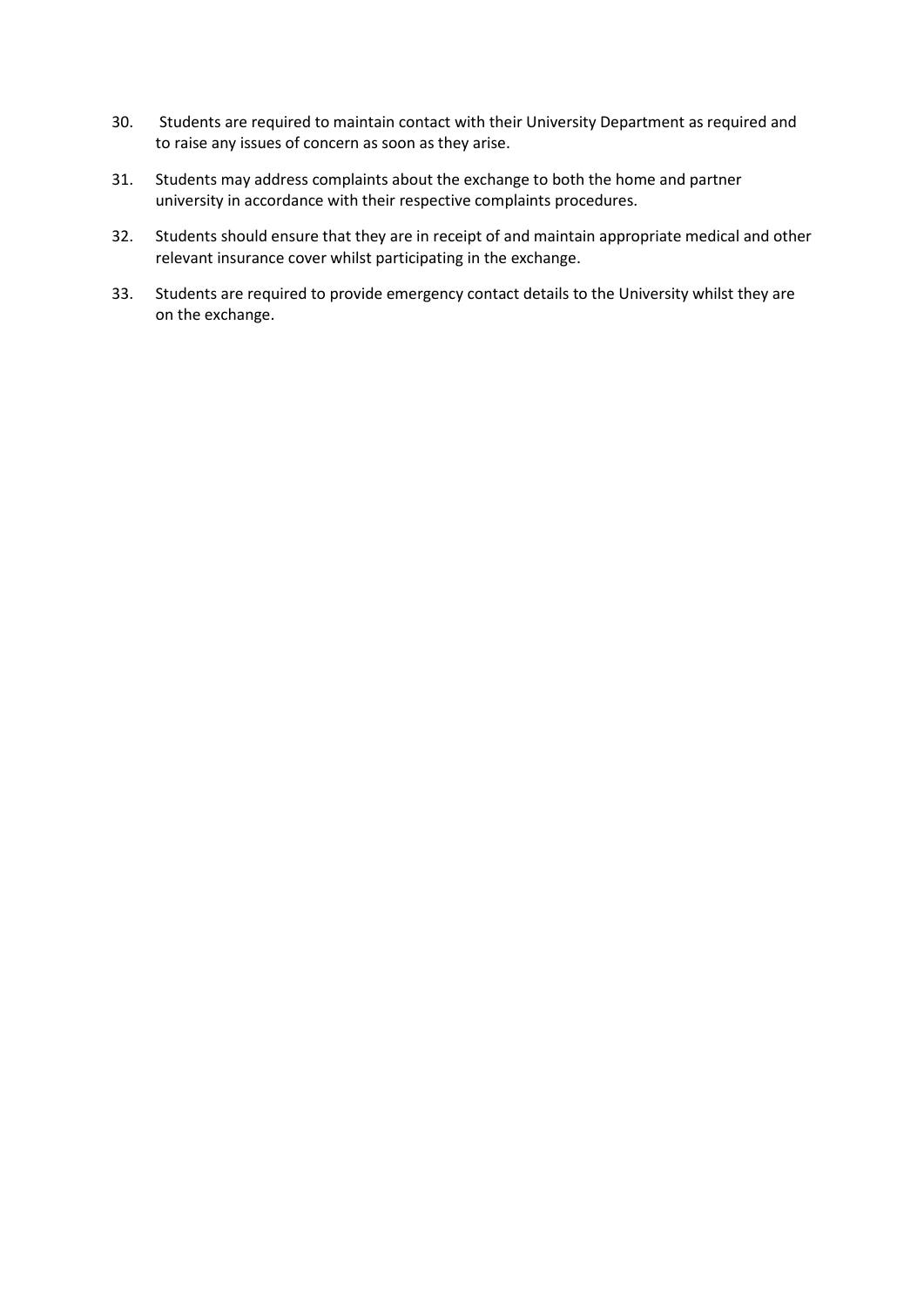## **UNIVERSITY OF LEICESTER**

## **PLACEMENT PROVIDER INFORMATION FORM**

## **SECTION 1**

## **Contact Details**

Name of Organisation

Address:

Name of main contact:

Position:

Telephone No.:

E-mail:

## **SECTION 2**

## **Health and Safety**

Please confirm:

| 1. Whether you have a written health and safety policy | Yes | Nο |
|--------------------------------------------------------|-----|----|
| 2. Whether you have a procedure for recording          |     |    |
| and reporting accidents/incidents                      | Yes | Nο |
| 3. Whether you have a health and safety officer        | Yes | Nο |
| 4. Whether you have a procedure for providing general  |     |    |
| health and safety training                             | Yes | N٥ |

5. Please explain what provision will be made for specific health and safety training for students on placement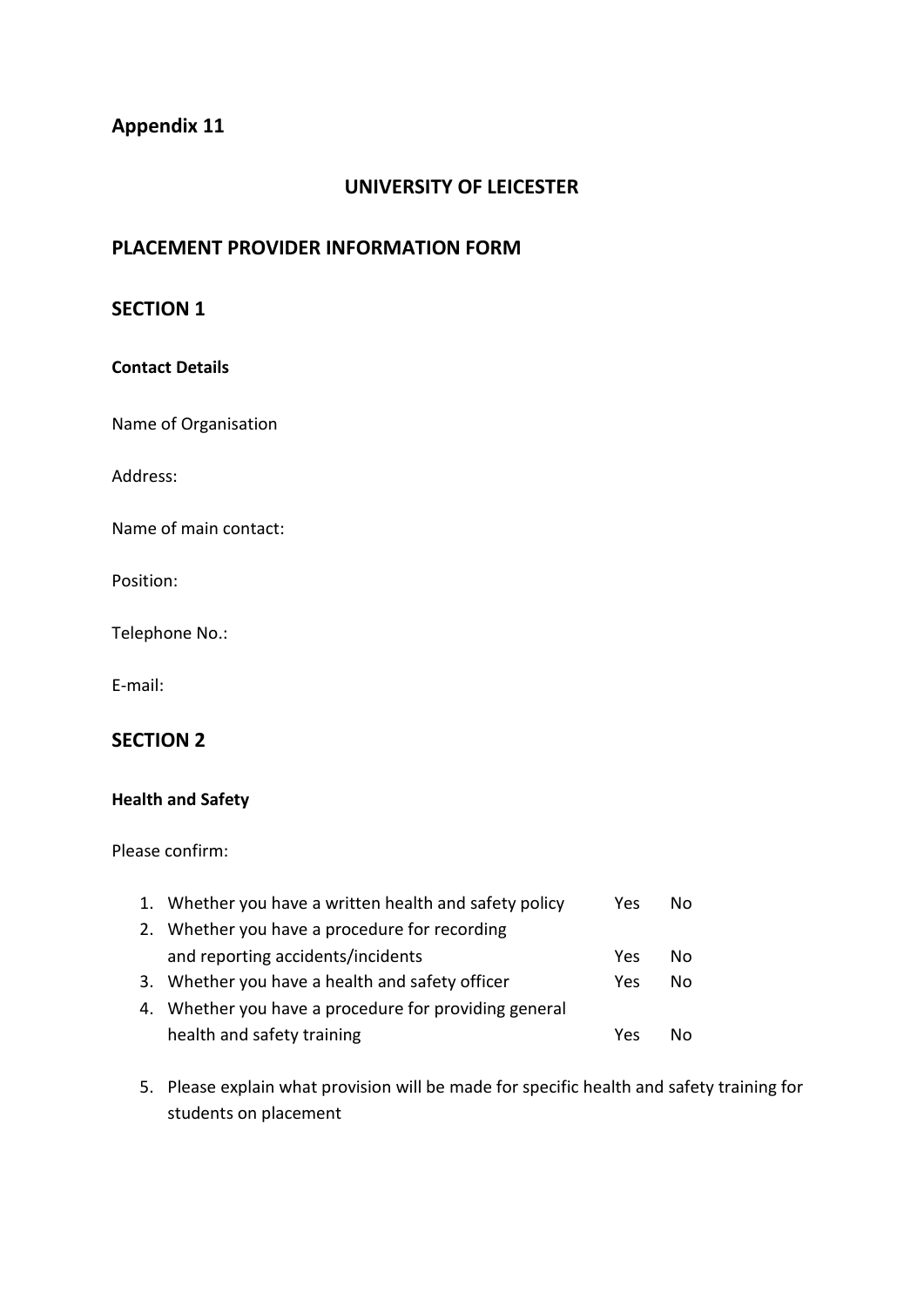|          | safety in the organisation                                                                                                                                                            |     |    |
|----------|---------------------------------------------------------------------------------------------------------------------------------------------------------------------------------------|-----|----|
|          | <b>Organisations in the UK</b>                                                                                                                                                        |     |    |
| 7.<br>8. | Do you hold Public and Employer's Liability Insurance?<br>Would your organisation's insurances cover liability<br>arising from injury sustained by a student as a result of           | Yes | Nο |
|          | their duties on placement?                                                                                                                                                            | Yes | No |
|          | <b>Organisations outside the UK</b>                                                                                                                                                   |     |    |
| 9.       | Are you registered with the appropriate government<br>agency for health and safety                                                                                                    | Yes | Nο |
|          | Please state which agency                                                                                                                                                             |     |    |
|          | 10. Do you hold Employer's Liability Insurance or equivalent<br>11. Would your organisation's insurances cover liability<br>arising from injury sustained by a student as a result of | Yes | Nο |
|          | their duties on placement?                                                                                                                                                            | Yes | No |

6. Please provide the name and contact details of the person responsible for health and

If you have answered No to any of the above questions, please provide further information below:

# **SECTION 3**

# **SITE VISITS**

- 1. Will staff from the University be able to undertake site visits before/during the placement as required in consultation with appropriate staff at your organisation? Yes/No
- 2. If No, please explain the reasons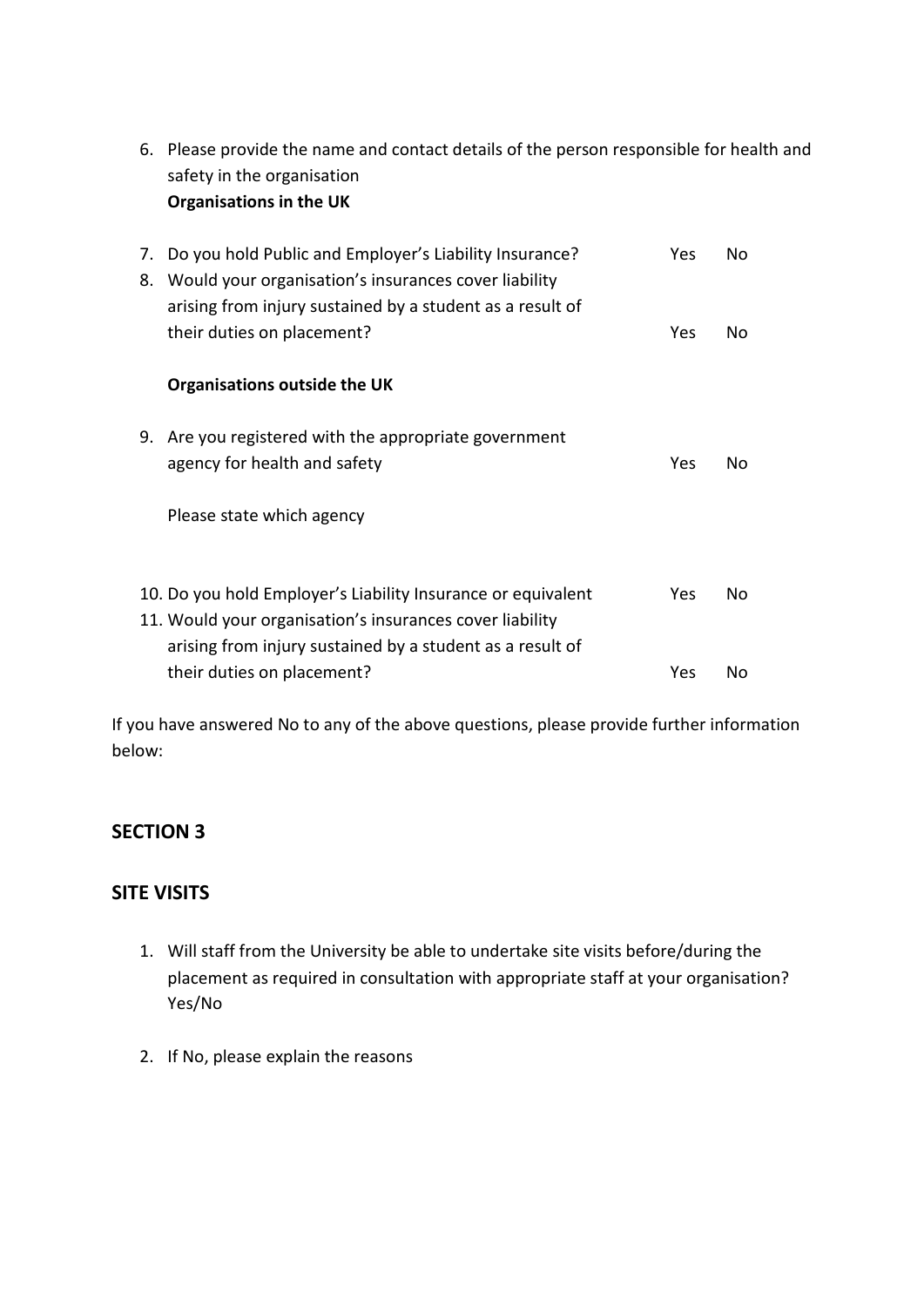## **SECTION 4**

## **CONFIDENTIALITY**

- 1. Please indicate whether there are any issues relating to confidentiality or disclosure which the University will need to take into account in its procedures for assessing work undertaken by students on placement in your organisation
- 2. Does your organisation require a specific placement agreement to be in place? Yes/No

If yes, please provide a copy

## **SECTION 5**

## **AUTHORISATION ON BEHALF OF PLACEMENT PROVIDER**

Name:

Position:

Contact Details:

Signed: Date:

Please return this form to the Department of University of Leicester University Road Leicester LE1 7RH

or e-mail to: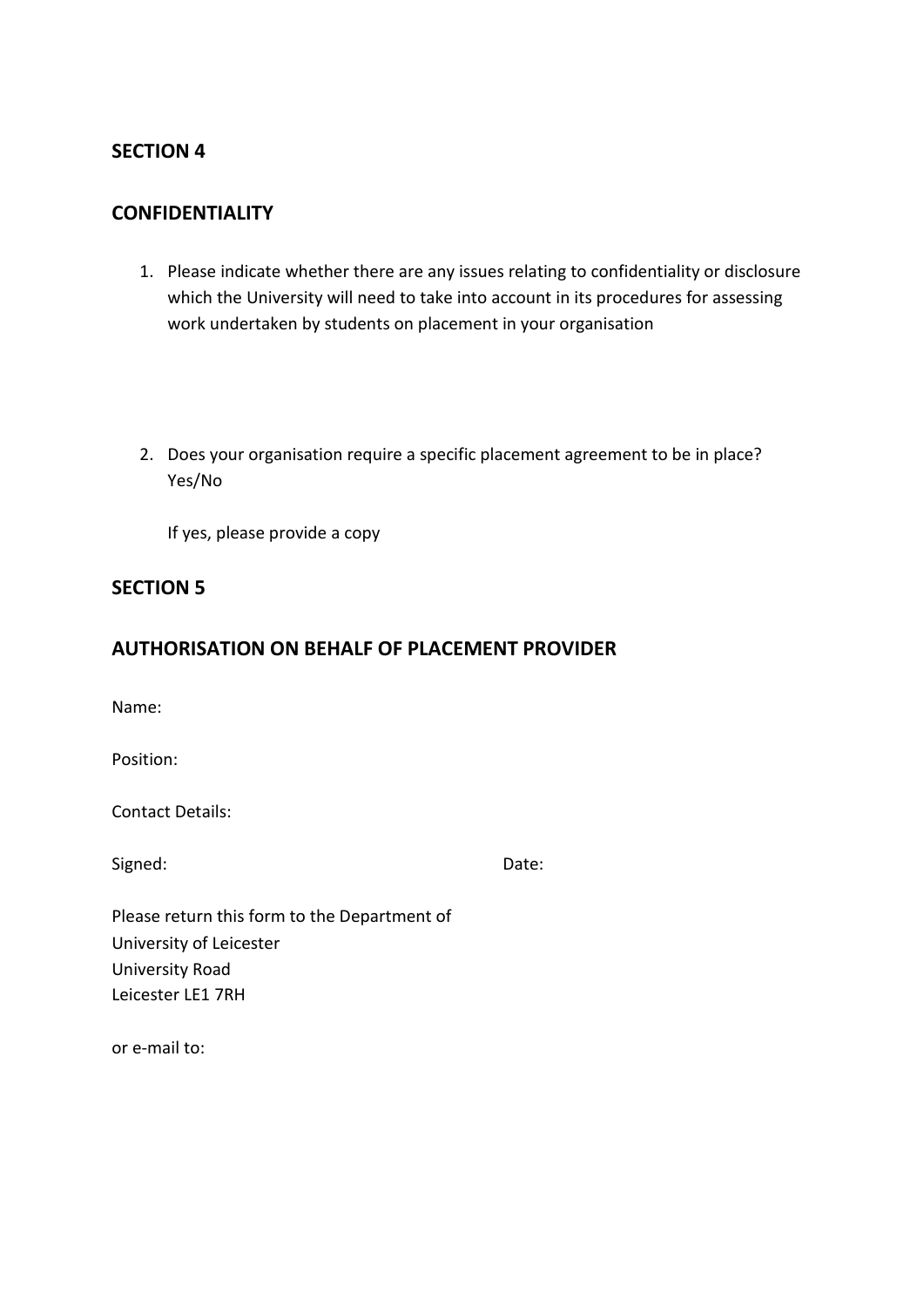#### **UNIVERSITY OF LEICESTER, UNITED KINGDOM**

and

### **[XXX]**

#### **STUDENT EXCHANGE AGREEMENT**

The University of Leicester (address: University Road, Leicester LE1 7RH, UK and hereinafter referred to as "UoL") and **[XXX]** (address: **[XXX]** and hereinafter referred to as "XXX") enter into this Agreement to promote international co-operation between their two institutions.

### **1. BACKGROUND AND AIMS**

1.1 UoL and [XXX] recognise the mutual benefits for their academic communities of strong international links and agree to implement a Student Exchange Agreement in accordance with the guidelines set out below. The purpose of this Agreement is to enhance the educational experience and the cross-cultural understanding of students and faculty from both institutions. This Agreement applies:

[Option 1] primarily to undergraduate students of the College of [XXX] at [XXX] and the College of  $[XXX]$  at UoL but students from other colleges of both universities may also participate.

[Option 2] to undergraduate students from any discipline of both Universities.

- 1.2 To be eligible for exchange, students must have completed at least one year of full-time study.
- 1.3 Both UoL and [XXX] are internationally renowned and leading universities. [XXX] is qualified to offer this collaborative programme to  $[XXX]$  students in accordance with the educational laws and regulations in  $[XXX]$ ; UoL is so qualified by the Royal Charter granting it university status in the UK.

#### **2. DEFINITIONS**

In this Agreement, unless the context implies otherwise:

| "Confidential Information" | all secret or confidential commercial, financial and<br>technical information, know-how, trade secrets, inventions,<br>computer software and any other information in any form<br>or medium, whether disclosed orally or in writing, together<br>with all reproductions in any form or medium, and any<br>part(s) of it; |
|----------------------------|--------------------------------------------------------------------------------------------------------------------------------------------------------------------------------------------------------------------------------------------------------------------------------------------------------------------------|
| "Exchange Programme"       | the agreed exchange of students between UoL and [XXX]<br>shall mean a one-for-one exchange of students from each<br>university;                                                                                                                                                                                          |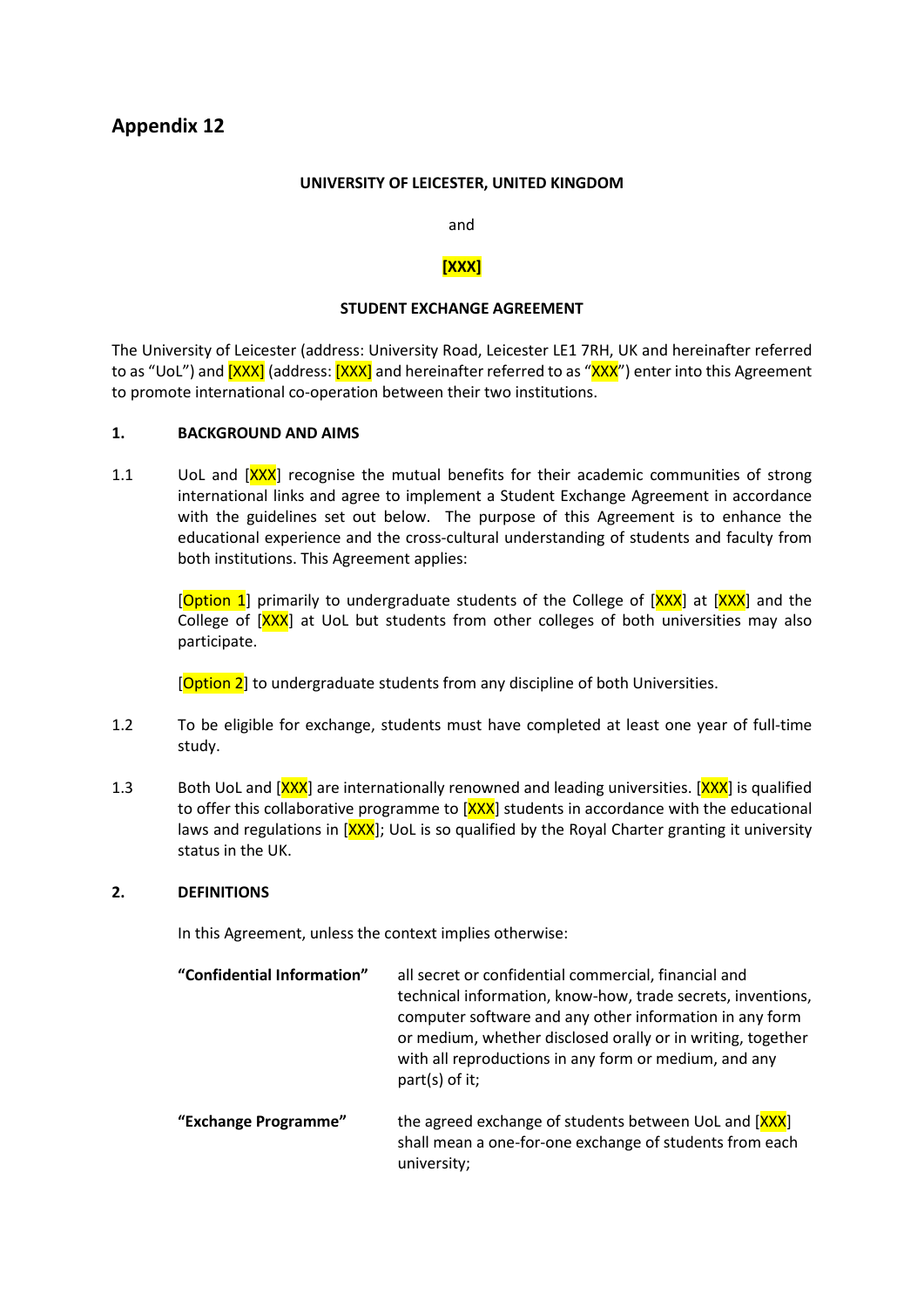| "Exchange Students"     | registered students of either institution who are<br>participating in the Exchange Programme;                                                                                                                                                                                                                                                                                                    |
|-------------------------|--------------------------------------------------------------------------------------------------------------------------------------------------------------------------------------------------------------------------------------------------------------------------------------------------------------------------------------------------------------------------------------------------|
| "Visiting Students"     | students registered in their Home Universities, who are<br>attending the Host University as guest, non-degree seeking<br>students, who otherwise are not part of the Exchange;                                                                                                                                                                                                                   |
| "Force Majeure"         | any event outside the reasonable control of either party<br>affecting its ability to perform any of its obligations under<br>this Agreement;                                                                                                                                                                                                                                                     |
| "Home University"       | the university in which the student is formally enrolled as a<br>degree candidate and from which the student intends to<br>graduate;                                                                                                                                                                                                                                                             |
| "Host University"       | the university that has agreed to receive students from the<br>Home University for a period of study on;                                                                                                                                                                                                                                                                                         |
| "Intellectual Property" | all inventions, patents, trademarks, registered designs and<br>any pending applications for any of the foregoing,<br>unregistered design rights arising at common law, design<br>rights, copyrights (including future copyrights), database<br>rights, know-how, trade secrets, Confidential Information<br>and any other intellectual property rights whatsoever and<br>wheresoever subsisting; |
| "Academic Year"         | in the context of this Agreement is defined as (fall and<br>spring semester/ term and may include the summer<br>session that follows the spring term).                                                                                                                                                                                                                                           |

## **3. OBLIGATIONS OF THE UNIVERSITIES**

- 3.1 This Exchange will be guided by the principle that an equal number of students from each university will be exchanged with two (2) semester students being equal to one (1) full year student. For semester-only exchanges, each university should seek to balance mobility across both semesters.
- 3.2 The number of Exchange Students will be determined annually by mutual agreement between the two universities by October of each year for mobility starting in September of the following year. The purpose of this is to ensure, as far as possible, that Exchange Student numbers are balanced within the terms of this Agreement and that if any imbalance occurs, it is monitored, strictly limited and that arrangements are made for a balance to be restored within a period of time that is acceptable to both parties to this agreement.
- 3.3 The Students will be screened for eligibility for admission by the Home University. The Home University will recruit, select and nominate appropriately qualified students at undergraduate level, ensuring that nominated Exchange Students meet the academic entry requirements and language proficiency requirements set by the Host University. Both universities understand that in addition to basic entry requirements, some courses/modules may have additional pre-requisite requirements that will need to be considered at the point of application. Each University shall respect the admissions requirements and enrolment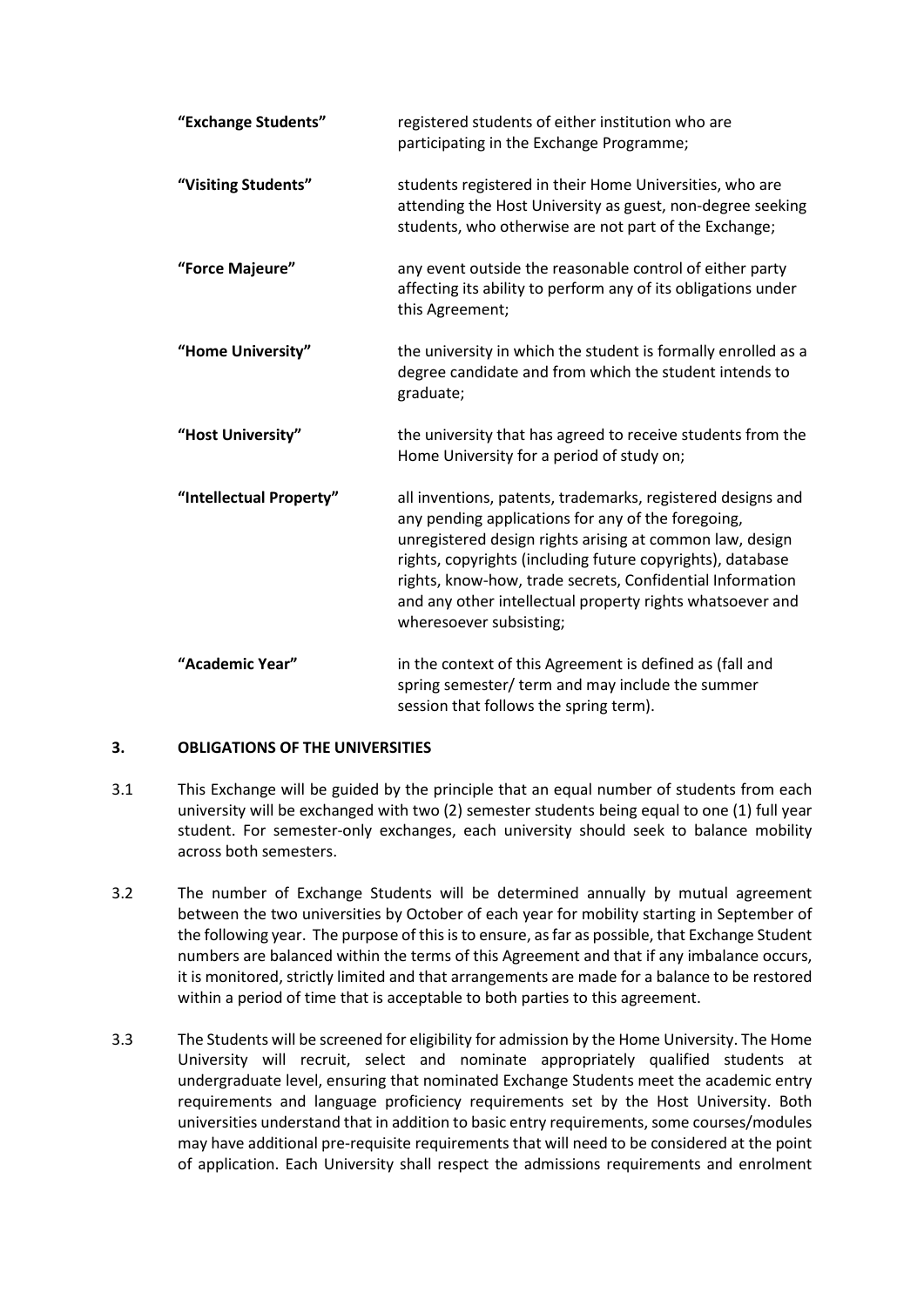constraints of the Host University. For the avoidance of doubt, the Host University shall have final authority on admissions decisions.

- 3.4 The Home University agrees to nominate its selected students to the Host University by email at least six (6) months in advance of the start date of studies. The Host University will then advise the nominated students of their application process. Applications need to be submitted to the Host University within the deadlines set.
- 3.5 The universities will endeavour to inform each other of any changes in the course syllabuses or course availability as soon as is reasonably practicable.
- 3.6 As part of the application process, each university agrees to work in cooperation to determine pre-approval of course selections. A course selection plan remains provisional until the point of registration and changes may need to be made if there are any timetable clashes.
- 3.7 The Host University will provide offer letters to students who can be admitted on the Exchange so that they can apply for a visa for travel. The language of instruction at both universities is English. If students need to obtain a language qualification before they can be admitted, the Host University will advise the student of the requirement and of any opportunity that can be provided for them to take a preparatory course at the Host University.
- 3.8 The Host University agrees to assist in arranging residential accommodation for student participants; however, the cost of the room and board will be paid for by the Exchange Student in accordance with the terms and conditions of such provision.
- 3.9 The student participants will remain as active students at their Home University while being simultaneously registered at the Host University and will be regarded as non-degree seeking of the Host University.
- 3.10 Both parties agree to provide on-site orientation to participants of the Exchange Programme including support on registration (enrolment) and assistance with any cultural and academic adjustments that students will need to make.
- 3.11 The universities will accord to the participants the same privileges enjoyed by their regular students including library facilities, membership of the Students' Union and access to recreational facilities.
- 3.12 Participating students will during the Exchange Programme, be subject to the normal rules and regulations of the Host University, a copy of which is available to them on  $[XXX]$ .
- 3.13 Participating students must maintain full-time registration at the Host University and must meet the conditions of their visa.
	- 3.13.1 Students studying at UoL under a Tier 4 visa are obliged to study 60 Leicester credits per semester.
	- 3.13.2 Students studying at UoL under a Student Visitor Visa are expected to study 60 Leicester credits per semester (unless an agreement has been made between the host and home University for the student to take a reduced workload).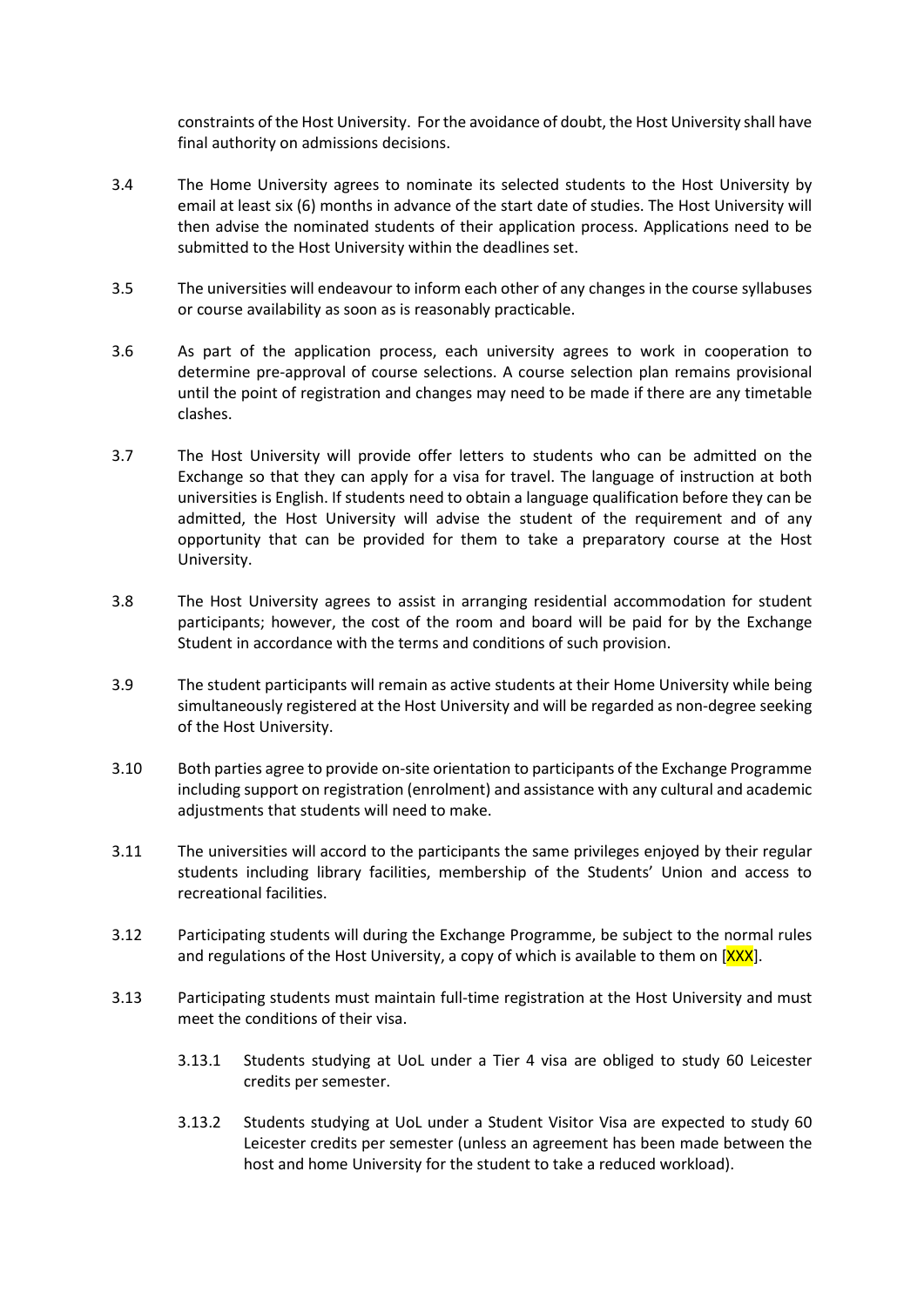- 3.14 The Host University will assist its guest students to the fullest extent possible, in obtaining visas and other documents required by the government of the Host country.
- 3.15 In the event that a participating student a) does not meet the academic obligations of the Host University, b) is absent from class for a period of 2 weeks without authorisation, or c) is withdrawn from the Exchange Programme, the Host University must inform the home university as soon as possible.
- 3.16 On completion of the Exchange Programme, the Host University agrees to provide a transcript / academic record for each student. This record should be provided within 3 months of completion of studies. The transcript should be sent to the designated contact at the Home University. An additional copy may also be sent directly to the student.
- 3.17 Both universities will inform their students on the Exchange Programme that neither the Host nor the Home University will be responsible for the costs of books, fees to the Home University while on Exchange, equipment, room, board, travel, transportation or other personal expenses. The Host University will inform students at the time of their acceptance, of the approximate costs, that they will be responsible for at the Host University. For the avoidance of doubt, the students will be exempted from paying tuition to the Host University while participating in the Exchange. Any preliminary language course required to participate on the Exchange Programme will be paid for directly and in advance by the Student.
- 3.18 Each university shall identify a named member(s) of its staff who will be responsible for all matters related to the specific exchange agreement.
- 3.19 The Host University shall ensure that the progress of Exchange Students is monitored on a regular basis and shall notify the Home University as soon as practicable if problems of an academic or welfare nature arise, subject to any restrictions on disclosure by any legislation relating to the protection of personal data to which the Host University is subject.
- 3.20 The Host University shall notify the Home University as soon as practicable of any disciplinary or complaints process involving an Exchange Student and shall keep the Home University informed, and may take appropriate action against such a student including termination of registration where necessary.

#### **4. STUDENTS**

- 4.1 Whilst studying at the Host University, participating students shall be:
	- (a) registered as students of the Host University;
	- (b) subject to the academic, disciplinary, accommodation (where relevant) and other regulations and procedures of the Host University;
	- (c) entitled to address complaints about the Exchange Programme to the Host University in accordance with the Host University's student complaints procedure;
	- (d) responsible for their own travel (including for whatever reason repatriation), accommodation and living costs and for any additional tuition-related costs for which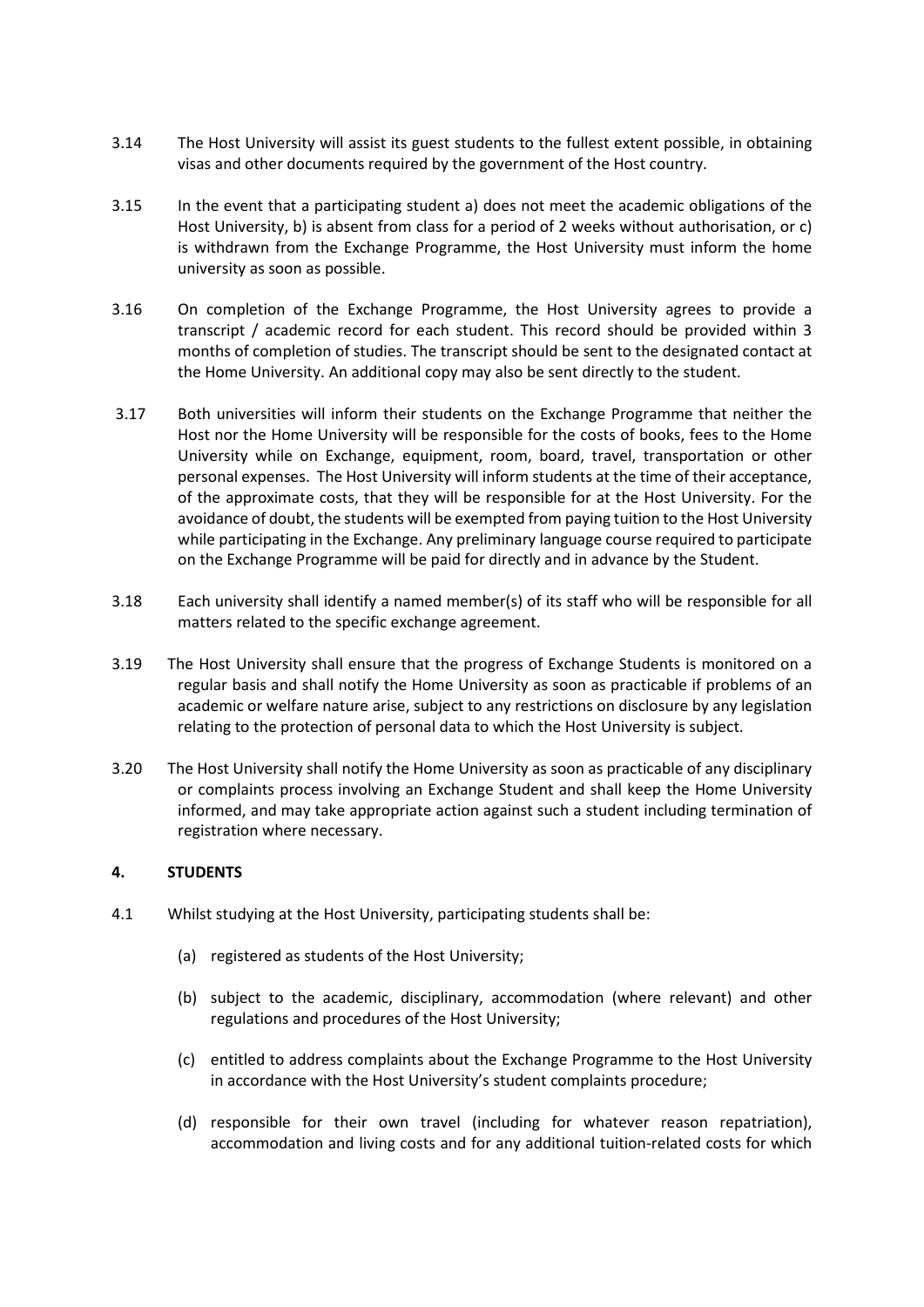the Home University's own degree-seeking students are responsible (including but not limited to field trips, equipment, books);

- (e) responsible for ensuring that they take out and maintain appropriate medical and other relevant insurance cover while participating in the Exchange Programme. Where the Host University is the University of Leicester, Exchange Students will be required on arrival or as soon as reasonably practicable thereafter to register with a general medical practitioner (listed on the register maintained by the UK General Medical Council);
- (f) responsible for providing emergency contact information. In the event that a student is involved in a serious accident or other circumstances of a grave nature, or is the subject of a disciplinary action, the Host University will immediately notify the Home University;

### **5. FINANCIAL ARRANGEMENTS**

- 5.1 Exchange Students are exempt from paying tuition fees to the Host University.
- 5.2 If either party wishes to send more students to the partner university than is allowed within the exchange balance it is possible for additional students to be accepted as Visiting Students.
	- 5.2.1 Visiting Students from UoL attending [XXX] University will be assessed as paying [out-of-state/international tuition fees].
	- 5.2.2 Visiting Students from  $[XXX]$  attending UoL will pay the Study Abroad partner university tuition fee as determined by the UoL.
- 5.3 All students, whether classified as Exchange or not, will be responsible for their accommodation fees and for all other costs associated with their stay at the university that they attend, and will be subject to the Host University's students disciplinary and complaints policy and procedures.
- 5.4 The Host University will inform the Home University and participating students of any additional administrative or recreational fees relating to the period of study on acceptance.
- 5.5 Participating students will make payments for accommodation or other costsin the currency specified on the invoice within the period stipulated on the invoice.

#### **6. QUALITY ASSURANCE AND REVIEW**

- 6.1 Each party is responsible for the quality of the academic programmes and learning opportunities offered to Exchange Students studying at their institution.
- 6.2 Each party will nominate a named member of staff who will act as a first point of contact in relation to the Exchange Programme, and who will co-operate as appropriate with members of the academic and administrative staff of the other institution in matters of emergency, discipline and advice.
- 6.3 The Host University will keep such records relating to the Exchange Students and this Agreement as notified by the Home University from time to time, or as required by any relevant regulatory body, and will, subject to the Host's University's obligations under any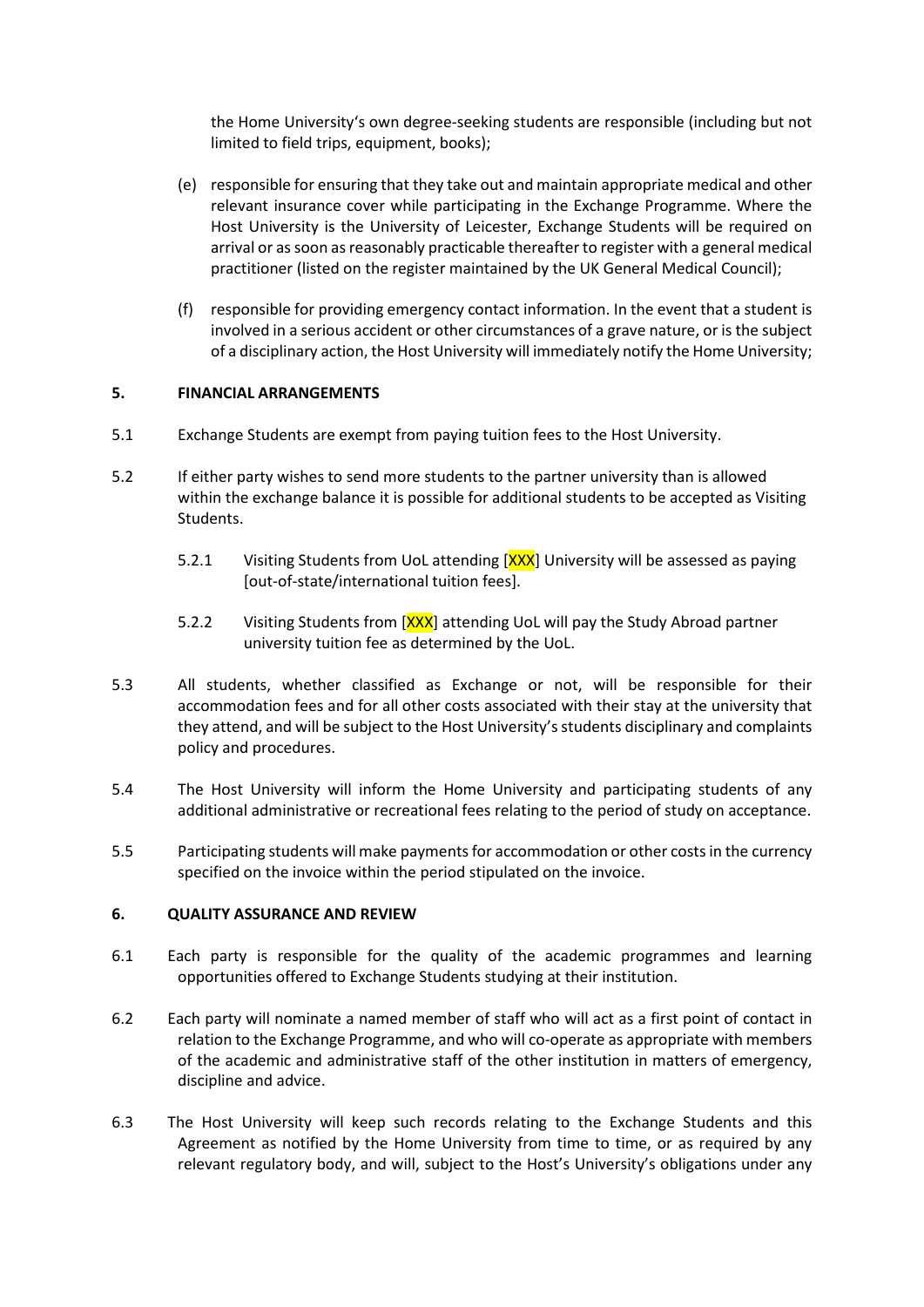relevant data protection legislation, allow access by the Home University or those auditing the Home University's processes to such records for academic or quality audit purposes.

### **7. MUTUAL COOPERATION AND CONFIDENTIALITY**

- 7.1 The parties shall keep and procure that their employees keep strictly confidential all Confidential Information received or obtained as a result of entering into or performing this Agreement, and shall use such Confidential Information only for the purposes of this Agreement.
- 7.2 Either party may disclose information which would otherwise be Confidential Information if and to the extent:
	- (a) required by law or by any relevant regulatory body;
	- (b) disclosed on a strictly confidential basis to the professional advisers, auditors and bankers of that party;
	- (c) the information has come into the public domain through no fault of that party; or
	- (d) the other party has given prior written approval of the disclosure;
	- (e) Unless otherwise required by the operation of English law and in accordance with the DPA, the Parties will keep confidential at all times any and all information and Personal Data received from the others relating to teaching strategy, students and tutors, and their performance and progress. No Personal Data received from the other Party will be divulged to any third party without the prior written approval of the individual to whom such Personal Data relates;
	- (f) The UoL is subject to the requirements of the Freedom of Information Act ("FOIA") and shall require cooperation and all necessary assistance as may reasonably be requested by the UoL to enable it to comply with its obligations under the FOIA.

#### **8. INFORMATION ABOUT THE EXCHANGE PROGRAMME**

- 8.1 During the continuation of this Agreement each party may use the name and logo of the other party in connection with the Exchange Programme (and each party will supply a copy of its logo to the other), provided that the name and logo of each party shall be used only in connection with the Exchange Programme and in accordance with the owning party's rules and/or guidelines and any instructions given by the owning party and for no other purpose.
- 8.2 Neither party will do anything which, in the reasonable opinion of the other, would damage the other's reputation and/or business.
- 8.3 Each party will provide to the other information reasonably required by the other to enable that party to comply with its obligations under this Agreement and which it cannot reasonably obtain by other means.

#### **9. OWNERSHIP OF MATERIALS AND INTELLECTUAL PROPERTY**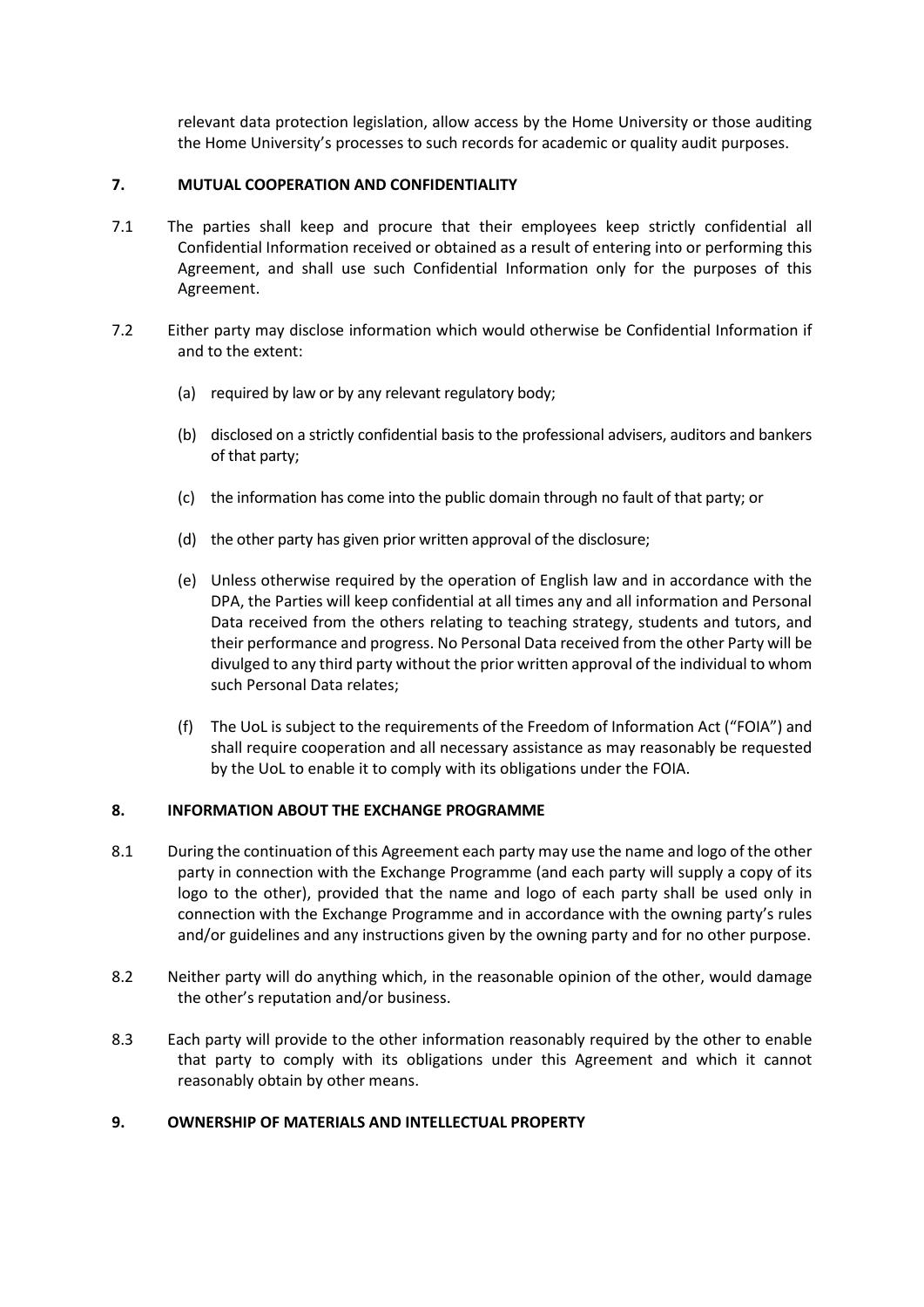- 9.1 Unless agreed otherwise in writing, any materials created by either party for the purposes of the Exchange Programme, and any Intellectual Property rights in such materials, whether in existence at the date of this Agreement or created during the course of it, shall belong to the party which created them.
- 9.2 Copyright ownership in its proprietary sense shall devolve upon the party whose personnel have carried out the work to be publishes, giving due recognition to those who have collaborated in the execution of the said work. Publications of various kinds (articulates, pamphlets, Internet sites entries, etc.) as well as joint projects and diffusions that would be generated as a result this Agreement will be carried out by mutual consent.
- 9.3 If any materials relating to the Exchange Programme are created jointly by the parties those materials (and any Intellectual Property such materials) shall be owned jointly by the parties.
- 9.4 If either party becomes aware of any potential infringement of the other party's name, logo or Intellectual Property rights, or becomes aware of any allegation that any of other party's materials infringe the rights of a third party, it shall immediately inform the other party. The party who is so notified shall, at its own cost, have the conduct of any proceedings relating to its rights under this clause. The other party shall not settle or compromise any claims arising out of any such potential infringement or allegation, and shall provide such reasonable assistance as the first party may request in connection with any action taken under this clause [*and at the first party's cost*].

#### **10. TERMINATION AND DURATION OF AGREEMENT**

- 10.1 This Agreement shall commence on **[insert specific date]** and continue for a period of [XXX] years unless terminated before that time in accordance with this clause. The parties may at any time by agreement in writing extend the duration of this Agreement.
- 10.2 Either party may terminate this Agreement:
	- (a) by giving to the other not less than twelve months' notice in writing, to expire at the end of an academic year;
	- (b) the other party commits any material breach (which may, without limitation, consist of a series of minor breaches) of any of its obligations under this Agreement which (if capable of remedy) it fails to remedy within thirty days of a notice in writing given by the aggrieved party to the party in default specifying the breach and requiring such breach to be remedied;
	- (c) with immediate effect by notice in writing if the other party is subject to a change of control, becomes insolvent, is unable to pay its debts as and when due or otherwise ceases to exist.
- 10.3 If notice of termination has been given under this clause, the parties shall:
	- (a) agree in writing a mechanism for ensuring that Exchange Students are able to complete their studies at the Host University or other suitable institution;
	- (b) cease to promote or market the Exchange Programme and not register any new students.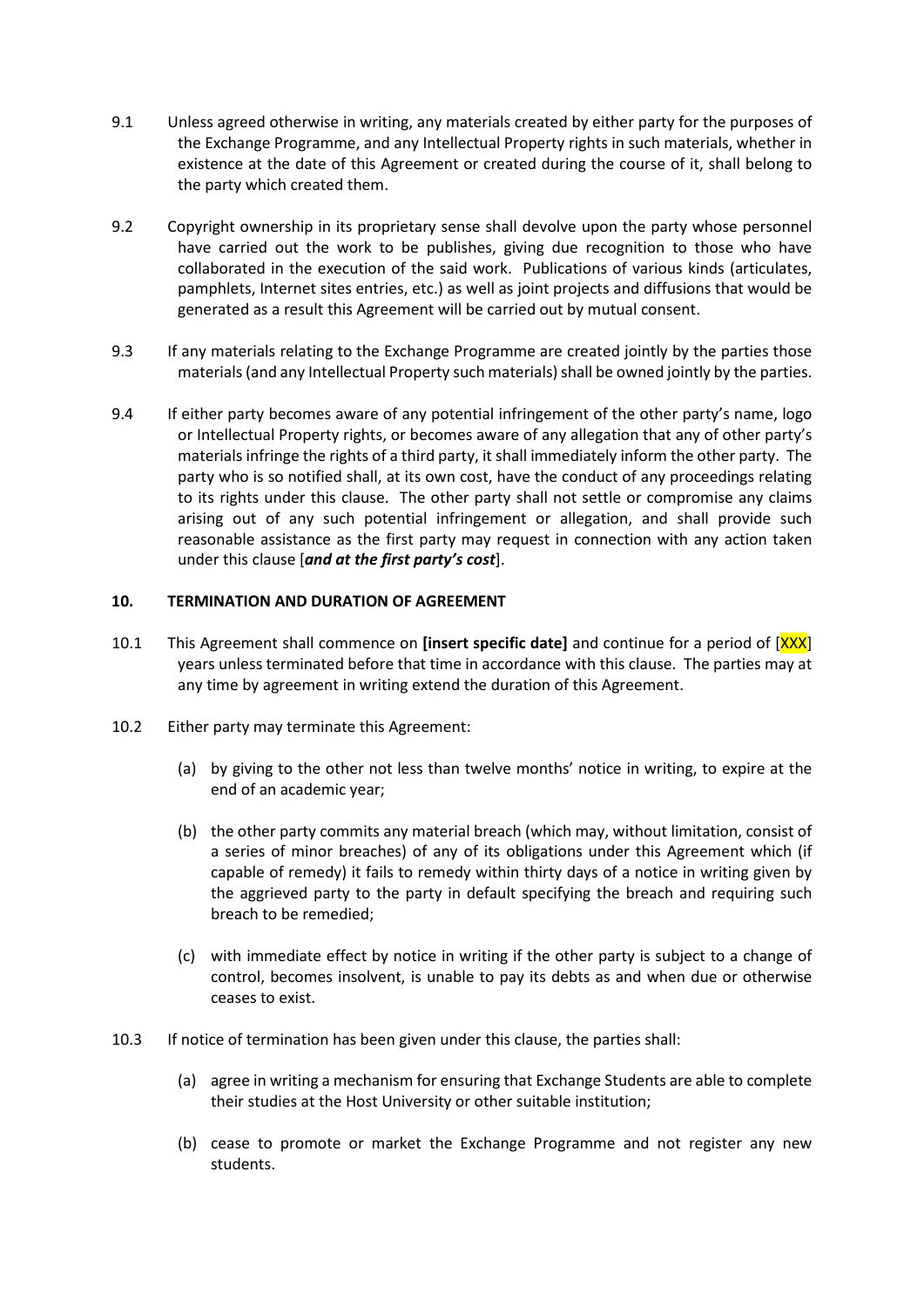- 10.4 Upon termination of this Agreement:
	- (a) each party shall cease using the name and/or logo of the other;
	- (b) the provisions of clauses 9, 11 and 13 will remain in full force and effect

#### **11. LIABILITY**

- 11.1 Neither party excludes or limits its liability for death or personal injury resulting from its negligence or its fraudulent misrepresentation.
- 11.2 Subject to clause 11.1 neither party shall be liable to the other in contract, tort (including without limitation negligence) and/or breach of statutory duty for all and any Direct Losses which the other may suffer by reason of any act, omission, neglect or default (including negligence) in the performance of this Agreement it, its servants or agents, in a sum which is greater than £5,000,000 in aggregate.
- 11.3 Subject to 11.1 the total liability of either party to the other whether in contract tort (including without limitation negligence) and/or breach of statutory duty for all and any Losses which the other may suffer by reason of any act, omission, neglect or default (including negligence) in the performance of this Agreement it, its servants or agents, shall not exceed £5,000 000 in aggregate.
- 11.4 For the purposes of this clause:

| "Direct Losses"   | means Losses other than Indirect Losses;                                                                                                                                       |
|-------------------|--------------------------------------------------------------------------------------------------------------------------------------------------------------------------------|
| "Indirect Losses" | means loss of profit, loss of business, loss of revenue, loss of<br>opportunity, loss of or damage to goodwill and any indirect or<br>consequential losses of whatever nature; |
| "Losses"          | means all damages, claims, expenses, fines and losses of any kind.                                                                                                             |

#### **12. FORCE MAJEURE**

- 12.1 If either party is affected by Force Majeure it shall immediately provide the other party with details in writing and shall keep the other party fully informed of the continuance of the Force Majeure and of any change in circumstances.
- 12.2 If the Force Majeure continues for longer than three months either party may at any time, whilst such Force Majeure continues, terminate this Agreement by notice in writing.
- 12.3 Save as provided for in this clause Force Majeure shall not entitle either party to terminate this Agreement and neither party shall be in breach of this Agreement, nor otherwise liable to the other, by reason of any delay in performance, or non-performance of any of its obligations due to Force Majeure.

#### **13. DISPUTES**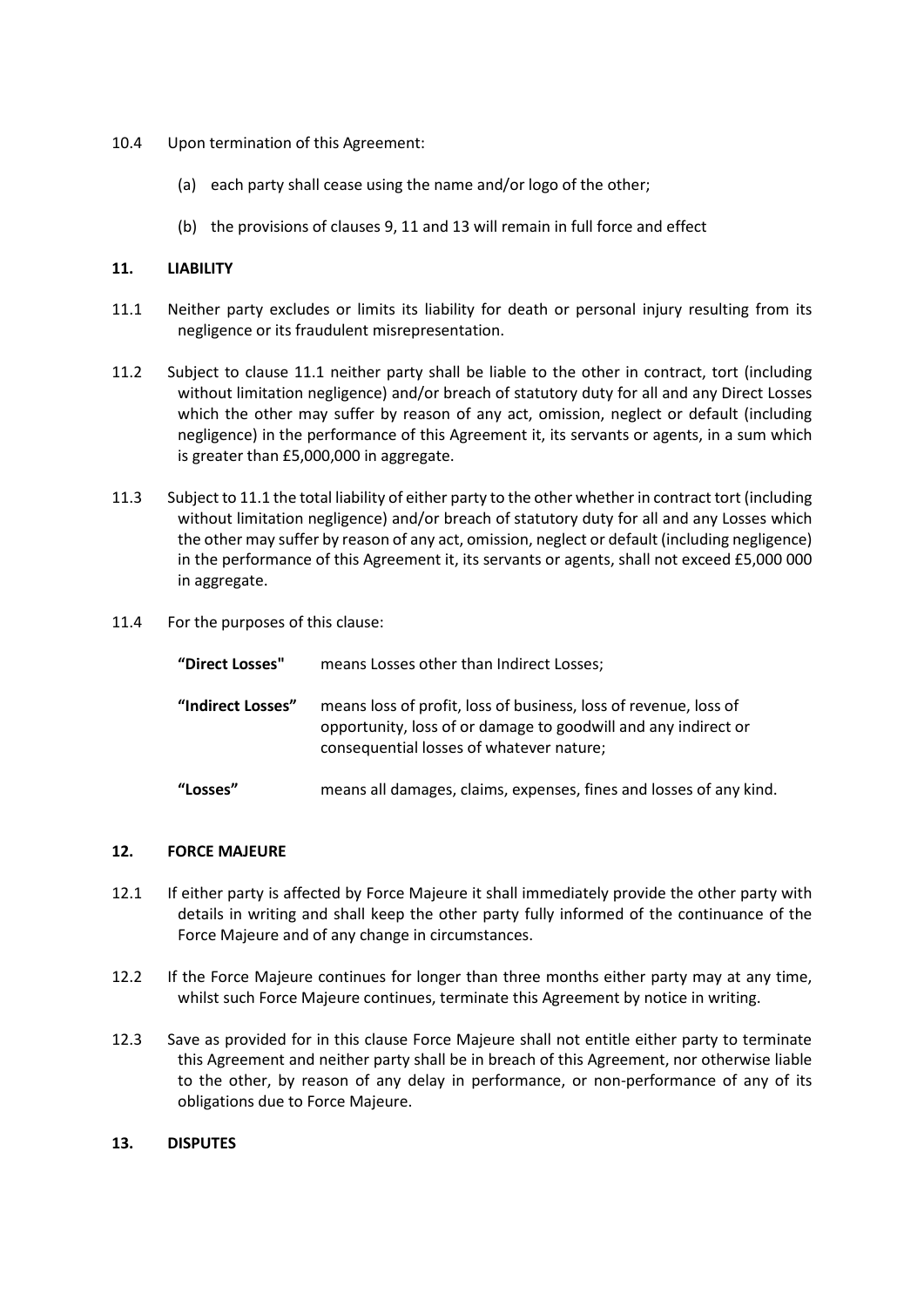- 13.1 The parties shall attempt to resolve in good faith any dispute arising between them out of the operation of this Agreement. If the dispute cannot be resolved informally, it shall be referred to a senior post-holder within each institution.
- 13.2 In the event that the dispute cannot be resolved under clause 13.1 above any dispute arising out of the operation of this Agreement shall be finally settled by arbitration under the Rules of Arbitration and Conciliation of the International Chamber of Commerce by two or more arbitrators appointed under those rules. The place of arbitration shall be  $[XX]$  and the language of the proceedings shall be English.
- 13.3 The parties agree to co-operate in dealing with or defending any claim by a third party arising out of the operation of this Agreement.

### **14. OTHER ISSUES**

- 14.1 Neither party may assign, sub-contract or otherwise transfer any of its rights and/orinterests under this Agreement (whether in whole or in part) without the prior written consent of the other party.
- 14.2 Both institutions subscribe to a policy of equal opportunity and will not discriminate on the basis of race, gender, age ethnicity, religion, national origin, sexual orientation or disability.
- 14.3 The obligations of the two universities under this Agreement are limited to Exchange and Visiting students only and do not extend to their spouses and dependents.
- 14.4 Specific details not included in this Exchange Agreement will be developed jointly and written out in a separate addendum to the present Exchange Agreement and approved by the respective university officers.
- 14.5 Each party acknowledges that this Agreement constitutes the entire agreement and understanding between the parties in respect of the subject matter of this Agreement and supersedes all prior discussions, understandings and agreements between the parties. In entering into this Agreement, neither party has relied on any statements, warranties and/or representations given or made, or any acts and/or omissions of the other party in relation to the subject matter of this Agreement except those expressly set out in this Agreement and it shall have no rights or remedies with respect to such subject matter otherwise than under this Agreement.
- 14.6 If any term, condition or provision of this Agreement shall be nullified or made void by any statute, regulation or order or by the decision or order of any court having jurisdiction, the remaining provisions shall remain in full force and effect.
- 14.7 The rights and remedies of each party under this Agreement shall not be diminished, waived or extinguished by any failure or delay by that party to exercise such a right or remedy.
- 14.8 This Agreement is subject to review at the end of the first year. It shall be subject to revision, modification or renewal by mutual written agreement.
- 14. 9 This Agreement may be executed by each party on separate counterparts.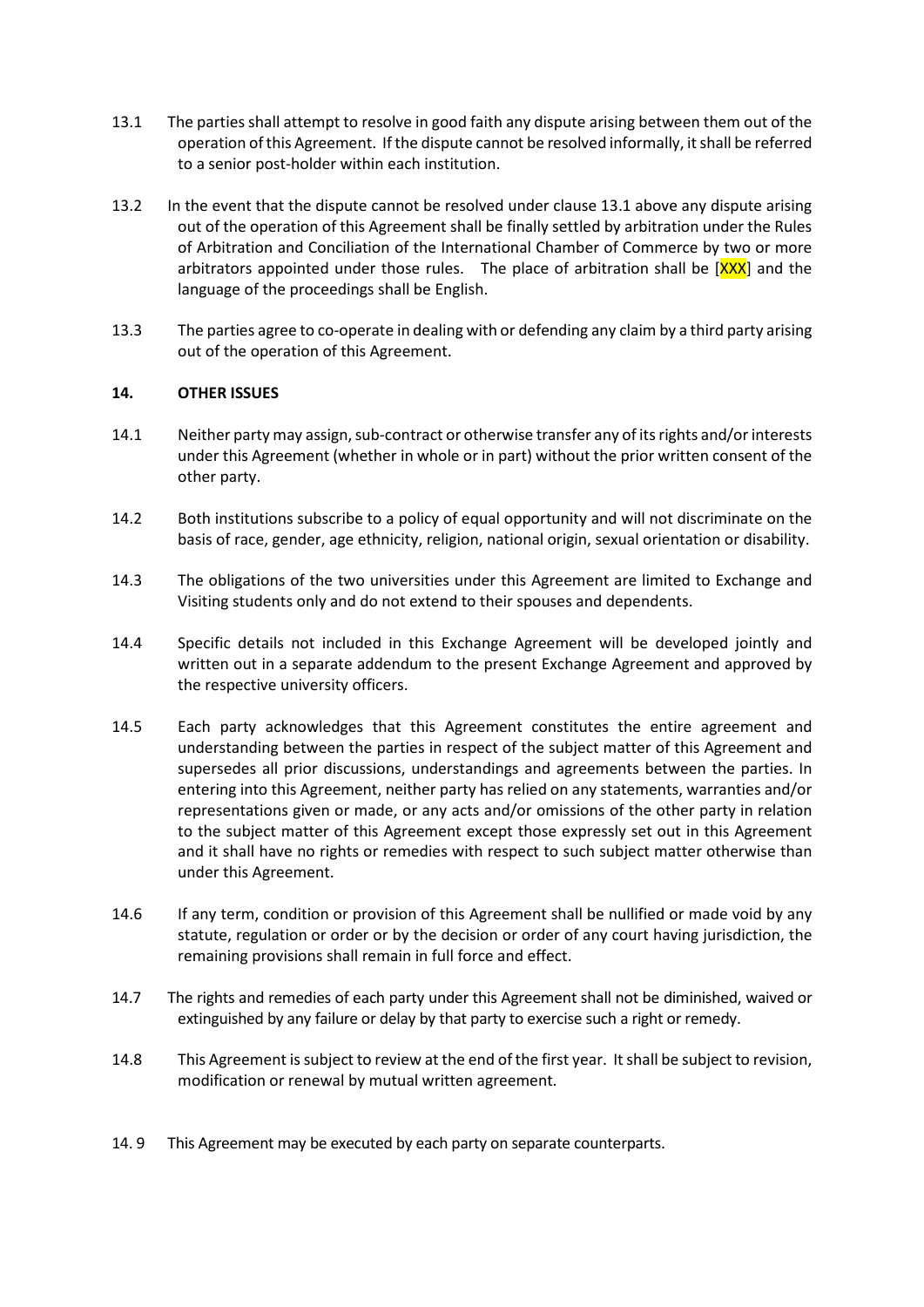- 14.10 For the avoidance of doubt, nothing in this Agreement shall confer on any third party any benefit or the right to enforce any provision of this Agreement.
- 14.11 Nothing in this Agreement shall create or be deemed to create a partnership, joint venture or relationship of principal and agent between the parties.
- 14.12 The parties may explore the possibility of the creation of additional activities between the various units of the universities. Such additions will be subject to a new Agreement between the universities.

#### **15. GOVERNING LAWS AND JURISDICTION**

- 15.1 This Agreement and any dispute or claim arising out of or in connection with it or its subject matter or formation (including non-contractual disputes or claims) shall be governed by and construed in accordance with the Laws of England.
- 15.2 Any proceedings relating to any dispute or claim arising out of or in connection with this Agreement or its subject matter or formation (including non-contractual disputes or claims) shall be brought in the courts of the defending parties domicile (being, for the avoidance of doubt, in the case of the University of Leicester, the courts of England, in the case of the University of XXX, the courts of the state/county of XXX). PROVIDED that the Parties to any such dispute may mutually agree to the jurisdiction of any courts in relation to that dispute.

Signed:

| On behalf of the University of Leicester<br>by Mr David HALL, Registrar and Secretary | On behalf of [XXX] by [XXX] |  |
|---------------------------------------------------------------------------------------|-----------------------------|--|
|                                                                                       | Date:                       |  |
| Date:                                                                                 |                             |  |

………………………………………………. ……………………………………………….

#### **CONTACT DETAILS**

#### **UNIVERSITY OF LEICESTER**

**Ms. Natalie Cunningham Head of International Mobility**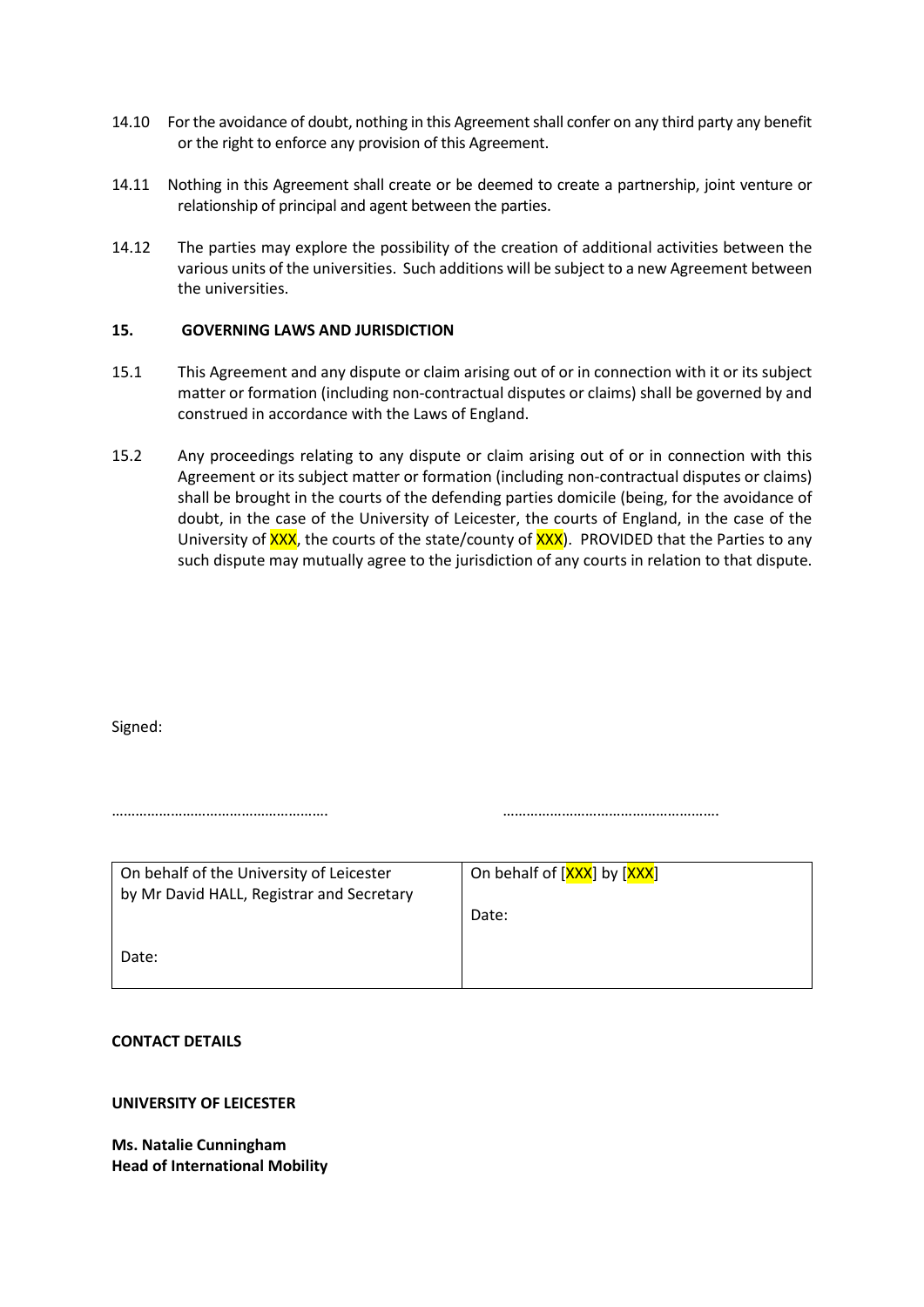### **Mrs. Caroline Feeley Study Abroad Coordinator**

### **International Office**

Astley Clarke Building University Road LEICESTER LE1 7RH United Kingdom Tel: +44 116 252 5687 Email: [studyabroad@le.ac.uk](mailto:studyabroad@le.ac.uk) Web[: www.le.ac.uk/international](http://www.le.ac.uk/international)